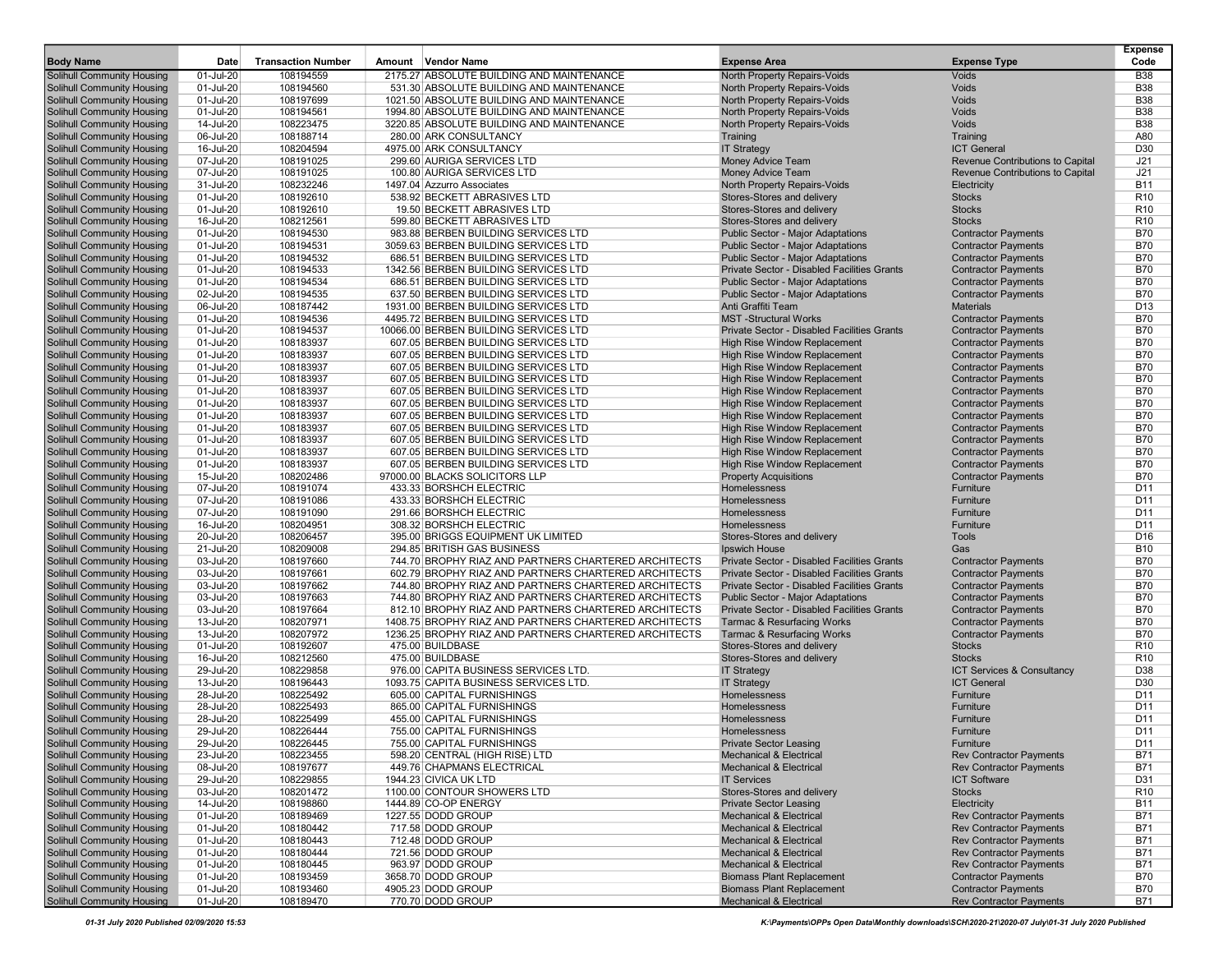| <b>Body Name</b>                  | Date      | <b>Transaction Number</b> | Amount Vendor Name | <b>Expense Area</b>                  | <b>Expense Type</b>            | Expense<br>Code |
|-----------------------------------|-----------|---------------------------|--------------------|--------------------------------------|--------------------------------|-----------------|
|                                   |           |                           |                    |                                      |                                |                 |
| <b>Solihull Community Housing</b> | 01-Jul-20 | 108221445                 | 696.06 DODD GROUP  | <b>Mechanical &amp; Electrical</b>   | <b>Utility Related Works</b>   | <b>B34</b>      |
| Solihull Community Housing        | 01-Jul-20 | 108180446                 | 519.59 DODD GROUP  | <b>Mechanical &amp; Electrical</b>   | <b>Rev Contractor Payments</b> | <b>B71</b>      |
| <b>Solihull Community Housing</b> | 01-Jul-20 | 108221446                 | 1215.12 DODD GROUP | <b>Mechanical &amp; Electrical</b>   | <b>Utility Related Works</b>   | <b>B34</b>      |
| <b>Solihull Community Housing</b> | 01-Jul-20 | 108221447                 | 747.35 DODD GROUP  | <b>Electrical Improvement Works</b>  | <b>Contractor Payments</b>     | <b>B70</b>      |
| <b>Solihull Community Housing</b> | 01-Jul-20 | 108221448                 | 482.55 DODD GROUP  | <b>Mechanical &amp; Electrical</b>   | <b>Rev Contractor Payments</b> | <b>B71</b>      |
| Solihull Community Housing        | 01-Jul-20 | 108221449                 | 421.07 DODD GROUP  | <b>Mechanical &amp; Electrical</b>   | <b>Rev Contractor Payments</b> | <b>B71</b>      |
| <b>Solihull Community Housing</b> | 01-Jul-20 | 108221450                 | 281.51 DODD GROUP  | <b>Mechanical &amp; Electrical</b>   | <b>Rev Contractor Payments</b> | <b>B71</b>      |
| <b>Solihull Community Housing</b> | 01-Jul-20 | 108221451                 | 266.83 DODD GROUP  | <b>Mechanical &amp; Electrical</b>   | <b>Rev Contractor Payments</b> | <b>B71</b>      |
| <b>Solihull Community Housing</b> | 01-Jul-20 | 108189471                 | 920.22 DODD GROUP  | <b>Mechanical &amp; Electrical</b>   | <b>Rev Contractor Payments</b> | <b>B71</b>      |
| <b>Solihull Community Housing</b> | 01-Jul-20 | 108221452                 | 283.54 DODD GROUP  | <b>Mechanical &amp; Electrical</b>   | <b>Rev Contractor Payments</b> | <b>B71</b>      |
| <b>Solihull Community Housing</b> | 01-Jul-20 | 108221453                 | 283.23 DODD GROUP  | <b>Mechanical &amp; Electrical</b>   | <b>Rev Contractor Payments</b> | <b>B71</b>      |
| <b>Solihull Community Housing</b> | 01-Jul-20 | 108221454                 | 315.12 DODD GROUP  | <b>Mechanical &amp; Electrical</b>   | <b>Rev Contractor Payments</b> | <b>B71</b>      |
| <b>Solihull Community Housing</b> | 01-Jul-20 | 108221455                 | 280.20 DODD GROUP  | <b>Mechanical &amp; Electrical</b>   | <b>Rev Contractor Payments</b> | <b>B71</b>      |
| <b>Solihull Community Housing</b> | 01-Jul-20 | 108221456                 | 277.94 DODD GROUP  | <b>Mechanical &amp; Electrical</b>   | <b>Rev Contractor Payments</b> | <b>B71</b>      |
| Solihull Community Housing        | 01-Jul-20 | 108221457                 | 285.53 DODD GROUP  | <b>Mechanical &amp; Electrical</b>   | <b>Rev Contractor Payments</b> | <b>B71</b>      |
| Solihull Community Housing        | 01-Jul-20 | 108221458                 | 300.61 DODD GROUP  | North Property Repairs-Voids         | <b>Voids</b>                   | <b>B38</b>      |
| <b>Solihull Community Housing</b> | 01-Jul-20 | 108221459                 | 413.03 DODD GROUP  | North Property Repairs-Voids         | Voids                          | <b>B38</b>      |
| <b>Solihull Community Housing</b> | 01-Jul-20 | 108221460                 | 699.72 DODD GROUP  | North Property Repairs-Voids         | Voids                          | <b>B38</b>      |
| <b>Solihull Community Housing</b> | 01-Jul-20 | 108221461                 | 440.30 DODD GROUP  | North Property Repairs-Voids         | Voids                          | <b>B38</b>      |
| <b>Solihull Community Housing</b> | 01-Jul-20 | 108221462                 | 537.87 DODD GROUP  | North Property Repairs-Voids         | Voids                          | <b>B38</b>      |
| <b>Solihull Community Housing</b> | 01-Jul-20 | 108221463                 | 723.47 DODD GROUP  | North Property Repairs-Voids         | Voids                          | <b>B38</b>      |
| <b>Solihull Community Housing</b> | 01-Jul-20 | 108221464                 | 536.38 DODD GROUP  | North Property Repairs-Voids         | Voids                          | <b>B38</b>      |
| <b>Solihull Community Housing</b> | 01-Jul-20 | 108221465                 | 783.76 DODD GROUP  | North Property Repairs-Voids         | Voids                          | <b>B38</b>      |
| <b>Solihull Community Housing</b> | 01-Jul-20 | 108221466                 | 809.93 DODD GROUP  | North Property Repairs-Voids         | Voids                          | <b>B38</b>      |
| <b>Solihull Community Housing</b> | 01-Jul-20 | 108221467                 | 418.01 DODD GROUP  | North Property Repairs-Voids         | Voids                          | <b>B38</b>      |
| <b>Solihull Community Housing</b> | 01-Jul-20 | 108221468                 | 631.48 DODD GROUP  | North Property Repairs-Voids         | Voids                          | <b>B38</b>      |
| <b>Solihull Community Housing</b> | 01-Jul-20 | 108221469                 | 581.95 DODD GROUP  | North Property Repairs-Voids         | Voids                          | <b>B38</b>      |
| <b>Solihull Community Housing</b> | 01-Jul-20 | 108221470                 | 508.74 DODD GROUP  | North Property Repairs-Voids         | Voids                          | <b>B38</b>      |
| <b>Solihull Community Housing</b> | 01-Jul-20 | 108221471                 | 2221.38 DODD GROUP | Gas Warm Air/B'boiler/Storage Heater | <b>Contractor Payments</b>     | <b>B70</b>      |
| <b>Solihull Community Housing</b> | 01-Jul-20 | 108221472                 | 2221.38 DODD GROUP | Gas Warm Air/B'boiler/Storage Heater | <b>Contractor Payments</b>     | <b>B70</b>      |
| <b>Solihull Community Housing</b> | 01-Jul-20 | 108221473                 | 2221.38 DODD GROUP | Gas Warm Air/B'boiler/Storage Heater | <b>Contractor Payments</b>     | <b>B70</b>      |
| <b>Solihull Community Housing</b> | 01-Jul-20 | 108221474                 | 2221.38 DODD GROUP | Gas Warm Air/B'boiler/Storage Heater | <b>Contractor Payments</b>     | <b>B70</b>      |
| <b>Solihull Community Housing</b> | 01-Jul-20 | 108221475                 | 2221.38 DODD GROUP | Gas Warm Air/B'boiler/Storage Heater | <b>Contractor Payments</b>     | <b>B70</b>      |
| <b>Solihull Community Housing</b> | 01-Jul-20 | 108221476                 | 2221.38 DODD GROUP | Gas Warm Air/B'boiler/Storage Heater | <b>Contractor Payments</b>     | <b>B70</b>      |
| <b>Solihull Community Housing</b> | 01-Jul-20 | 108221477                 | 487.72 DODD GROUP  | <b>Electrical Improvement Works</b>  | <b>Contractor Payments</b>     | <b>B70</b>      |
| <b>Solihull Community Housing</b> | 01-Jul-20 | 108221478                 | 375.01 DODD GROUP  | <b>Electrical Improvement Works</b>  | <b>Contractor Payments</b>     | <b>B70</b>      |
| <b>Solihull Community Housing</b> | 01-Jul-20 | 108221479                 | 323.21 DODD GROUP  | <b>Electrical Improvement Works</b>  | <b>Contractor Payments</b>     | <b>B70</b>      |
| <b>Solihull Community Housing</b> | 01-Jul-20 | 108221480                 | 402.52 DODD GROUP  | <b>Electrical Improvement Works</b>  | <b>Contractor Payments</b>     | <b>B70</b>      |
| <b>Solihull Community Housing</b> | 01-Jul-20 | 108221481                 | 433.48 DODD GROUP  | <b>Electrical Improvement Works</b>  | <b>Contractor Payments</b>     | <b>B70</b>      |
| <b>Solihull Community Housing</b> | 01-Jul-20 | 108221482                 | 237.99 DODD GROUP  | Direct-Standby                       | <b>Other Building Costs</b>    | <b>B39</b>      |
| <b>Solihull Community Housing</b> | 01-Jul-20 | 108221483                 | 427.43 DODD GROUP  | <b>Mechanical &amp; Electrical</b>   | <b>Rev Contractor Payments</b> | <b>B71</b>      |
| <b>Solihull Community Housing</b> | 01-Jul-20 | 108221484                 | 441.73 DODD GROUP  | <b>Mechanical &amp; Electrical</b>   | <b>Rev Contractor Payments</b> | <b>B71</b>      |
| <b>Solihull Community Housing</b> | 01-Jul-20 | 108221485                 | 384.87 DODD GROUP  | <b>Mechanical &amp; Electrical</b>   | <b>Rev Contractor Payments</b> | <b>B71</b>      |
| <b>Solihull Community Housing</b> | 01-Jul-20 | 108221486                 | 312.64 DODD GROUP  | <b>Mechanical &amp; Electrical</b>   | <b>Rev Contractor Payments</b> | <b>B71</b>      |
| <b>Solihull Community Housing</b> | 01-Jul-20 | 108221487                 | 515.26 DODD GROUP  | <b>Mechanical &amp; Electrical</b>   | <b>Rev Contractor Payments</b> | <b>B71</b>      |
| <b>Solihull Community Housing</b> | 01-Jul-20 | 108221491                 | 226.85 DODD GROUP  | <b>Mechanical &amp; Electrical</b>   | <b>Rev Contractor Payments</b> | <b>B71</b>      |
| <b>Solihull Community Housing</b> | 01-Jul-20 | 108221492                 | 230.88 DODD GROUP  | <b>Mechanical &amp; Electrical</b>   | <b>Rev Contractor Payments</b> | <b>B71</b>      |
| <b>Solihull Community Housing</b> | 01-Jul-20 | 108221493                 | 788.18 DODD GROUP  | <b>Mechanical &amp; Electrical</b>   | <b>Rev Contractor Payments</b> | <b>B71</b>      |
| <b>Solihull Community Housing</b> | 01-Jul-20 | 108221494                 | 485.47 DODD GROUP  | <b>Mechanical &amp; Electrical</b>   | <b>Rev Contractor Payments</b> | <b>B71</b>      |
| <b>Solihull Community Housing</b> | 01-Jul-20 | 108180453                 | 252.04 DODD GROUP  | <b>Mechanical &amp; Electrical</b>   | <b>Rev Contractor Payments</b> | <b>B71</b>      |
| Solihull Community Housing        | 01-Jul-20 | 108180463                 | 232.81 DODD GROUP  | <b>Mechanical &amp; Electrical</b>   | <b>Rev Contractor Payments</b> | <b>B71</b>      |
| <b>Solihull Community Housing</b> | 01-Jul-20 | 108180464                 | 265.57 DODD GROUP  | <b>Mechanical &amp; Electrical</b>   | <b>Rev Contractor Payments</b> | <b>B71</b>      |
| <b>Solihull Community Housing</b> | 01-Jul-20 | 108221495                 | 298.92 DODD GROUP  | <b>Mechanical &amp; Electrical</b>   | <b>Rev Contractor Payments</b> | <b>B71</b>      |
| <b>Solihull Community Housing</b> | 01-Jul-20 | 108221496                 | 326.89 DODD GROUP  | <b>Mechanical &amp; Electrical</b>   | <b>Rev Contractor Payments</b> | <b>B71</b>      |
| <b>Solihull Community Housing</b> | 01-Jul-20 | 108180472                 | 248.31 DODD GROUP  | <b>Mechanical &amp; Electrical</b>   | <b>Rev Contractor Payments</b> | <b>B71</b>      |
| <b>Solihull Community Housing</b> | 01-Jul-20 | 108180473                 | 217.97 DODD GROUP  | <b>Mechanical &amp; Electrical</b>   | <b>Rev Contractor Payments</b> | B71             |
| <b>Solihull Community Housing</b> | 01-Jul-20 | 108221497                 | 284.26 DODD GROUP  | <b>Mechanical &amp; Electrical</b>   | <b>Rev Contractor Payments</b> | <b>B71</b>      |
| Solihull Community Housing        | 01-Jul-20 | 108180476                 | 271.41 DODD GROUP  | Mechanical & Electrical              | <b>Rev Contractor Payments</b> | <b>B71</b>      |
| <b>Solihull Community Housing</b> | 01-Jul-20 | 108180477                 | 232.81 DODD GROUP  | Mechanical & Electrical              | <b>Rev Contractor Payments</b> | <b>B71</b>      |
| Solihull Community Housing        | 01-Jul-20 | 108180479                 | 217.97 DODD GROUP  | <b>Mechanical &amp; Electrical</b>   | <b>Rev Contractor Payments</b> | <b>B71</b>      |
| Solihull Community Housing        | 01-Jul-20 | 108180488                 | 217.97 DODD GROUP  | <b>Mechanical &amp; Electrical</b>   | <b>Rev Contractor Payments</b> | <b>B71</b>      |
| <b>Solihull Community Housing</b> | 01-Jul-20 | 108180491                 | 236.25 DODD GROUP  | Mechanical & Electrical              | <b>Rev Contractor Payments</b> | <b>B71</b>      |
| <b>Solihull Community Housing</b> | 01-Jul-20 | 108180504                 | 248.51 DODD GROUP  | Mechanical & Electrical              | <b>Rev Contractor Payments</b> | B71             |
| <b>Solihull Community Housing</b> | 01-Jul-20 | 108180509                 | 232.81 DODD GROUP  | Mechanical & Electrical              | <b>Rev Contractor Payments</b> | <b>B71</b>      |
| <b>Solihull Community Housing</b> | 01-Jul-20 | 108221498                 | 593.18 DODD GROUP  | <b>Mechanical &amp; Electrical</b>   | <b>Rev Contractor Payments</b> | <b>B71</b>      |
| <b>Solihull Community Housing</b> | 01-Jul-20 | 108221499                 | 524.04 DODD GROUP  | <b>Mechanical &amp; Electrical</b>   | <b>Rev Contractor Payments</b> | <b>B71</b>      |
| <b>Solihull Community Housing</b> | 01-Jul-20 | 108181451                 | 243.46 DODD GROUP  | Mechanical & Electrical              | <b>Rev Contractor Payments</b> | <b>B71</b>      |
| Solihull Community Housing        | 01-Jul-20 | 108221500                 | 357.68 DODD GROUP  | <b>Mechanical &amp; Electrical</b>   | <b>Rev Contractor Payments</b> | B71             |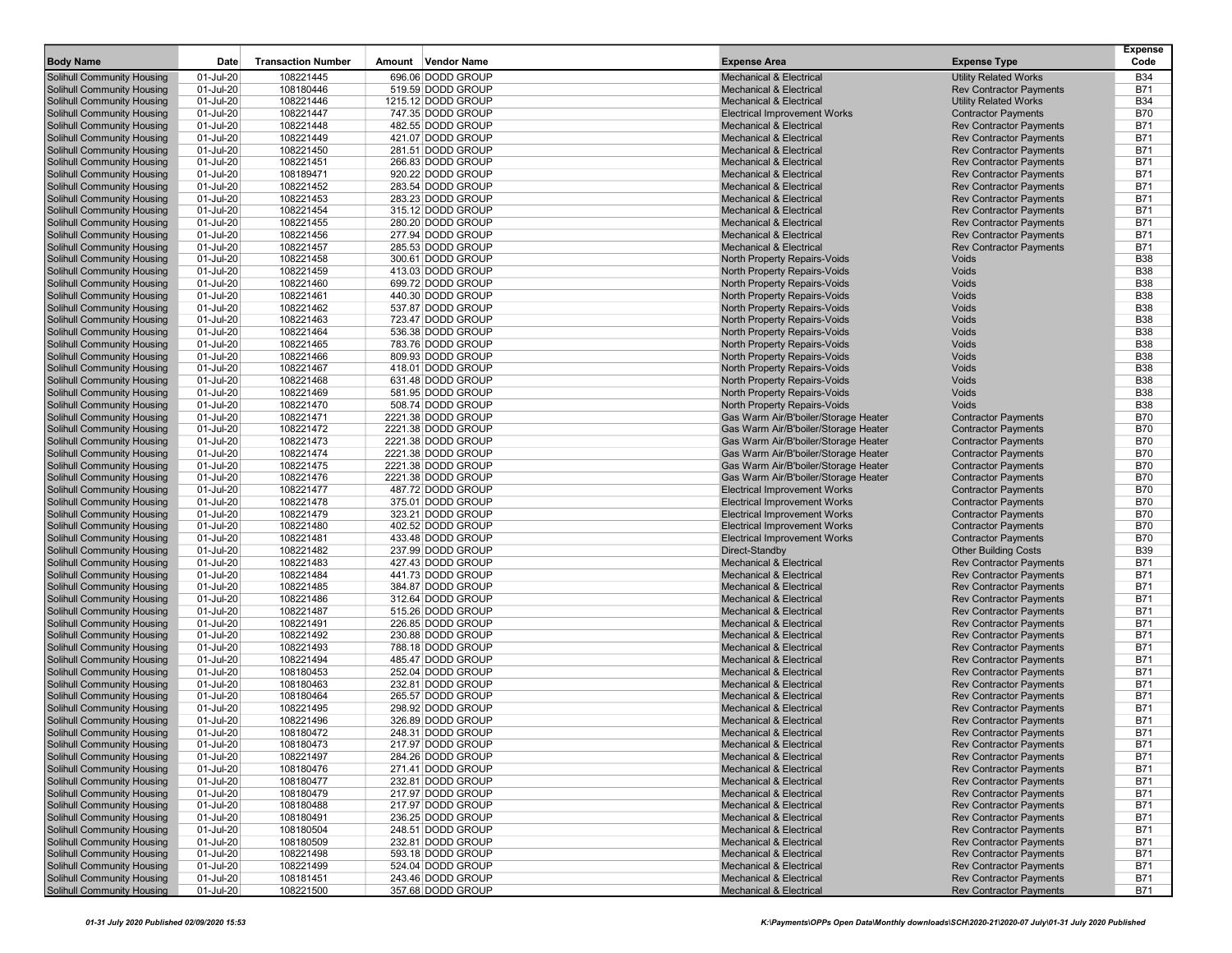| <b>Body Name</b>                                                       | Date                   | <b>Transaction Number</b> | Amount Vendor Name                      | <b>Expense Area</b>                                          | <b>Expense Type</b>            | <b>Expense</b><br>Code   |
|------------------------------------------------------------------------|------------------------|---------------------------|-----------------------------------------|--------------------------------------------------------------|--------------------------------|--------------------------|
| <b>Solihull Community Housing</b>                                      | 01-Jul-20              | 108181466                 | 262.85 DODD GROUP                       | <b>Mechanical &amp; Electrical</b>                           | <b>Rev Contractor Payments</b> | B71                      |
| <b>Solihull Community Housing</b>                                      | 01-Jul-20              | 108221501                 | 298.77 DODD GROUP                       | <b>Mechanical &amp; Electrical</b>                           | <b>Rev Contractor Payments</b> | <b>B71</b>               |
| <b>Solihull Community Housing</b>                                      | 01-Jul-20              | 108181482                 | 258.86 DODD GROUP                       | <b>Mechanical &amp; Electrical</b>                           | <b>Rev Contractor Payments</b> | <b>B71</b>               |
| Solihull Community Housing                                             | 01-Jul-20              | 108221502                 | 290.56 DODD GROUP                       | <b>Mechanical &amp; Electrical</b>                           | <b>Rev Contractor Payments</b> | <b>B71</b>               |
| <b>Solihull Community Housing</b>                                      | 01-Jul-20              | 108181485                 | 258.86 DODD GROUP                       | <b>Mechanical &amp; Electrical</b>                           | <b>Rev Contractor Payments</b> | <b>B71</b>               |
| <b>Solihull Community Housing</b>                                      | 01-Jul-20              | 108221503                 | 551.33 DODD GROUP                       | <b>Mechanical &amp; Electrical</b>                           | <b>Rev Contractor Payments</b> | <b>B71</b>               |
| <b>Solihull Community Housing</b>                                      | 01-Jul-20              | 108221504                 | 488.24 DODD GROUP                       | <b>Mechanical &amp; Electrical</b>                           | <b>Rev Contractor Payments</b> | <b>B71</b>               |
| <b>Solihull Community Housing</b>                                      | 01-Jul-20              | 108180519                 | 245.81 DODD GROUP                       | <b>Mechanical &amp; Electrical</b>                           | <b>Rev Contractor Payments</b> | <b>B71</b>               |
| <b>Solihull Community Housing</b>                                      | 01-Jul-20              | 108180522                 | 232.81 DODD GROUP                       | <b>Mechanical &amp; Electrical</b>                           | <b>Rev Contractor Payments</b> | <b>B71</b>               |
| <b>Solihull Community Housing</b>                                      | 01-Jul-20              | 108180524                 | 239.96 DODD GROUP                       | <b>Mechanical &amp; Electrical</b>                           | <b>Rev Contractor Payments</b> | <b>B71</b>               |
| <b>Solihull Community Housing</b>                                      | 01-Jul-20              | 108180536                 | 232.81 DODD GROUP                       | <b>Mechanical &amp; Electrical</b>                           | <b>Rev Contractor Payments</b> | <b>B71</b>               |
| <b>Solihull Community Housing</b>                                      | 01-Jul-20              | 108221505                 | 334.94 DODD GROUP                       | <b>Mechanical &amp; Electrical</b>                           | <b>Rev Contractor Payments</b> | <b>B71</b>               |
| <b>Solihull Community Housing</b>                                      | 01-Jul-20              | 108180578                 | 256.57 DODD GROUP                       | <b>Mechanical &amp; Electrical</b>                           | <b>Rev Contractor Payments</b> | <b>B71</b>               |
| <b>Solihull Community Housing</b>                                      | 01-Jul-20              | 108180582                 | 222.36 DODD GROUP                       | <b>Mechanical &amp; Electrical</b>                           | <b>Rev Contractor Payments</b> | <b>B71</b>               |
| <b>Solihull Community Housing</b>                                      | 01-Jul-20              | 108221506                 | 284.51 DODD GROUP                       | <b>Mechanical &amp; Electrical</b>                           | <b>Rev Contractor Payments</b> | <b>B71</b>               |
| <b>Solihull Community Housing</b>                                      | 01-Jul-20              | 108180588                 | 224.65 DODD GROUP                       | <b>Mechanical &amp; Electrical</b>                           | <b>Rev Contractor Payments</b> | <b>B71</b>               |
| <b>Solihull Community Housing</b>                                      | 01-Jul-20              | 108221507                 | 462.05 DODD GROUP                       | <b>Mechanical &amp; Electrical</b>                           | <b>Rev Contractor Payments</b> | <b>B71</b>               |
| <b>Solihull Community Housing</b>                                      | 01-Jul-20              | 108221508                 | 295.49 DODD GROUP                       | <b>Mechanical &amp; Electrical</b>                           | <b>Rev Contractor Payments</b> | <b>B71</b>               |
| <b>Solihull Community Housing</b>                                      | 01-Jul-20              | 108180635                 | 258.86 DODD GROUP                       | <b>Mechanical &amp; Electrical</b>                           | <b>Rev Contractor Payments</b> | <b>B71</b>               |
| <b>Solihull Community Housing</b>                                      | 01-Jul-20              | 108180640                 | 258.86 DODD GROUP                       | <b>Mechanical &amp; Electrical</b>                           | <b>Rev Contractor Payments</b> | <b>B71</b>               |
| <b>Solihull Community Housing</b>                                      | 01-Jul-20              | 108221509                 | 817.73 DODD GROUP                       | <b>Mechanical &amp; Electrical</b>                           | <b>Rev Contractor Payments</b> | <b>B71</b>               |
| <b>Solihull Community Housing</b>                                      | 01-Jul-20              | 108180660                 | 232.81 DODD GROUP                       | <b>Mechanical &amp; Electrical</b>                           | <b>Rev Contractor Payments</b> | <b>B71</b>               |
| <b>Solihull Community Housing</b>                                      | 01-Jul-20              | 108221510                 | 277.72 DODD GROUP                       | <b>Mechanical &amp; Electrical</b>                           | <b>Rev Contractor Payments</b> | <b>B71</b>               |
| <b>Solihull Community Housing</b>                                      | 01-Jul-20              | 108221511                 | 510.12 DODD GROUP                       | <b>Mechanical &amp; Electrical</b>                           | <b>Rev Contractor Payments</b> | <b>B71</b>               |
| <b>Solihull Community Housing</b>                                      | 01-Jul-20              | 108221512                 | 295.49 DODD GROUP                       | <b>Mechanical &amp; Electrical</b>                           | <b>Rev Contractor Payments</b> | <b>B71</b>               |
| <b>Solihull Community Housing</b>                                      | 01-Jul-20              | 108181557                 | 232.81 DODD GROUP                       | <b>Mechanical &amp; Electrical</b>                           | <b>Rev Contractor Payments</b> | <b>B71</b>               |
| <b>Solihull Community Housing</b>                                      | 01-Jul-20              | 108221514                 | 290.56 DODD GROUP                       | <b>Mechanical &amp; Electrical</b>                           | <b>Rev Contractor Payments</b> | <b>B71</b>               |
| <b>Solihull Community Housing</b>                                      | 01-Jul-20              | 108181569                 | 272.47 DODD GROUP                       | <b>Mechanical &amp; Electrical</b>                           | <b>Rev Contractor Payments</b> | <b>B71</b>               |
| <b>Solihull Community Housing</b>                                      | 01-Jul-20              | 108181580                 | 232.81 DODD GROUP                       | <b>Mechanical &amp; Electrical</b>                           | <b>Rev Contractor Payments</b> | <b>B71</b>               |
| <b>Solihull Community Housing</b>                                      | 01-Jul-20              | 108221515                 | 351.93 DODD GROUP                       | <b>Mechanical &amp; Electrical</b>                           | <b>Rev Contractor Payments</b> | <b>B71</b>               |
| <b>Solihull Community Housing</b>                                      | 01-Jul-20              | 108180669                 | 230.82 DODD GROUP                       | <b>Mechanical &amp; Electrical</b>                           | <b>Rev Contractor Payments</b> | <b>B71</b>               |
| <b>Solihull Community Housing</b>                                      | 01-Jul-20              | 108180674                 | 232.81 DODD GROUP                       | <b>Mechanical &amp; Electrical</b>                           | <b>Rev Contractor Payments</b> | <b>B71</b>               |
| <b>Solihull Community Housing</b>                                      | 01-Jul-20              | 108221516                 | 266.07 DODD GROUP                       | <b>Mechanical &amp; Electrical</b>                           | <b>Rev Contractor Payments</b> | <b>B71</b>               |
| <b>Solihull Community Housing</b>                                      | 01-Jul-20              | 108221517                 | 344.10 DODD GROUP                       | <b>Mechanical &amp; Electrical</b>                           | <b>Rev Contractor Payments</b> | <b>B71</b>               |
| <b>Solihull Community Housing</b>                                      | 01-Jul-20              | 108181610                 | 309.97 DODD GROUP                       | <b>Mechanical &amp; Electrical</b>                           | <b>Rev Contractor Payments</b> | <b>B71</b>               |
| <b>Solihull Community Housing</b>                                      | 01-Jul-20              | 108181643                 | 302.79 DODD GROUP                       | <b>Mechanical &amp; Electrical</b>                           | <b>Rev Contractor Payments</b> | <b>B71</b>               |
| <b>Solihull Community Housing</b>                                      | 01-Jul-20              | 108221519                 | 219.81 DODD GROUP                       | <b>Mechanical &amp; Electrical</b>                           | <b>Rev Contractor Payments</b> | <b>B71</b>               |
| <b>Solihull Community Housing</b><br><b>Solihull Community Housing</b> | 01-Jul-20<br>01-Jul-20 | 108221520<br>108221521    | 1621.14 DODD GROUP<br>694.05 DODD GROUP | North Property Repairs-Voids<br>North Property Repairs-Voids | Voids<br>Voids                 | <b>B38</b><br><b>B38</b> |
| <b>Solihull Community Housing</b>                                      | 01-Jul-20              | 108180859                 | 293.73 DODD GROUP                       | North Property Repairs-Voids                                 | Voids                          | <b>B38</b>               |
| <b>Solihull Community Housing</b>                                      | 01-Jul-20              | 108221522                 | 418.15 DODD GROUP                       | North Property Repairs-Voids                                 | Voids                          | <b>B38</b>               |
| <b>Solihull Community Housing</b>                                      | 01-Jul-20              | 108221523                 | 667.53 DODD GROUP                       | North Property Repairs-Voids                                 | Voids                          | <b>B38</b>               |
| <b>Solihull Community Housing</b>                                      | 01-Jul-20              | 108180864                 | 371.81 DODD GROUP                       | North Property Repairs-Voids                                 | Voids                          | <b>B38</b>               |
| <b>Solihull Community Housing</b>                                      | 01-Jul-20              | 108221524                 | 642.82 DODD GROUP                       | North Property Repairs-Voids                                 | Voids                          | <b>B38</b>               |
| <b>Solihull Community Housing</b>                                      | 01-Jul-20              | 108221525                 | 590.34 DODD GROUP                       | North Property Repairs-Voids                                 | Voids                          | <b>B38</b>               |
| <b>Solihull Community Housing</b>                                      | 01-Jul-20              | 108221526                 | 663.75 DODD GROUP                       | North Property Repairs-Voids                                 | Voids                          | <b>B38</b>               |
| <b>Solihull Community Housing</b>                                      | 01-Jul-20              | 108221527                 | 791.09 DODD GROUP                       | North Property Repairs-Voids                                 | Voids                          | <b>B38</b>               |
| <b>Solihull Community Housing</b>                                      | 01-Jul-20              | 108221528                 | 597.08 DODD GROUP                       | North Property Repairs-Voids                                 | Voids                          | <b>B38</b>               |
| <b>Solihull Community Housing</b>                                      | 01-Jul-20              | 108221529                 | 358.76 DODD GROUP                       | North Property Repairs-Voids                                 | Voids                          | <b>B38</b>               |
| <b>Solihull Community Housing</b>                                      | 01-Jul-20              | 108221530                 | 1336.47 DODD GROUP                      | North Property Repairs-Voids                                 | Voids                          | <b>B38</b>               |
| <b>Solihull Community Housing</b>                                      | 01-Jul-20              | 108180881                 | 223.94 DODD GROUP                       | North Property Repairs-Voids                                 | Voids                          | <b>B38</b>               |
| <b>Solihull Community Housing</b>                                      | 01-Jul-20              | 108221531                 | 863.25 DODD GROUP                       | North Property Repairs-Voids                                 | Voids                          | <b>B38</b>               |
| <b>Solihull Community Housing</b>                                      | 01-Jul-20              | 108221532                 | 661.70 DODD GROUP                       | North Property Repairs-Voids                                 | Voids                          | <b>B38</b>               |
| <b>Solihull Community Housing</b>                                      | 01-Jul-20              | 108180889                 | 337.51 DODD GROUP                       | North Property Repairs-Voids                                 | Voids                          | <b>B38</b>               |
| <b>Solihull Community Housing</b>                                      | 01-Jul-20              | 108180890                 | 393.63 DODD GROUP                       | North Property Repairs-Voids                                 | Voids                          | <b>B38</b>               |
| <b>Solihull Community Housing</b>                                      | 01-Jul-20              | 108180891                 | 301.00 DODD GROUP                       | North Property Repairs-Voids                                 | Voids                          | B38                      |
| <b>Solihull Community Housing</b>                                      | 01-Jul-20              | 108221533                 | 402.93 DODD GROUP                       | North Property Repairs-Voids                                 | Voids                          | <b>B38</b>               |
| Solihull Community Housing                                             | 01-Jul-20              | 108221534                 | 414.39 DODD GROUP                       | North Property Repairs-Voids                                 | Voids                          | <b>B38</b>               |
| <b>Solihull Community Housing</b>                                      | 01-Jul-20              | 108180906                 | 330.53 DODD GROUP                       | North Property Repairs-Voids                                 | Voids                          | <b>B38</b>               |
| <b>Solihull Community Housing</b>                                      | 01-Jul-20              | 108221535                 | 497.96 DODD GROUP                       | <b>Electrical Improvement Works</b>                          | <b>Contractor Payments</b>     | <b>B70</b>               |
| Solihull Community Housing                                             | 01-Jul-20              | 108221536                 | 421.66 DODD GROUP                       | <b>Electrical Improvement Works</b>                          | <b>Contractor Payments</b>     | <b>B70</b>               |
| <b>Solihull Community Housing</b>                                      | 01-Jul-20              | 108221537                 | 278.12 DODD GROUP                       | <b>Electrical Improvement Works</b>                          | <b>Contractor Payments</b>     | <b>B70</b>               |
| <b>Solihull Community Housing</b>                                      | 01-Jul-20              | 108221538                 | 405.85 DODD GROUP                       | <b>Electrical Improvement Works</b>                          | <b>Contractor Payments</b>     | <b>B70</b>               |
| <b>Solihull Community Housing</b>                                      | 01-Jul-20              | 108221539                 | 905.94 DODD GROUP                       | <b>Electrical Improvement Works</b>                          | <b>Contractor Payments</b>     | <b>B70</b>               |
| <b>Solihull Community Housing</b>                                      | 01-Jul-20              | 108221540                 | 612.02 DODD GROUP                       | <b>Electrical Improvement Works</b>                          | <b>Contractor Payments</b>     | <b>B70</b>               |
| <b>Solihull Community Housing</b>                                      | 01-Jul-20              | 108221541                 | 481.18 DODD GROUP                       | <b>Electrical Improvement Works</b>                          | <b>Contractor Payments</b>     | B70                      |
| <b>Solihull Community Housing</b>                                      | 01-Jul-20              | 108221542                 | 413.00 DODD GROUP                       | <b>Electrical Improvement Works</b>                          | <b>Contractor Payments</b>     | B70                      |
| Solihull Community Housing                                             | 01-Jul-20              | 108221543                 | 424.32 DODD GROUP                       | <b>Electrical Improvement Works</b>                          | <b>Contractor Payments</b>     | <b>B70</b>               |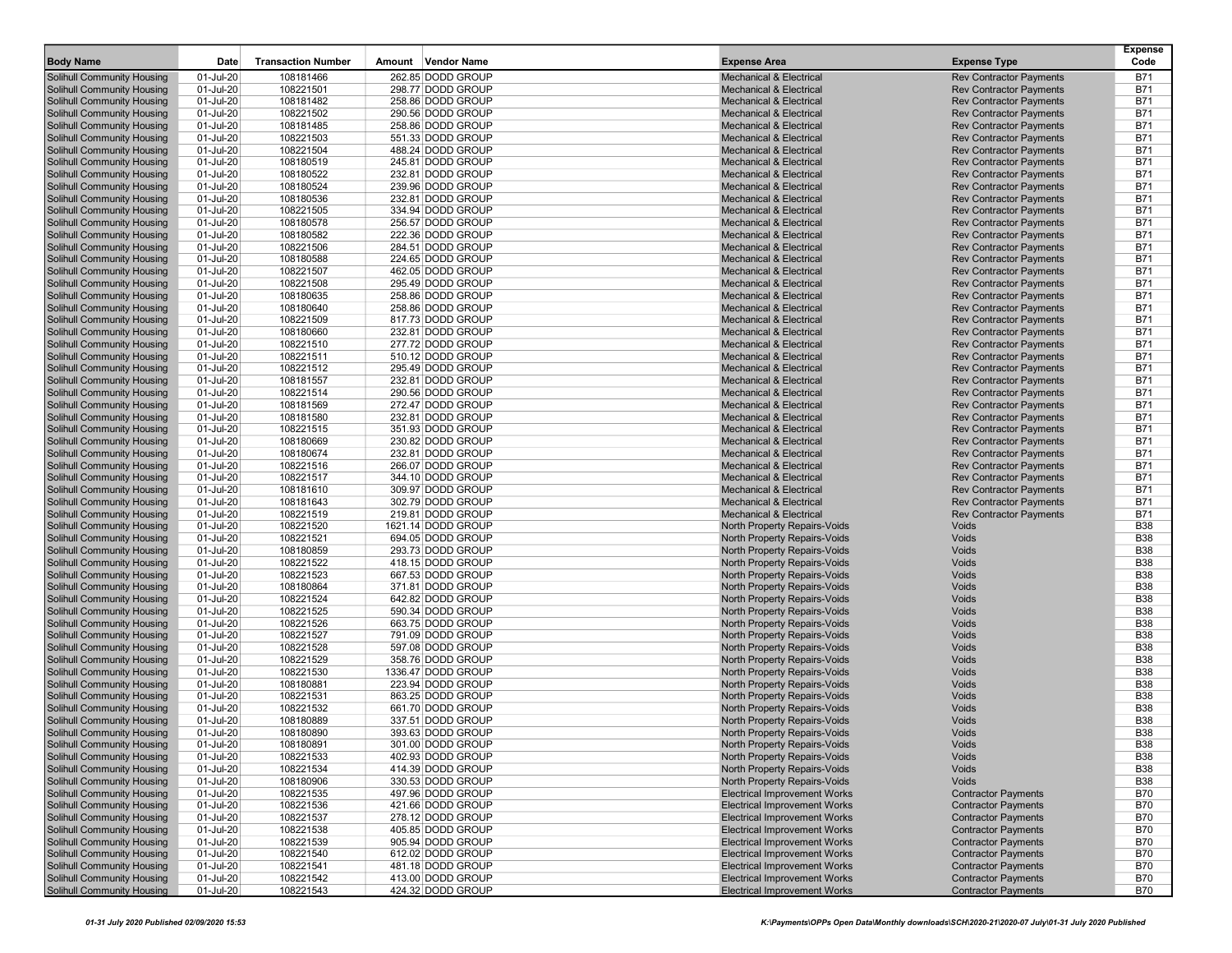| <b>Body Name</b>                                                       | Date                   | <b>Transaction Number</b> | Amount Vendor Name                     | <b>Expense Area</b>                                                      | <b>Expense Type</b>                                              | Expense<br>Code          |
|------------------------------------------------------------------------|------------------------|---------------------------|----------------------------------------|--------------------------------------------------------------------------|------------------------------------------------------------------|--------------------------|
| <b>Solihull Community Housing</b>                                      | 01-Jul-20              | 108221544                 | 407.28 DODD GROUP                      | <b>Mechanical &amp; Electrical</b>                                       | <b>Rev Contractor Payments</b>                                   | <b>B71</b>               |
| Solihull Community Housing                                             | 01-Jul-20              | 108181737                 | 257.95 DODD GROUP                      | <b>Private Sector Leasing</b>                                            | <b>Internal Works</b>                                            | <b>B31</b>               |
| <b>Solihull Community Housing</b>                                      | 01-Jul-20              | 108221545                 | 427.32 DODD GROUP                      | <b>Mechanical &amp; Electrical</b>                                       | <b>Rev Contractor Payments</b>                                   | <b>B71</b>               |
| Solihull Community Housing                                             | 01-Jul-20              | 108221546                 | 469.78 DODD GROUP                      | <b>Mechanical &amp; Electrical</b>                                       | <b>Rev Contractor Payments</b>                                   | <b>B71</b>               |
| Solihull Community Housing                                             | 01-Jul-20              | 108221547                 | 270.68 DODD GROUP                      | <b>Mechanical &amp; Electrical</b>                                       | <b>Rev Contractor Payments</b>                                   | <b>B71</b>               |
| Solihull Community Housing                                             | 01-Jul-20              | 108221548                 | 439.55 DODD GROUP                      | <b>Mechanical &amp; Electrical</b>                                       | <b>Rev Contractor Payments</b>                                   | <b>B71</b>               |
| <b>Solihull Community Housing</b>                                      | 01-Jul-20              | 108221549                 | 294.44 DODD GROUP                      | <b>Mechanical &amp; Electrical</b>                                       | <b>Rev Contractor Payments</b>                                   | <b>B71</b>               |
| Solihull Community Housing                                             | 01-Jul-20              | 108221550                 | 409.13 DODD GROUP                      | <b>Mechanical &amp; Electrical</b>                                       | <b>Rev Contractor Payments</b>                                   | <b>B71</b>               |
| <b>Solihull Community Housing</b>                                      | 01-Jul-20              | 108221551                 | 248.02 DODD GROUP                      | <b>Mechanical &amp; Electrical</b>                                       | <b>Rev Contractor Payments</b>                                   | <b>B71</b>               |
| <b>Solihull Community Housing</b>                                      | 01-Jul-20              | 108221552                 | 451.59 DODD GROUP                      | <b>Mechanical &amp; Electrical</b>                                       | <b>Rev Contractor Payments</b>                                   | <b>B71</b>               |
| <b>Solihull Community Housing</b>                                      | 01-Jul-20              | 108193461                 | 7391.15 DODD GROUP                     | <b>Biomass System</b>                                                    | Biomass HIU & Plant                                              | <b>B48</b>               |
| <b>Solihull Community Housing</b>                                      | 01-Jul-20              | 108221555                 | 326.49 DODD GROUP                      | <b>Mechanical &amp; Electrical</b>                                       | <b>Rev Contractor Payments</b>                                   | <b>B71</b>               |
| <b>Solihull Community Housing</b>                                      | 01-Jul-20              | 108221556                 | 319.17 DODD GROUP                      | <b>Mechanical &amp; Electrical</b>                                       | <b>Rev Contractor Payments</b>                                   | <b>B71</b>               |
| <b>Solihull Community Housing</b>                                      | 01-Jul-20              | 108221557                 | 227.87 DODD GROUP                      | <b>Mechanical &amp; Electrical</b>                                       | <b>Rev Contractor Payments</b>                                   | <b>B71</b>               |
| Solihull Community Housing                                             | 01-Jul-20              | 108221558                 | 2221.38 DODD GROUP                     | Gas Warm Air/B'boiler/Storage Heater                                     | <b>Contractor Payments</b>                                       | <b>B70</b>               |
| Solihull Community Housing                                             | 01-Jul-20              | 108180964                 | 3259.13 DODD GROUP                     | Gas Warm Air/B'boiler/Storage Heater                                     | <b>Contractor Payments</b>                                       | <b>B70</b>               |
| <b>Solihull Community Housing</b>                                      | 01-Jul-20              | 108180988                 | 209.09 DODD GROUP                      | <b>Mechanical &amp; Electrical</b>                                       | <b>Rev Contractor Payments</b>                                   | <b>B71</b>               |
| <b>Solihull Community Housing</b>                                      | 01-Jul-20              | 108221559                 | 341.88 DODD GROUP                      | <b>Mechanical &amp; Electrical</b>                                       | <b>Rev Contractor Payments</b>                                   | <b>B71</b>               |
| <b>Solihull Community Housing</b>                                      | 01-Jul-20              | 108180993                 | 228.85 DODD GROUP                      | <b>Mechanical &amp; Electrical</b>                                       | <b>Rev Contractor Payments</b>                                   | <b>B71</b>               |
| <b>Solihull Community Housing</b>                                      | 01-Jul-20              | 108180998                 | 253.34 DODD GROUP                      | <b>Mechanical &amp; Electrical</b>                                       | <b>Rev Contractor Payments</b>                                   | <b>B71</b>               |
| <b>Solihull Community Housing</b>                                      | 01-Jul-20              | 108221560                 | 279.31 DODD GROUP                      | <b>Mechanical &amp; Electrical</b>                                       | <b>Rev Contractor Payments</b>                                   | <b>B71</b>               |
| <b>Solihull Community Housing</b>                                      | 01-Jul-20              | 108221561                 | 564.77 DODD GROUP                      | <b>Mechanical &amp; Electrical</b>                                       | <b>Rev Contractor Payments</b>                                   | <b>B71</b>               |
| <b>Solihull Community Housing</b>                                      | 01-Jul-20              | 108221562                 | 277.72 DODD GROUP                      | <b>Mechanical &amp; Electrical</b>                                       | <b>Rev Contractor Payments</b>                                   | <b>B71</b>               |
| <b>Solihull Community Housing</b>                                      | 01-Jul-20              | 108181008                 | 272.27 DODD GROUP                      | <b>Mechanical &amp; Electrical</b>                                       | <b>Rev Contractor Payments</b>                                   | <b>B71</b>               |
| <b>Solihull Community Housing</b>                                      | 01-Jul-20              | 108181009                 | 259.15 DODD GROUP                      | <b>Mechanical &amp; Electrical</b>                                       | <b>Rev Contractor Payments</b>                                   | <b>B71</b>               |
| <b>Solihull Community Housing</b>                                      | 01-Jul-20              | 108221563                 | 278.89 DODD GROUP                      | <b>Mechanical &amp; Electrical</b>                                       | <b>Rev Contractor Payments</b>                                   | <b>B71</b>               |
| <b>Solihull Community Housing</b>                                      | 01-Jul-20              | 108181015                 | 238.32 DODD GROUP                      | <b>Mechanical &amp; Electrical</b>                                       | <b>Rev Contractor Payments</b>                                   | <b>B71</b>               |
| <b>Solihull Community Housing</b>                                      | 01-Jul-20              | 108181017                 | 244.92 DODD GROUP                      | <b>Mechanical &amp; Electrical</b>                                       | <b>Rev Contractor Payments</b>                                   | <b>B71</b>               |
| <b>Solihull Community Housing</b>                                      | 01-Jul-20              | 108221564                 | 603.20 DODD GROUP                      | <b>Mechanical &amp; Electrical</b>                                       | <b>Rev Contractor Payments</b>                                   | <b>B71</b>               |
| <b>Solihull Community Housing</b>                                      | 01-Jul-20              | 108181021                 | 210.50 DODD GROUP                      | <b>Mechanical &amp; Electrical</b>                                       | <b>Rev Contractor Payments</b>                                   | <b>B71</b>               |
| <b>Solihull Community Housing</b>                                      | 01-Jul-20              | 108181022                 | 228.87 DODD GROUP                      | <b>Mechanical &amp; Electrical</b>                                       | <b>Rev Contractor Payments</b>                                   | <b>B71</b>               |
| <b>Solihull Community Housing</b>                                      | 01-Jul-20              | 108221565                 | 440.33 DODD GROUP<br>217.74 DODD GROUP | <b>Mechanical &amp; Electrical</b>                                       | <b>Rev Contractor Payments</b>                                   | <b>B71</b>               |
| <b>Solihull Community Housing</b><br><b>Solihull Community Housing</b> | 01-Jul-20<br>01-Jul-20 | 108181025<br>108181026    | 217.97 DODD GROUP                      | <b>Mechanical &amp; Electrical</b><br><b>Mechanical &amp; Electrical</b> | <b>Rev Contractor Payments</b><br><b>Rev Contractor Payments</b> | <b>B71</b><br><b>B71</b> |
| Solihull Community Housing                                             | 01-Jul-20              | 108221566                 | 385.05 DODD GROUP                      | <b>Mechanical &amp; Electrical</b>                                       | <b>Rev Contractor Payments</b>                                   | <b>B71</b>               |
| <b>Solihull Community Housing</b>                                      | 01-Jul-20              | 108221567                 | 439.51 DODD GROUP                      | <b>Mechanical &amp; Electrical</b>                                       | <b>Rev Contractor Payments</b>                                   | <b>B71</b>               |
| <b>Solihull Community Housing</b>                                      | 01-Jul-20              | 108221568                 | 489.65 DODD GROUP                      | <b>Mechanical &amp; Electrical</b>                                       | <b>Rev Contractor Payments</b>                                   | <b>B71</b>               |
| <b>Solihull Community Housing</b>                                      | 01-Jul-20              | 108221569                 | 660.83 DODD GROUP                      | <b>Mechanical &amp; Electrical</b>                                       | <b>Rev Contractor Payments</b>                                   | <b>B71</b>               |
| <b>Solihull Community Housing</b>                                      | 01-Jul-20              | 108181033                 | 249.47 DODD GROUP                      | <b>Mechanical &amp; Electrical</b>                                       | <b>Rev Contractor Payments</b>                                   | <b>B71</b>               |
| <b>Solihull Community Housing</b>                                      | 01-Jul-20              | 108181034                 | 272.42 DODD GROUP                      | <b>Mechanical &amp; Electrical</b>                                       | <b>Rev Contractor Payments</b>                                   | <b>B71</b>               |
| <b>Solihull Community Housing</b>                                      | 01-Jul-20              | 108221570                 | 342.06 DODD GROUP                      | <b>Mechanical &amp; Electrical</b>                                       | <b>Rev Contractor Payments</b>                                   | <b>B71</b>               |
| <b>Solihull Community Housing</b>                                      | 01-Jul-20              | 108221571                 | 249.66 DODD GROUP                      | <b>Mechanical &amp; Electrical</b>                                       | <b>Rev Contractor Payments</b>                                   | <b>B71</b>               |
| <b>Solihull Community Housing</b>                                      | 01-Jul-20              | 108221572                 | 219.25 DODD GROUP                      | <b>Mechanical &amp; Electrical</b>                                       | <b>Rev Contractor Payments</b>                                   | <b>B71</b>               |
| <b>Solihull Community Housing</b>                                      | 01-Jul-20              | 108181035                 | 225.10 DODD GROUP                      | <b>Mechanical &amp; Electrical</b>                                       | <b>Rev Contractor Payments</b>                                   | <b>B71</b>               |
| <b>Solihull Community Housing</b>                                      | 01-Jul-20              | 108181036                 | 230.49 DODD GROUP                      | <b>Mechanical &amp; Electrical</b>                                       | <b>Rev Contractor Payments</b>                                   | <b>B71</b>               |
| <b>Solihull Community Housing</b>                                      | 01-Jul-20              | 108221573                 | 562.67 DODD GROUP                      | <b>Mechanical &amp; Electrical</b>                                       | <b>Rev Contractor Payments</b>                                   | <b>B71</b>               |
| <b>Solihull Community Housing</b>                                      | 01-Jul-20              | 108221574                 | 457.07 DODD GROUP                      | <b>Mechanical &amp; Electrical</b>                                       | <b>Rev Contractor Payments</b>                                   | <b>B71</b>               |
| <b>Solihull Community Housing</b>                                      | 01-Jul-20              | 108181044                 | 275.82 DODD GROUP                      | <b>Mechanical &amp; Electrical</b>                                       | <b>Rev Contractor Payments</b>                                   | <b>B71</b>               |
| <b>Solihull Community Housing</b>                                      | 01-Jul-20              | 108181047                 | 232.81 DODD GROUP                      | <b>Mechanical &amp; Electrical</b>                                       | <b>Rev Contractor Payments</b>                                   | <b>B71</b>               |
| Solihull Community Housing                                             | 01-Jul-20              | 108221575                 | 523.18 DODD GROUP                      | <b>Mechanical &amp; Electrical</b>                                       | <b>Rev Contractor Payments</b>                                   | <b>B71</b>               |
| <b>Solihull Community Housing</b>                                      | 01-Jul-20              | 108181059                 | 212.81 DODD GROUP                      | <b>Mechanical &amp; Electrical</b>                                       | <b>Rev Contractor Payments</b>                                   | <b>B71</b>               |
| <b>Solihull Community Housing</b>                                      | 01-Jul-20              | 108221577                 | 550.35 DODD GROUP                      | North Property Repairs-Voids                                             | Voids<br>Voids                                                   | <b>B38</b><br><b>B38</b> |
| <b>Solihull Community Housing</b><br><b>Solihull Community Housing</b> | 01-Jul-20<br>01-Jul-20 | 108221578<br>108221579    | 303.62 DODD GROUP<br>405.30 DODD GROUP | North Property Repairs-Voids<br>North Property Repairs-Voids             | Voids                                                            | <b>B38</b>               |
| <b>Solihull Community Housing</b>                                      | 01-Jul-20              | 108181065                 | 312.56 DODD GROUP                      | North Property Repairs-Voids                                             | Voids                                                            | <b>B38</b>               |
|                                                                        |                        | 108221580                 | 531.88 DODD GROUP                      |                                                                          |                                                                  |                          |
| Solihull Community Housing<br><b>Solihull Community Housing</b>        | 01-Jul-20<br>01-Jul-20 | 108221581                 | 1426.60 DODD GROUP                     | North Property Repairs-Voids<br>North Property Repairs-Voids             | Voids<br>Voids                                                   | <b>B38</b><br><b>B38</b> |
| Solihull Community Housing                                             | 01-Jul-20              | 108221582                 | 423.76 DODD GROUP                      | North Property Repairs-Voids                                             | Voids                                                            | <b>B38</b>               |
| <b>Solihull Community Housing</b>                                      | 01-Jul-20              | 108221583                 | 436.36 DODD GROUP                      | North Property Repairs-Voids                                             | Voids                                                            | <b>B38</b>               |
| <b>Solihull Community Housing</b>                                      | 01-Jul-20              | 108221584                 | 503.05 DODD GROUP                      | North Property Repairs-Voids                                             | Voids                                                            | <b>B38</b>               |
| <b>Solihull Community Housing</b>                                      | 01-Jul-20              | 108221585                 | 1394.47 DODD GROUP                     | North Property Repairs-Voids                                             | Voids                                                            | <b>B38</b>               |
| <b>Solihull Community Housing</b>                                      | 01-Jul-20              | 108221586                 | 561.83 DODD GROUP                      | North Property Repairs-Voids                                             | <b>Voids</b>                                                     | <b>B38</b>               |
| <b>Solihull Community Housing</b>                                      | 01-Jul-20              | 108221587                 | 446.46 DODD GROUP                      | North Property Repairs-Voids                                             | Voids                                                            | <b>B38</b>               |
| <b>Solihull Community Housing</b>                                      | 22-Jul-20              | 108221589                 | 257.34 DODD GROUP                      | <b>Mechanical &amp; Electrical</b>                                       | <b>Rev Contractor Payments</b>                                   | <b>B71</b>               |
| <b>Solihull Community Housing</b>                                      | 22-Jul-20              | 108221590                 | 232.81 DODD GROUP                      | <b>Mechanical &amp; Electrical</b>                                       | <b>Rev Contractor Payments</b>                                   | <b>B71</b>               |
| <b>Solihull Community Housing</b>                                      | 22-Jul-20              | 108221594                 | 232.81 DODD GROUP                      | <b>Mechanical &amp; Electrical</b>                                       | <b>Rev Contractor Payments</b>                                   | <b>B71</b>               |
| <b>Solihull Community Housing</b>                                      | 22-Jul-20              | 108221598                 | 479.96 DODD GROUP                      | Mechanical & Electrical                                                  | <b>Rev Contractor Payments</b>                                   | <b>B71</b>               |
| Solihull Community Housing                                             | 22-Jul-20              | 108221601                 | 248.51 DODD GROUP                      | Mechanical & Electrical                                                  | <b>Rev Contractor Payments</b>                                   | B71                      |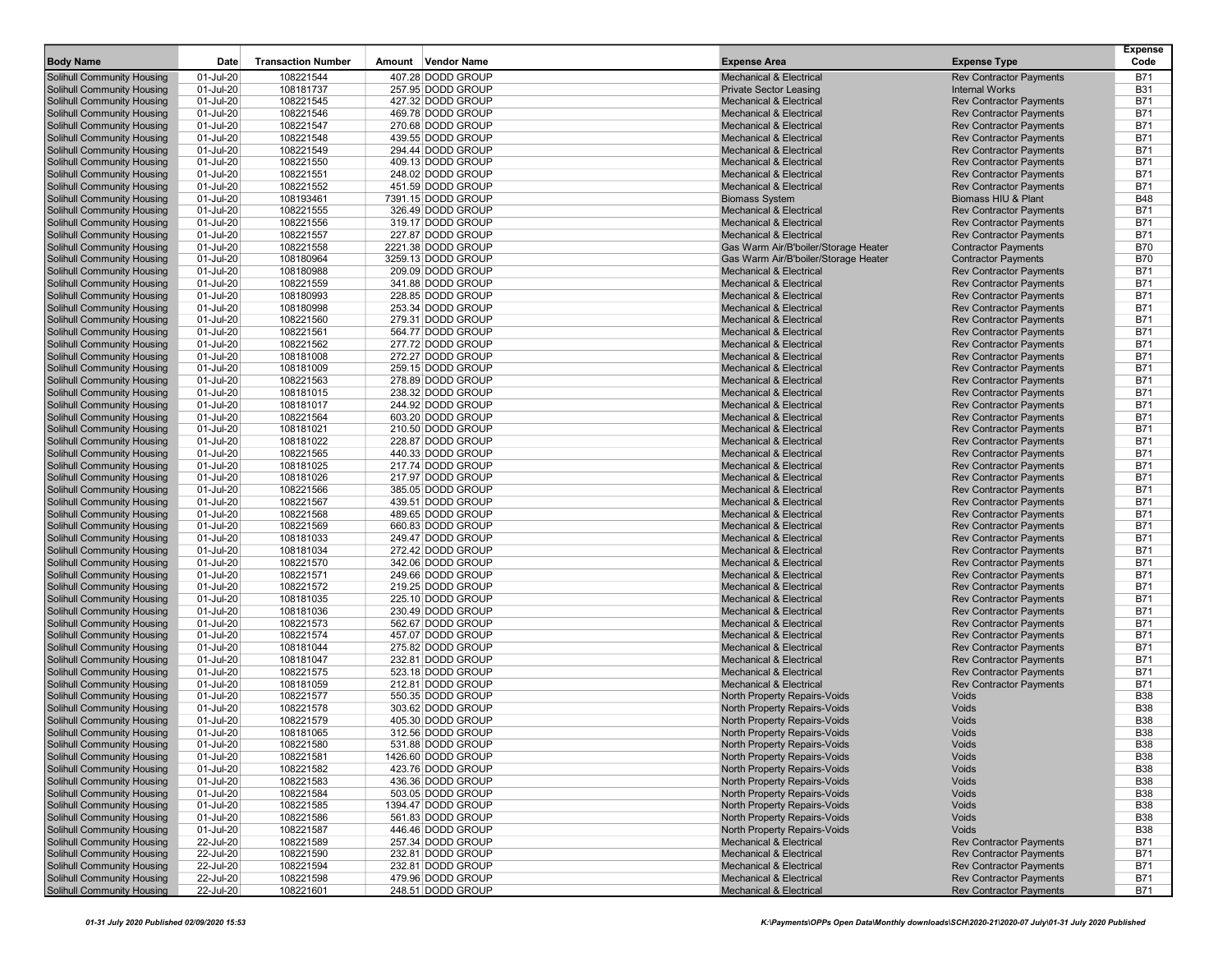| <b>Body Name</b>                  | Date      | <b>Transaction Number</b> | Amount Vendor Name                     | <b>Expense Area</b>                  | <b>Expense Type</b>            | <b>Expense</b><br>Code |
|-----------------------------------|-----------|---------------------------|----------------------------------------|--------------------------------------|--------------------------------|------------------------|
| <b>Solihull Community Housing</b> | 22-Jul-20 | 108221611                 | 232.81 DODD GROUP                      | <b>Mechanical &amp; Electrical</b>   | <b>Rev Contractor Payments</b> | <b>B71</b>             |
| <b>Solihull Community Housing</b> | 22-Jul-20 | 108221637                 | 330.84 DODD GROUP                      | <b>Mechanical &amp; Electrical</b>   | <b>Rev Contractor Payments</b> | <b>B71</b>             |
| Solihull Community Housing        | 22-Jul-20 | 108221645                 | 258.86 DODD GROUP                      | <b>Mechanical &amp; Electrical</b>   | <b>Rev Contractor Payments</b> | <b>B71</b>             |
| <b>Solihull Community Housing</b> | 22-Jul-20 | 108221646                 | 232.81 DODD GROUP                      | <b>Mechanical &amp; Electrical</b>   | <b>Rev Contractor Payments</b> | <b>B71</b>             |
| <b>Solihull Community Housing</b> | 22-Jul-20 | 108221647                 | 240.44 DODD GROUP                      | <b>Mechanical &amp; Electrical</b>   | <b>Rev Contractor Payments</b> | <b>B71</b>             |
| Solihull Community Housing        | 22-Jul-20 | 108221652                 | 273.86 DODD GROUP                      | <b>Mechanical &amp; Electrical</b>   | <b>Rev Contractor Payments</b> | <b>B71</b>             |
| <b>Solihull Community Housing</b> | 22-Jul-20 | 108221653                 | 232.81 DODD GROUP                      | <b>Mechanical &amp; Electrical</b>   | <b>Rev Contractor Payments</b> | <b>B71</b>             |
|                                   |           |                           |                                        |                                      |                                |                        |
| Solihull Community Housing        | 22-Jul-20 | 108221669                 | 284.26 DODD GROUP                      | <b>Mechanical &amp; Electrical</b>   | <b>Rev Contractor Payments</b> | <b>B71</b>             |
| Solihull Community Housing        | 22-Jul-20 | 108221675                 | 275.45 DODD GROUP                      | <b>Mechanical &amp; Electrical</b>   | <b>Rev Contractor Payments</b> | <b>B71</b>             |
| <b>Solihull Community Housing</b> | 22-Jul-20 | 108221676                 | 232.81 DODD GROUP                      | <b>Mechanical &amp; Electrical</b>   | <b>Rev Contractor Payments</b> | <b>B71</b>             |
| Solihull Community Housing        | 22-Jul-20 | 108221677                 | 210.56 DODD GROUP                      | <b>Mechanical &amp; Electrical</b>   | <b>Rev Contractor Payments</b> | <b>B71</b>             |
| Solihull Community Housing        | 22-Jul-20 | 108221695                 | 217.97 DODD GROUP                      | <b>Mechanical &amp; Electrical</b>   | <b>Rev Contractor Payments</b> | <b>B71</b>             |
| Solihull Community Housing        | 22-Jul-20 | 108221712                 | 290.56 DODD GROUP                      | <b>Mechanical &amp; Electrical</b>   | <b>Rev Contractor Payments</b> | <b>B71</b>             |
| Solihull Community Housing        | 22-Jul-20 | 108221724                 | 225.70 DODD GROUP                      | <b>Mechanical &amp; Electrical</b>   | <b>Rev Contractor Payments</b> | <b>B71</b>             |
| <b>Solihull Community Housing</b> | 22-Jul-20 | 108221749                 | 239.52 DODD GROUP                      | <b>Mechanical &amp; Electrical</b>   | <b>Rev Contractor Payments</b> | <b>B71</b>             |
| Solihull Community Housing        | 22-Jul-20 | 108221772                 | 227.27 DODD GROUP                      | <b>Mechanical &amp; Electrical</b>   | <b>Rev Contractor Payments</b> | <b>B71</b>             |
| <b>Solihull Community Housing</b> | 22-Jul-20 | 108221786                 | 636.25 DODD GROUP                      | <b>Mechanical &amp; Electrical</b>   | <b>Rev Contractor Payments</b> | <b>B71</b>             |
| Solihull Community Housing        | 22-Jul-20 | 108221817                 | 736.82 DODD GROUP                      | <b>Mechanical &amp; Electrical</b>   | <b>Rev Contractor Payments</b> | <b>B71</b>             |
| Solihull Community Housing        | 22-Jul-20 | 108221819                 | 235.70 DODD GROUP                      | <b>Mechanical &amp; Electrical</b>   | <b>Rev Contractor Payments</b> | <b>B71</b>             |
| <b>Solihull Community Housing</b> | 22-Jul-20 | 108221822                 | 290.56 DODD GROUP                      | <b>Mechanical &amp; Electrical</b>   | <b>Rev Contractor Payments</b> | <b>B71</b>             |
| Solihull Community Housing        | 22-Jul-20 | 108221828                 | 217.97 DODD GROUP                      | <b>Mechanical &amp; Electrical</b>   | <b>Rev Contractor Payments</b> | <b>B71</b>             |
| <b>Solihull Community Housing</b> | 22-Jul-20 | 108221832                 | 232.81 DODD GROUP                      | <b>Mechanical &amp; Electrical</b>   | <b>Rev Contractor Payments</b> | <b>B71</b>             |
| Solihull Community Housing        | 22-Jul-20 | 108221842                 | 217.97 DODD GROUP                      | <b>Mechanical &amp; Electrical</b>   | <b>Rev Contractor Payments</b> | <b>B71</b>             |
| <b>Solihull Community Housing</b> | 22-Jul-20 | 108221843                 | 506.96 DODD GROUP                      | <b>Mechanical &amp; Electrical</b>   | <b>Rev Contractor Payments</b> | <b>B71</b>             |
| Solihull Community Housing        | 22-Jul-20 | 108221851                 | 261.45 DODD GROUP                      | <b>Mechanical &amp; Electrical</b>   | <b>Rev Contractor Payments</b> | <b>B71</b>             |
| Solihull Community Housing        | 22-Jul-20 | 108221856                 | 256.78 DODD GROUP                      | <b>Mechanical &amp; Electrical</b>   | <b>Rev Contractor Payments</b> | <b>B71</b>             |
| Solihull Community Housing        | 22-Jul-20 | 108221980                 | 4603.49 DODD GROUP                     | <b>Mechanical &amp; Electrical</b>   | <b>Rev Contractor Payments</b> | <b>B71</b>             |
| Solihull Community Housing        | 22-Jul-20 | 108221988                 | 245.71 DODD GROUP                      | <b>Mechanical &amp; Electrical</b>   | <b>Rev Contractor Payments</b> | <b>B71</b>             |
| Solihull Community Housing        | 22-Jul-20 | 108222019                 | 238.45 DODD GROUP                      | <b>Mechanical &amp; Electrical</b>   | <b>Rev Contractor Payments</b> | <b>B71</b>             |
| <b>Solihull Community Housing</b> | 22-Jul-20 | 108222028                 | 262.34 DODD GROUP                      | <b>Mechanical &amp; Electrical</b>   | <b>Rev Contractor Payments</b> | <b>B71</b>             |
| Solihull Community Housing        | 22-Jul-20 | 108222040                 | 256.78 DODD GROUP                      | <b>Mechanical &amp; Electrical</b>   | <b>Rev Contractor Payments</b> | <b>B71</b>             |
| <b>Solihull Community Housing</b> | 22-Jul-20 | 108222443                 | 788.94 DODD GROUP                      | North Property Repairs-Voids         | Voids                          | <b>B38</b>             |
| Solihull Community Housing        | 22-Jul-20 | 108222445                 | 447.03 DODD GROUP                      | North Property Repairs-Voids         | Voids                          | <b>B38</b>             |
| Solihull Community Housing        | 22-Jul-20 | 108222447                 | 357.20 DODD GROUP                      | North Property Repairs-Voids         | Voids                          | <b>B38</b>             |
| <b>Solihull Community Housing</b> | 22-Jul-20 | 108222453                 | 450.42 DODD GROUP                      | North Property Repairs-Voids         | Voids                          | <b>B38</b>             |
| Solihull Community Housing        | 22-Jul-20 | 108222459                 | 595.17 DODD GROUP                      | <b>North Property Repairs-Voids</b>  | Voids                          | <b>B38</b>             |
| <b>Solihull Community Housing</b> | 22-Jul-20 | 108222460                 | 508.67 DODD GROUP                      | North Property Repairs-Voids         | Voids                          | <b>B38</b>             |
| Solihull Community Housing        | 22-Jul-20 | 108222461                 | 309.70 DODD GROUP                      | North Property Repairs-Voids         | Voids                          | <b>B38</b>             |
| Solihull Community Housing        | 22-Jul-20 | 108222462                 | 658.02 DODD GROUP                      | North Property Repairs-Voids         | Voids                          | <b>B38</b>             |
| Solihull Community Housing        | 22-Jul-20 | 108222463                 | 476.72 DODD GROUP                      | North Property Repairs-Voids         | Voids                          | <b>B38</b>             |
| Solihull Community Housing        | 22-Jul-20 | 108222464                 | 571.88 DODD GROUP                      | North Property Repairs-Voids         | Voids                          | <b>B38</b>             |
| <b>Solihull Community Housing</b> | 22-Jul-20 | 108222468                 | 364.16 DODD GROUP                      | North Property Repairs-Voids         | Voids                          | <b>B38</b>             |
| Solihull Community Housing        | 22-Jul-20 | 108222469                 | 571.09 DODD GROUP                      | North Property Repairs-Voids         | Voids                          | <b>B38</b>             |
| Solihull Community Housing        | 22-Jul-20 | 108222470                 | 403.90 DODD GROUP                      | North Property Repairs-Voids         | Voids                          | <b>B38</b>             |
|                                   |           |                           |                                        |                                      |                                | <b>B38</b>             |
| Solihull Community Housing        | 22-Jul-20 | 108222474                 | 782.39 DODD GROUP                      | North Property Repairs-Voids         | Voids                          |                        |
| Solihull Community Housing        | 22-Jul-20 | 108222475                 | 221.16 DODD GROUP                      | <b>North Property Repairs-Voids</b>  | Voids                          | <b>B38</b>             |
| <b>Solihull Community Housing</b> | 22-Jul-20 | 108222477                 | 533.37 DODD GROUP                      | North Property Repairs-Voids         | Voids                          | <b>B38</b>             |
| Solihull Community Housing        | 22-Jul-20 | 108222483                 | 571.42 DODD GROUP<br>406.27 DODD GROUP | North Property Repairs-Voids         | Voids                          | <b>B38</b>             |
| Solihull Community Housing        | 22-Jul-20 | 108222488                 |                                        | North Property Repairs-Voids         | Voids                          | <b>B38</b>             |
| <b>Solihull Community Housing</b> | 22-Jul-20 | 108222497                 | 318.58 DODD GROUP                      | North Property Repairs-Voids         | Voids                          | <b>B38</b>             |
| Solihull Community Housing        | 22-Jul-20 | 108222501                 | 2221.38 DODD GROUP                     | Gas Warm Air/B'boiler/Storage Heater | <b>Contractor Payments</b>     | <b>B70</b>             |
| <b>Solihull Community Housing</b> | 22-Jul-20 | 108222502                 | 3529.13 DODD GROUP                     | Gas Warm Air/B'boiler/Storage Heater | <b>Contractor Payments</b>     | <b>B70</b>             |
| Solihull Community Housing        | 22-Jul-20 | 108222503                 | 3529.13 DODD GROUP                     | Gas Warm Air/B'boiler/Storage Heater | <b>Contractor Payments</b>     | <b>B70</b>             |
| Solihull Community Housing        | 22-Jul-20 | 108222504                 | 3529.13 DODD GROUP                     | Gas Warm Air/B'boiler/Storage Heater | <b>Contractor Payments</b>     | <b>B70</b>             |
| Solihull Community Housing        | 22-Jul-20 | 108222505                 | 3529.13 DODD GROUP                     | Gas Warm Air/B'boiler/Storage Heater | <b>Contractor Payments</b>     | <b>B70</b>             |
| Solihull Community Housing        | 22-Jul-20 | 108222506                 | 2221.38 DODD GROUP                     | Gas Warm Air/B'boiler/Storage Heater | Contractor Payments            | B70                    |
| Solihull Community Housing        | 22-Jul-20 | 108222507                 | 2221.38 DODD GROUP                     | Gas Warm Air/B'boiler/Storage Heater | <b>Contractor Payments</b>     | <b>B70</b>             |
| Solihull Community Housing        | 22-Jul-20 | 108222508                 | 3529.13 DODD GROUP                     | Gas Warm Air/B'boiler/Storage Heater | <b>Contractor Payments</b>     | <b>B70</b>             |
| Solihull Community Housing        | 22-Jul-20 | 108222509                 | 3529.13 DODD GROUP                     | Gas Warm Air/B'boiler/Storage Heater | <b>Contractor Payments</b>     | <b>B70</b>             |
| <b>Solihull Community Housing</b> | 22-Jul-20 | 108222510                 | 3529.13 DODD GROUP                     | Gas Warm Air/B'boiler/Storage Heater | <b>Contractor Payments</b>     | <b>B70</b>             |
| Solihull Community Housing        | 22-Jul-20 | 108222511                 | 2221.38 DODD GROUP                     | Gas Warm Air/B'boiler/Storage Heater | <b>Contractor Payments</b>     | <b>B70</b>             |
| Solihull Community Housing        | 22-Jul-20 | 108222512                 | 3529.13 DODD GROUP                     | Gas Warm Air/B'boiler/Storage Heater | <b>Contractor Payments</b>     | <b>B70</b>             |
| Solihull Community Housing        | 22-Jul-20 | 108222135                 | 3529.13 DODD GROUP                     | Gas Warm Air/B'boiler/Storage Heater | <b>Contractor Payments</b>     | <b>B70</b>             |
| Solihull Community Housing        | 22-Jul-20 | 108222136                 | 3529.13 DODD GROUP                     | Gas Warm Air/B'boiler/Storage Heater | <b>Contractor Payments</b>     | <b>B70</b>             |
| Solihull Community Housing        | 22-Jul-20 | 108222137                 | 318.63 DODD GROUP                      | <b>Electrical Improvement Works</b>  | <b>Contractor Payments</b>     | <b>B70</b>             |
| Solihull Community Housing        | 22-Jul-20 | 108222141                 | 351.41 DODD GROUP                      | <b>Electrical Improvement Works</b>  | <b>Contractor Payments</b>     | <b>B70</b>             |
| Solihull Community Housing        | 22-Jul-20 | 108222161                 | 416.66 DODD GROUP                      | <b>Electrical Improvement Works</b>  | <b>Contractor Payments</b>     | <b>B70</b>             |
| <b>Solihull Community Housing</b> | 22-Jul-20 | 108222162                 | 241.23 DODD GROUP                      | <b>Electrical Improvement Works</b>  | <b>Contractor Payments</b>     | <b>B70</b>             |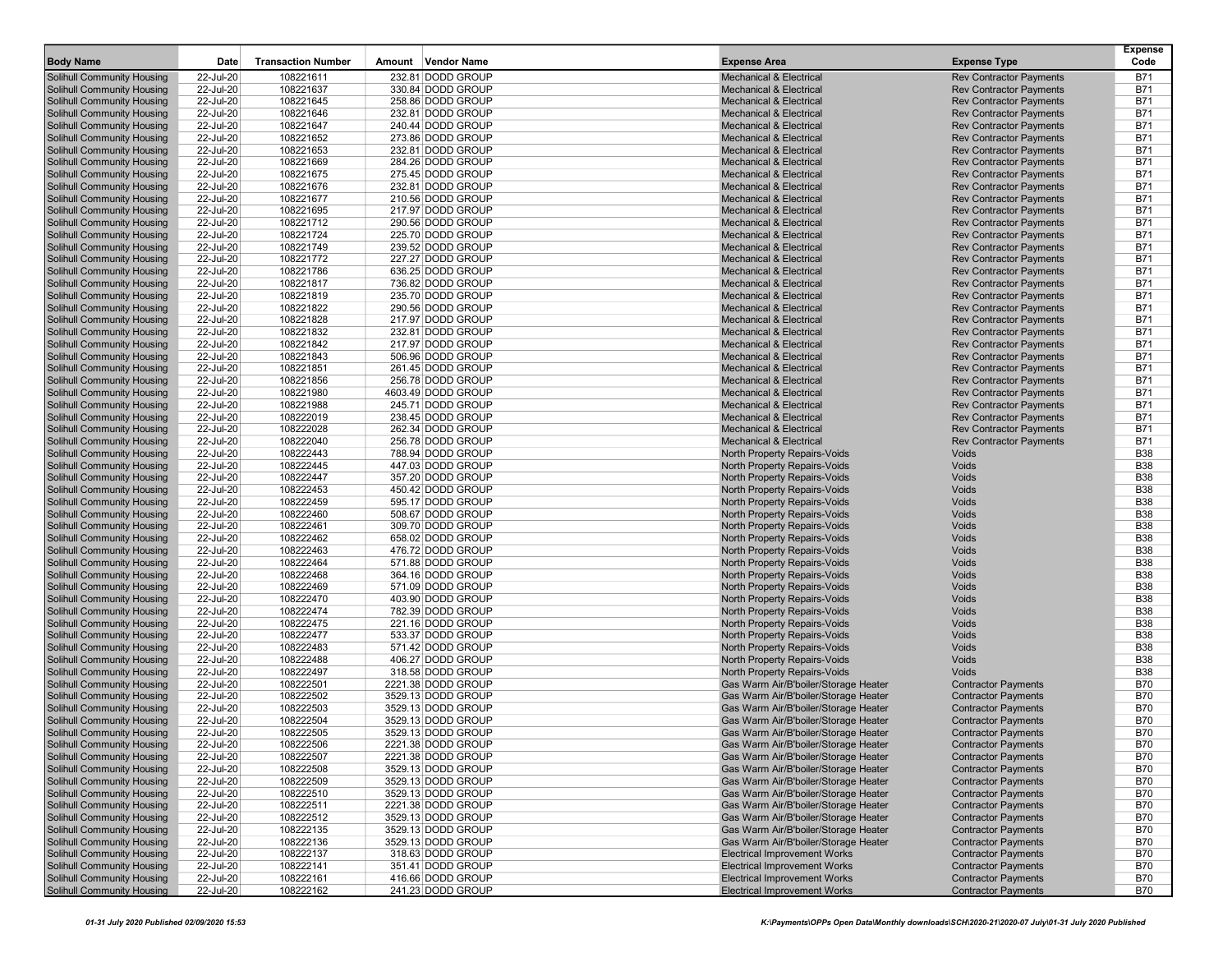| <b>Body Name</b>                                                | Date                   | <b>Transaction Number</b> | Amount Vendor Name                               | <b>Expense Area</b>                                                      | <b>Expense Type</b>                                              | <b>Expense</b><br>Code   |
|-----------------------------------------------------------------|------------------------|---------------------------|--------------------------------------------------|--------------------------------------------------------------------------|------------------------------------------------------------------|--------------------------|
| <b>Solihull Community Housing</b>                               | 22-Jul-20              | 108222164                 | 464.78 DODD GROUP                                | <b>Electrical Improvement Works</b>                                      | <b>Contractor Payments</b>                                       | <b>B70</b>               |
| <b>Solihull Community Housing</b>                               | 22-Jul-20              | 108222166                 | 241.23 DODD GROUP                                | <b>Electrical Improvement Works</b>                                      | <b>Contractor Payments</b>                                       | <b>B70</b>               |
| <b>Solihull Community Housing</b>                               | 22-Jul-20              | 108222168                 | 241.23 DODD GROUP                                | <b>Electrical Improvement Works</b>                                      | <b>Contractor Payments</b>                                       | <b>B70</b>               |
| Solihull Community Housing                                      | 22-Jul-20              | 108222183                 | 276.22 DODD GROUP                                | <b>Electrical Improvement Works</b>                                      | <b>Contractor Payments</b>                                       | <b>B70</b>               |
| Solihull Community Housing                                      | 22-Jul-20              | 108222185                 | 424.00 DODD GROUP                                | <b>Electrical Improvement Works</b>                                      | <b>Contractor Payments</b>                                       | <b>B70</b>               |
| Solihull Community Housing                                      | 22-Jul-20              | 108222186                 | 405.65 DODD GROUP                                | <b>Electrical Improvement Works</b>                                      | <b>Contractor Payments</b>                                       | <b>B70</b>               |
| <b>Solihull Community Housing</b>                               | 22-Jul-20              | 108222187                 | 578.38 DODD GROUP                                | <b>Electrical Improvement Works</b>                                      | <b>Contractor Payments</b>                                       | <b>B70</b>               |
| Solihull Community Housing                                      | 22-Jul-20              | 108222192                 | 209.14 DODD GROUP                                | <b>Electrical Improvement Works</b>                                      | <b>Contractor Payments</b>                                       | <b>B70</b>               |
| <b>Solihull Community Housing</b>                               | 22-Jul-20              | 108222193                 | 730.35 DODD GROUP                                | <b>Electrical Improvement Works</b>                                      | <b>Contractor Payments</b>                                       | <b>B70</b>               |
| <b>Solihull Community Housing</b>                               | 22-Jul-20              | 108222194                 | 533.12 DODD GROUP                                | <b>Electrical Improvement Works</b>                                      | <b>Contractor Payments</b>                                       | <b>B70</b>               |
| <b>Solihull Community Housing</b>                               | 22-Jul-20              | 108222195                 | 558.78 DODD GROUP                                | <b>Electrical Improvement Works</b>                                      | <b>Contractor Payments</b>                                       | <b>B70</b>               |
| <b>Solihull Community Housing</b>                               | 22-Jul-20              | 108222233                 | 290.70 DODD GROUP                                | <b>Mechanical &amp; Electrical</b>                                       | <b>Rev Contractor Payments</b>                                   | <b>B71</b>               |
| <b>Solihull Community Housing</b>                               | 22-Jul-20              | 108222236                 | 279.27 DODD GROUP                                | <b>Mechanical &amp; Electrical</b>                                       | <b>Rev Contractor Payments</b>                                   | <b>B71</b>               |
| <b>Solihull Community Housing</b>                               | 22-Jul-20              | 108222237                 | 267.13 DODD GROUP                                | <b>Mechanical &amp; Electrical</b>                                       | <b>Rev Contractor Payments</b>                                   | <b>B71</b>               |
| Solihull Community Housing                                      | 22-Jul-20              | 108222239                 | 255.01 DODD GROUP                                | <b>Mechanical &amp; Electrical</b>                                       | <b>Rev Contractor Payments</b>                                   | <b>B71</b>               |
| <b>Solihull Community Housing</b>                               | 22-Jul-20              | 108222241                 | 267.13 DODD GROUP                                | <b>Mechanical &amp; Electrical</b>                                       | <b>Rev Contractor Payments</b>                                   | <b>B71</b>               |
| <b>Solihull Community Housing</b>                               | 22-Jul-20              | 108222242                 | 255.00 DODD GROUP                                | <b>Mechanical &amp; Electrical</b>                                       | <b>Rev Contractor Payments</b>                                   | <b>B71</b>               |
| <b>Solihull Community Housing</b>                               | 22-Jul-20              | 108222243                 | 441.79 DODD GROUP                                | <b>Mechanical &amp; Electrical</b>                                       | <b>Rev Contractor Payments</b>                                   | <b>B71</b>               |
| <b>Solihull Community Housing</b>                               | 22-Jul-20              | 108222244                 | 434.84 DODD GROUP                                | <b>Mechanical &amp; Electrical</b>                                       | <b>Rev Contractor Payments</b>                                   | <b>B71</b>               |
| <b>Solihull Community Housing</b>                               | 22-Jul-20              | 108222245                 | 448.56 DODD GROUP                                | <b>Mechanical &amp; Electrical</b>                                       | <b>Rev Contractor Payments</b>                                   | <b>B71</b>               |
| <b>Solihull Community Housing</b>                               | 22-Jul-20              | 108222246                 | 448.56 DODD GROUP                                | <b>Mechanical &amp; Electrical</b>                                       | <b>Rev Contractor Payments</b>                                   | <b>B71</b>               |
| <b>Solihull Community Housing</b>                               | 22-Jul-20              | 108222248                 | 451.21 DODD GROUP                                | <b>Mechanical &amp; Electrical</b>                                       | <b>Rev Contractor Payments</b>                                   | <b>B71</b>               |
| <b>Solihull Community Housing</b>                               | 22-Jul-20              | 108222252                 | 450.42 DODD GROUP                                | <b>Mechanical &amp; Electrical</b>                                       | <b>Rev Contractor Payments</b>                                   | <b>B71</b>               |
| <b>Solihull Community Housing</b><br>Solihull Community Housing | 22-Jul-20<br>22-Jul-20 | 108222254                 | 464.73 DODD GROUP                                | <b>Mechanical &amp; Electrical</b>                                       | <b>Rev Contractor Payments</b>                                   | <b>B71</b><br><b>B71</b> |
| <b>Solihull Community Housing</b>                               | 28-Jul-20              | 108222264<br>108230458    | 262.55 DODD GROUP<br>223.81 DODD GROUP           | <b>Mechanical &amp; Electrical</b><br><b>Mechanical &amp; Electrical</b> | <b>Rev Contractor Payments</b><br><b>Rev Contractor Payments</b> | <b>B71</b>               |
| <b>Solihull Community Housing</b>                               | 28-Jul-20              | 108230464                 | 222.53 DODD GROUP                                | <b>Mechanical &amp; Electrical</b>                                       | <b>Rev Contractor Payments</b>                                   | <b>B71</b>               |
| Solihull Community Housing                                      | 28-Jul-20              | 108230468                 | 232.81 DODD GROUP                                | <b>Mechanical &amp; Electrical</b>                                       | <b>Rev Contractor Payments</b>                                   | <b>B71</b>               |
| <b>Solihull Community Housing</b>                               | 28-Jul-20              | 108230469                 | 232.81 DODD GROUP                                | <b>Mechanical &amp; Electrical</b>                                       | <b>Rev Contractor Payments</b>                                   | <b>B71</b>               |
| Solihull Community Housing                                      | 28-Jul-20              | 108230495                 | 225.09 DODD GROUP                                | <b>Mechanical &amp; Electrical</b>                                       | <b>Rev Contractor Payments</b>                                   | <b>B71</b>               |
| <b>Solihull Community Housing</b>                               | 28-Jul-20              | 108230568                 | 208.46 DODD GROUP                                | <b>Mechanical &amp; Electrical</b>                                       | <b>Rev Contractor Payments</b>                                   | <b>B71</b>               |
| <b>Solihull Community Housing</b>                               | 28-Jul-20              | 108230598                 | 210.67 DODD GROUP                                | <b>Mechanical &amp; Electrical</b>                                       | <b>Rev Contractor Payments</b>                                   | <b>B71</b>               |
| <b>Solihull Community Housing</b>                               | 28-Jul-20              | 108230651                 | 268.12 DODD GROUP                                | North Property Repairs-Voids                                             | Voids                                                            | <b>B38</b>               |
| <b>Solihull Community Housing</b>                               | 28-Jul-20              | 108230652                 | 273.46 DODD GROUP                                | North Property Repairs-Voids                                             | Voids                                                            | <b>B38</b>               |
| Solihull Community Housing                                      | 28-Jul-20              | 108230665                 | 391.33 DODD GROUP                                | North Property Repairs-Voids                                             | Voids                                                            | <b>B38</b>               |
| <b>Solihull Community Housing</b>                               | 28-Jul-20              | 108230666                 | 349.60 DODD GROUP                                | North Property Repairs-Voids                                             | Voids                                                            | <b>B38</b>               |
| <b>Solihull Community Housing</b>                               | 28-Jul-20              | 108230667                 | 325.56 DODD GROUP                                | North Property Repairs-Voids                                             | Voids                                                            | <b>B38</b>               |
| <b>Solihull Community Housing</b>                               | 28-Jul-20              | 108230677                 | 242.48 DODD GROUP                                | <b>Electrical Improvement Works</b>                                      | <b>Contractor Payments</b>                                       | <b>B70</b>               |
| <b>Solihull Community Housing</b>                               | 28-Jul-20              | 108230681                 | 241.23 DODD GROUP                                | <b>Electrical Improvement Works</b>                                      | <b>Contractor Payments</b>                                       | <b>B70</b>               |
| <b>Solihull Community Housing</b>                               | 28-Jul-20              | 108230768                 | 3529.13 DODD GROUP                               | Gas Warm Air/B'boiler/Storage Heater                                     | <b>Contractor Payments</b>                                       | <b>B70</b>               |
| <b>Solihull Community Housing</b>                               | 28-Jul-20              | 108230769                 | 3529.13 DODD GROUP                               | Gas Warm Air/B'boiler/Storage Heater                                     | <b>Contractor Payments</b>                                       | <b>B70</b>               |
| <b>Solihull Community Housing</b>                               | 28-Jul-20              | 108230770                 | 3529.13 DODD GROUP                               | Gas Warm Air/B'boiler/Storage Heater                                     | <b>Contractor Payments</b>                                       | <b>B70</b>               |
| <b>Solihull Community Housing</b>                               | 28-Jul-20              | 108230771                 | 3529.13 DODD GROUP                               | Gas Warm Air/B'boiler/Storage Heater                                     | <b>Contractor Payments</b>                                       | <b>B70</b>               |
| <b>Solihull Community Housing</b>                               | 28-Jul-20              | 108230772                 | 3529.13 DODD GROUP                               | Gas Warm Air/B'boiler/Storage Heater                                     | <b>Contractor Payments</b>                                       | <b>B70</b>               |
| <b>Solihull Community Housing</b>                               | 28-Jul-20              | 108230773                 | 3529.13 DODD GROUP                               | Gas Warm Air/B'boiler/Storage Heater                                     | <b>Contractor Payments</b>                                       | <b>B70</b>               |
| <b>Solihull Community Housing</b>                               | 28-Jul-20              | 108230774                 | 3529.13 DODD GROUP                               | Gas Warm Air/B'boiler/Storage Heater                                     | <b>Contractor Payments</b>                                       | <b>B70</b>               |
| <b>Solihull Community Housing</b>                               | 28-Jul-20              | 108230775                 | 3529.13 DODD GROUP                               | Gas Warm Air/B'boiler/Storage Heater                                     | <b>Contractor Payments</b>                                       | <b>B70</b>               |
| <b>Solihull Community Housing</b>                               | 28-Jul-20              | 108230776                 | 3529.13 DODD GROUP                               | Gas Warm Air/B'boiler/Storage Heater                                     | <b>Contractor Payments</b>                                       | <b>B70</b>               |
| <b>Solihull Community Housing</b>                               | 28-Jul-20              | 108230777                 | 3529.13 DODD GROUP                               | Gas Warm Air/B'boiler/Storage Heater                                     | <b>Contractor Payments</b>                                       | <b>B70</b>               |
| Solihull Community Housing                                      | 01-Jul-20              | 108222273                 | 278.46 DODD GROUP                                | <b>Biomass System</b>                                                    | Biomass HIU & Plant                                              | <b>B48</b>               |
| <b>Solihull Community Housing</b>                               | 01-Jul-20              | 108189476                 | 930.89 DODD GROUP                                | <b>Mechanical &amp; Electrical</b>                                       | <b>Rev Contractor Payments</b>                                   | <b>B71</b>               |
| <b>Solihull Community Housing</b>                               | 01-Jul-20              | 108189477                 | 356.85 DODD GROUP                                | <b>Mechanical &amp; Electrical</b>                                       | <b>Rev Contractor Payments</b>                                   | <b>B71</b>               |
| <b>Solihull Community Housing</b>                               | 01-Jul-20              | 108189478                 | 315.30 DODD GROUP                                | <b>Mechanical &amp; Electrical</b>                                       | <b>Rev Contractor Payments</b>                                   | <b>B71</b>               |
| <b>Solihull Community Housing</b>                               | 01-Jul-20              | 108222549                 | 526.93 DODD GROUP                                | <b>Mechanical &amp; Electrical</b>                                       | <b>Rev Contractor Payments</b>                                   | <b>B71</b>               |
| <b>Solihull Community Housing</b>                               | 07-Jul-20              | 108189647                 | 233.67 DODD GROUP                                | <b>Mechanical &amp; Electrical</b>                                       | <b>Rev Contractor Payments</b>                                   | <b>B71</b>               |
| Solihull Community Housing<br><b>Solihull Community Housing</b> | 02-Jul-20              | 108192552                 | 239.90 DOORFIT PRODUCTS LTD<br>4177.80 ELDERCARE | Stores-Stores and delivery                                               | <b>Stocks</b>                                                    | R <sub>10</sub><br>D90   |
| Solihull Community Housing                                      | 10-Jul-20<br>01-Jul-20 | 108195236<br>108181869    | 537.44 ENVIROCALL LTD                            | Safe and Sound Operational<br>North Property Repairs-Day to day          | Other Supplier/Services Costs<br><b>Internal Works</b>           | <b>B31</b>               |
| <b>Solihull Community Housing</b>                               | 01-Jul-20              | 108181870                 | 422.67 ENVIROCALL LTD                            | North Property Repairs-Day to day                                        | <b>Internal Works</b>                                            | <b>B31</b>               |
| Solihull Community Housing                                      | 01-Jul-20              | 108181871                 | 223.72 ENVIROCALL LTD                            | North Property Repairs-Day to day                                        | <b>Internal Works</b>                                            | <b>B31</b>               |
| Solihull Community Housing                                      | 01-Jul-20              | 108181874                 | 413.60 ENVIROCALL LTD                            | North Property Repairs-Day to day                                        | <b>Internal Works</b>                                            | <b>B31</b>               |
| <b>Solihull Community Housing</b>                               | 01-Jul-20              | 108189747                 | 344.42 ENVIROCALL LTD                            | North Property Repairs-Day to day                                        | <b>Internal Works</b>                                            | <b>B31</b>               |
| <b>Solihull Community Housing</b>                               | 01-Jul-20              | 108194980                 | 255.20 ENVIROCALL LTD                            | North Property Repairs-Day to day                                        | <b>Internal Works</b>                                            | <b>B31</b>               |
| <b>Solihull Community Housing</b>                               | 01-Jul-20              | 108195020                 | 429.70 ENVIROCALL LTD                            | North Property Repairs-Day to day                                        | <b>Internal Works</b>                                            | <b>B31</b>               |
| <b>Solihull Community Housing</b>                               | 03-Jul-20              | 108195021                 | 416.06 ENVIROCALL LTD                            | North Property Repairs-Day to day                                        | <b>Internal Works</b>                                            | <b>B31</b>               |
| Solihull Community Housing                                      | 06-Jul-20              | 108188511                 | 20757.04 ENVIRONMENTAL CONTRACTS LTD             | Stores-Stores and delivery                                               | <b>Waste Disposal</b>                                            | E20                      |
| <b>Solihull Community Housing</b>                               | 08-Jul-20              | 108192661                 | 456.00 EUROPEAN METAL RECYCLING LTD              | Stores-Stores and delivery                                               | <b>Waste Disposal</b>                                            | E20                      |
| Solihull Community Housing                                      | 22-Jul-20              | 108212227                 | 10000.00 EVANS DERRY SOLICITORS                  | North Property Repairs-Day to day                                        | <b>Complaints Compensation</b>                                   | D97                      |
|                                                                 |                        |                           |                                                  |                                                                          |                                                                  |                          |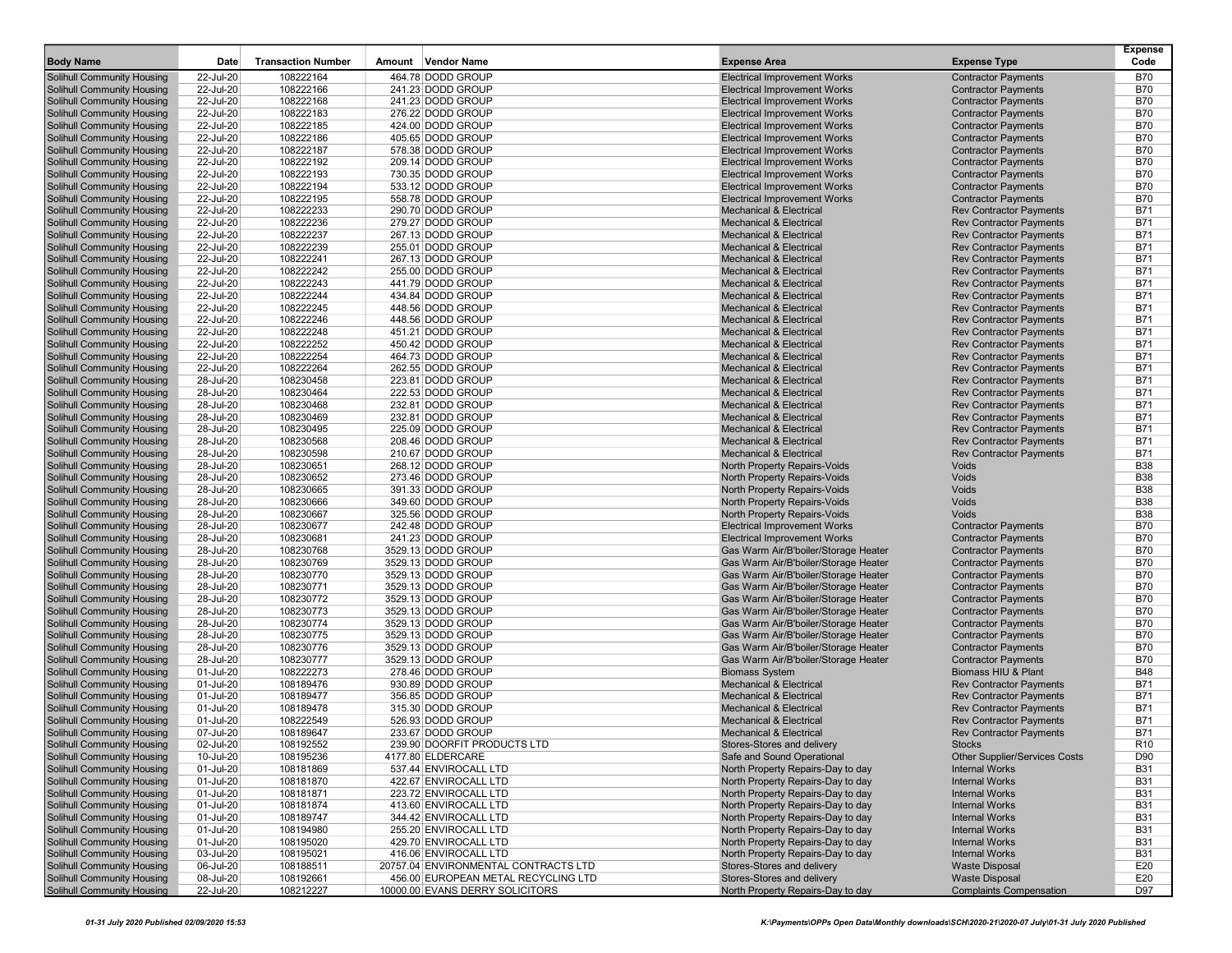| <b>Body Name</b>                                                       | Date                   | <b>Transaction Number</b> | Amount Vendor Name                                       | <b>Expense Area</b>                                      | <b>Expense Type</b>            | <b>Expense</b><br>Code             |
|------------------------------------------------------------------------|------------------------|---------------------------|----------------------------------------------------------|----------------------------------------------------------|--------------------------------|------------------------------------|
| <b>Solihull Community Housing</b>                                      | 07-Jul-20              | 108190601                 | 640.00 FAMILY CARE TRUST (SOLIHULL)                      | <b>Private Sector Leasing</b>                            | <b>Other Works</b>             | <b>B32</b>                         |
| <b>Solihull Community Housing</b>                                      | 01-Jul-20              | 108197454                 | 333.27 FAMILY CARE TRUST (SOLIHULL)                      | North Property Repairs-Voids                             | Voids                          | <b>B38</b>                         |
| <b>Solihull Community Housing</b>                                      | 01-Jul-20              | 108197461                 | 529.00 FAMILY CARE TRUST (SOLIHULL)                      | North Property Repairs-Voids                             | Voids                          | <b>B38</b>                         |
| Solihull Community Housing                                             | 01-Jul-20              | 108197463                 | 264.50 FAMILY CARE TRUST (SOLIHULL)                      | North Property Repairs-Voids                             | Voids                          | <b>B38</b>                         |
| <b>Solihull Community Housing</b>                                      | 01-Jul-20              | 108197465                 | 333.27 FAMILY CARE TRUST (SOLIHULL)                      | <b>North Property Repairs-Voids</b>                      | Voids                          | <b>B38</b>                         |
| <b>Solihull Community Housing</b>                                      | 01-Jul-20              | 108197466                 | 465.52 FAMILY CARE TRUST (SOLIHULL)                      | North Property Repairs-Day to day                        | <b>External Structures</b>     | <b>B33</b>                         |
| <b>Solihull Community Housing</b>                                      | 14-Jul-20              | 108199296                 | 540.00 FERNDOWN ESTATES                                  | <b>Estate Mgmt Team</b>                                  | Rents                          | <b>B22</b>                         |
| <b>Solihull Community Housing</b>                                      | 07-Jul-20              | 108191069                 | 3733.33 GABLES BED & BREAKFAST LTD                       | Housing Aid & Homelessness                               | <b>B&amp;B Accommodation</b>   | <b>B23</b>                         |
| <b>Solihull Community Housing</b>                                      | 14-Jul-20              | 108198471                 | 4400.00 GABLES BED & BREAKFAST LTD                       | Housing Aid & Homelessness                               | <b>B&amp;B Accommodation</b>   | <b>B23</b>                         |
| <b>Solihull Community Housing</b>                                      | 21-Jul-20              | 108209108                 | 4658.33 GABLES BED & BREAKFAST LTD                       | Housing Aid & Homelessness                               | <b>B&amp;B Accommodation</b>   | <b>B23</b>                         |
| <b>Solihull Community Housing</b>                                      | 28-Jul-20              | 108225469                 | 13752.38 GABLES BED & BREAKFAST LTD                      | Housing Aid & Homelessness                               | <b>B&amp;B Accommodation</b>   | <b>B23</b>                         |
| <b>Solihull Community Housing</b>                                      | 28-Jul-20              | 108225469                 | -6876.19 GABLES BED & BREAKFAST LTD                      | Housing Aid & Homelessness                               | <b>B&amp;B Accommodation</b>   | <b>B23</b>                         |
| <b>Solihull Community Housing</b>                                      | 15-Jul-20              | 108201317                 | 391.16 HAMMOND LUBRICANTS & CHEMICALS LTD                | Anti Graffiti Team                                       | <b>Contractor Payments</b>     | <b>B70</b>                         |
| Solihull Community Housing                                             | 01-Jul-20              | 108204499                 | 300.00 HANDICARE ACCESSIBILITY LTD                       | Public Sector - Major Adaptations                        | <b>Contractor Payments</b>     | <b>B70</b>                         |
| <b>Solihull Community Housing</b>                                      | 01-Jul-20              | 108197678                 | 1890.00 HANDICARE ACCESSIBILITY LTD                      | Public Sector - Major Adaptations                        | <b>Contractor Payments</b>     | <b>B70</b>                         |
| <b>Solihull Community Housing</b>                                      | 01-Jul-20              | 108223454                 | 1734.00 HANDICARE ACCESSIBILITY LTD                      | Private Sector - Disabled Facilities Grants              | <b>Contractor Payments</b>     | <b>B70</b>                         |
| <b>Solihull Community Housing</b>                                      | 01-Jul-20              | 108204500                 | 2150.00 HANDICARE ACCESSIBILITY LTD                      | Public Sector - Major Adaptations                        | <b>Contractor Payments</b>     | <b>B70</b>                         |
| <b>Solihull Community Housing</b>                                      | 13-Jul-20              | 108196569                 | 2713.55 HI-SPEC FACILITIES SERVICES PLC                  | <b>Endeavour House</b>                                   | Cleaning                       | <b>B50</b>                         |
| <b>Solihull Community Housing</b>                                      | 13-Jul-20              | 108196569                 | 1098.99 HI-SPEC FACILITIES SERVICES PLC                  | <b>Endeavour House</b>                                   | <b>Other Premises Costs</b>    | <b>B90</b>                         |
| <b>Solihull Community Housing</b>                                      | 13-Jul-20              | 108196569                 | 345.36 HI-SPEC FACILITIES SERVICES PLC                   | <b>CCTV</b>                                              | Cleaning                       | <b>B50</b>                         |
| <b>Solihull Community Housing</b>                                      | 13-Jul-20              | 108196569                 | 186.68 HI-SPEC FACILITIES SERVICES PLC                   | <b>Auckland Hall</b>                                     | Cleaning                       | <b>B50</b>                         |
| <b>Solihull Community Housing</b>                                      | 13-Jul-20              | 108196569                 | 246.69 HI-SPEC FACILITIES SERVICES PLC                   | <b>Crabtree Hall</b>                                     | Cleaning                       | <b>B50</b>                         |
| <b>Solihull Community Housing</b>                                      | 13-Jul-20              | 108196569                 | 186.68 HI-SPEC FACILITIES SERVICES PLC                   | Whar Hall Farm Community Hall                            | Cleaning                       | <b>B50</b>                         |
| Solihull Community Housing                                             | 13-Jul-20              | 108196569                 | 740.06 HI-SPEC FACILITIES SERVICES PLC                   | <b>Frontline Offices</b>                                 | Cleaning                       | <b>B50</b>                         |
| <b>Solihull Community Housing</b>                                      | 13-Jul-20              | 108196569                 | 1013.42 HI-SPEC FACILITIES SERVICES PLC                  | Business Support - MST Back Office Support               | Cleaning                       | <b>B50</b>                         |
| <b>Solihull Community Housing</b>                                      | 17-Jul-20              | 108205299                 | 2200.06 HM REVENUE & CUSTOMS                             | New Build - Halifax Road                                 | <b>Contractor Payments</b>     | <b>B70</b>                         |
| <b>Solihull Community Housing</b>                                      | 30-Jul-20              | 108231865                 | 254.96 HM REVENUE & CUSTOMS                              | New Build - Halifax Road                                 | <b>Contractor Payments</b>     | <b>B70</b>                         |
| <b>Solihull Community Housing</b>                                      | 24-Jul-20              | 108214444                 | 819268.72 HM REVENUE & CUSTOMS                           | <b>VAT</b>                                               | <b>Creditor: Government</b>    | S04                                |
| <b>Solihull Community Housing</b>                                      | 15-Jul-20              | 108202490                 | 2910.00 HM REVENUE & CUSTOMS                             | <b>Property Acquisitions</b>                             | <b>Contractor Payments</b>     | <b>B70</b>                         |
| <b>Solihull Community Housing</b>                                      | 15-Jul-20              | 108202492                 | 4000.00 HM REVENUE & CUSTOMS                             | <b>Property Acquisitions</b>                             | <b>Contractor Payments</b>     | <b>B70</b>                         |
| <b>Solihull Community Housing</b>                                      | 22-Jul-20              | 108212099                 | 1500.00 HQN LTD                                          | <b>Central Administration</b>                            | <b>Professional Fees</b>       | D <sub>50</sub>                    |
| <b>Solihull Community Housing</b>                                      | 08-Jul-20              | 108197679                 | 277.07 HUNTLEY REFRIGERATION LTD                         | <b>Frontline Offices</b>                                 | <b>General Building Costs</b>  | <b>B30</b>                         |
| <b>Solihull Community Housing</b>                                      | 10-Jul-20              | 108195635                 | 3650.00 HUNTLEY REFRIGERATION LTD                        | Flat Re-roofing                                          | <b>Contractor Payments</b>     | <b>B70</b>                         |
| Solihull Community Housing                                             | 10-Jul-20              | 108195639                 | -3650.00 HUNTLEY REFRIGERATION LTD                       | Flat Re-roofing                                          | <b>Contractor Payments</b>     | <b>B70</b>                         |
| <b>Solihull Community Housing</b>                                      | 06-Jul-20              | 108188506                 | 1265.75 JAMES ANDREWS RECRUITMENT SOLUTIONS LTD          | Housing Aid & Homelessness                               | Agency Staff (Funded Posts)    | A61                                |
| <b>Solihull Community Housing</b>                                      | 01-Jul-20              | 108179201                 | 795.50 JAMES ANDREWS RECRUITMENT SOLUTIONS LTD           | <b>Estate Mgmt Team</b>                                  | <b>Agency Staff</b>            | A60                                |
| <b>Solihull Community Housing</b>                                      | 14-Jul-20              | 108199259                 | 1128.50 JAMES ANDREWS RECRUITMENT SOLUTIONS LTD          | Housing Aid & Homelessness                               | Agency Staff (Funded Posts)    | A61                                |
| <b>Solihull Community Housing</b>                                      | 08-Jul-20              | 108192613                 | 795.50 JAMES ANDREWS RECRUITMENT SOLUTIONS LTD           | <b>Estate Mgmt Team</b>                                  | <b>Agency Staff</b>            | A60                                |
| <b>Solihull Community Housing</b>                                      | 14-Jul-20              | 108198861                 | 1128.50 JAMES ANDREWS RECRUITMENT SOLUTIONS LTD          | Housing Aid & Homelessness                               | Agency Staff (Funded Posts)    | A61                                |
| <b>Solihull Community Housing</b>                                      | 15-Jul-20              | 108201492                 | 795.50 JAMES ANDREWS RECRUITMENT SOLUTIONS LTD           | <b>Estate Mgmt Team</b>                                  | <b>Agency Staff</b>            | A60                                |
| <b>Solihull Community Housing</b>                                      | 28-Jul-20              | 108223567                 | 5409.00 JAMES ANDREWS RECRUITMENT SOLUTIONS LTD          | <b>Estate Mgmt Team</b>                                  | <b>Agency Staff</b>            | A60                                |
| <b>Solihull Community Housing</b>                                      | 28-Jul-20              | 108223567                 | 1787.25 JAMES ANDREWS RECRUITMENT SOLUTIONS LTD          | <b>Estate Mgmt Team</b>                                  | <b>Agency Staff</b>            | A60                                |
| <b>Solihull Community Housing</b>                                      | 28-Jul-20              | 108223571                 | 795.50 JAMES ANDREWS RECRUITMENT SOLUTIONS LTD           | <b>Estate Mgmt Team</b>                                  | <b>Agency Staff</b>            | A60                                |
| Solihull Community Housing                                             | 28-Jul-20              | 108220442                 | 1128.50 JAMES ANDREWS RECRUITMENT SOLUTIONS LTD          | Housing Aid & Homelessness                               | Agency Staff (Funded Posts)    | A61                                |
| <b>Solihull Community Housing</b>                                      | 29-Jul-20              | 108228166                 | 795.50 JAMES ANDREWS RECRUITMENT SOLUTIONS LTD           | <b>Estate Mgmt Team</b>                                  | <b>Agency Staff</b>            | A60                                |
| <b>Solihull Community Housing</b>                                      | 10-Jul-20              | 108196166                 | 89384.58 JESSUP BROTHERS LTD                             | New Build - Faulkner Road                                | <b>Contractor Payments</b>     | <b>B70</b>                         |
| <b>Solihull Community Housing</b>                                      | 10-Jul-20              | 108196166                 | 138595.59 JESSUP BROTHERS LTD                            | New Build - Wagon Lane                                   | <b>Contractor Payments</b>     | <b>B70</b>                         |
| <b>Solihull Community Housing</b>                                      | 10-Jul-20              | 108196166                 | 92586.22 JESSUP BROTHERS LTD<br>0.56 JESSUP BROTHERS LTD | New Build - Brackleys Way                                | <b>Contractor Payments</b>     | <b>B70</b>                         |
| <b>Solihull Community Housing</b>                                      | 10-Jul-20              | 108196166                 |                                                          | New Build - Halifax Road                                 | <b>Contractor Payments</b>     | <b>B70</b>                         |
| <b>Solihull Community Housing</b>                                      | 10-Jul-20              | 108196166                 | 64216.53 JESSUP BROTHERS LTD                             | New Build - Willow Way<br>Stores-Stores and delivery     | <b>Contractor Payments</b>     | <b>B70</b>                         |
| <b>Solihull Community Housing</b><br><b>Solihull Community Housing</b> | 01-Jul-20<br>01-Jul-20 | 108192557<br>108192557    | 31.02 JEWSON LTD<br>57.40 JEWSON LTD                     | Stores-Stores and delivery                               | <b>Stocks</b><br><b>Stocks</b> | R <sub>10</sub><br>R <sub>10</sub> |
|                                                                        |                        |                           |                                                          |                                                          | <b>Stocks</b>                  | R <sub>10</sub>                    |
| <b>Solihull Community Housing</b>                                      | 01-Jul-20<br>01-Jul-20 | 108192557<br>108192557    | 120.72 JEWSON LTD<br>18.60 JEWSON LTD                    | Stores-Stores and delivery<br>Stores-Stores and delivery | <b>Stocks</b>                  | R <sub>10</sub>                    |
| <b>Solihull Community Housing</b><br><b>Solihull Community Housing</b> | 01-Jul-20              | 108192557                 | 39.76 JEWSON LTD                                         | Stores-Stores and delivery                               | <b>Stocks</b>                  | R <sub>10</sub>                    |
|                                                                        |                        |                           | 31.40 JEWSON LTD                                         | Stores-Stores and delivery                               |                                |                                    |
| <b>Solihull Community Housing</b><br><b>Solihull Community Housing</b> | 01-Jul-20<br>01-Jul-20 | 108192558                 |                                                          |                                                          | Stocks<br><b>Stocks</b>        | R <sub>10</sub><br>R <sub>10</sub> |
| Solihull Community Housing                                             | 01-Jul-20              | 108192558<br>108192558    | 88.68 JEWSON LTD<br>26.91 JEWSON LTD                     | Stores-Stores and delivery<br>Stores-Stores and delivery | <b>Stocks</b>                  | R <sub>10</sub>                    |
| <b>Solihull Community Housing</b>                                      | 01-Jul-20              | 108192558                 | 94.80 JEWSON LTD                                         | Stores-Stores and delivery                               | <b>Stocks</b>                  | R <sub>10</sub>                    |
| <b>Solihull Community Housing</b>                                      |                        |                           |                                                          | Stores-Stores and delivery                               |                                | R <sub>10</sub>                    |
| Solihull Community Housing                                             | 01-Jul-20<br>01-Jul-20 | 108192558<br>108192558    | 40.14 JEWSON LTD<br>79.00 JEWSON LTD                     | Stores-Stores and delivery                               | <b>Stocks</b><br><b>Stocks</b> | R <sub>10</sub>                    |
| <b>Solihull Community Housing</b>                                      | 01-Jul-20              | 108192558                 | 53.17 JEWSON LTD                                         | Stores-Stores and delivery                               | <b>Stocks</b>                  | R <sub>10</sub>                    |
| <b>Solihull Community Housing</b>                                      | 01-Jul-20              | 108192558                 | 26.00 JEWSON LTD                                         | Stores-Stores and delivery                               | <b>Stocks</b>                  | R <sub>10</sub>                    |
| Solihull Community Housing                                             | 01-Jul-20              | 108192558                 | 23.55 JEWSON LTD                                         | Stores-Stores and delivery                               | <b>Stocks</b>                  | R <sub>10</sub>                    |
| <b>Solihull Community Housing</b>                                      | 01-Jul-20              |                           | 87.24 JEWSON LTD                                         | Stores-Stores and delivery                               | <b>Stocks</b>                  | R <sub>10</sub>                    |
| Solihull Community Housing                                             | 01-Jul-20              | 108192558<br>108192558    | 63.72 JEWSON LTD                                         | Stores-Stores and delivery                               | <b>Stocks</b>                  | R <sub>10</sub>                    |
| Solihull Community Housing                                             | 01-Jul-20              | 108192559                 | 36.40 JEWSON LTD                                         | Stores-Stores and delivery                               | <b>Stocks</b>                  | R <sub>10</sub>                    |
| Solihull Community Housing                                             | 01-Jul-20              | 108192559                 | 88.20 JEWSON LTD                                         | Stores-Stores and delivery                               | <b>Stocks</b>                  | R <sub>10</sub>                    |
|                                                                        |                        |                           |                                                          |                                                          |                                |                                    |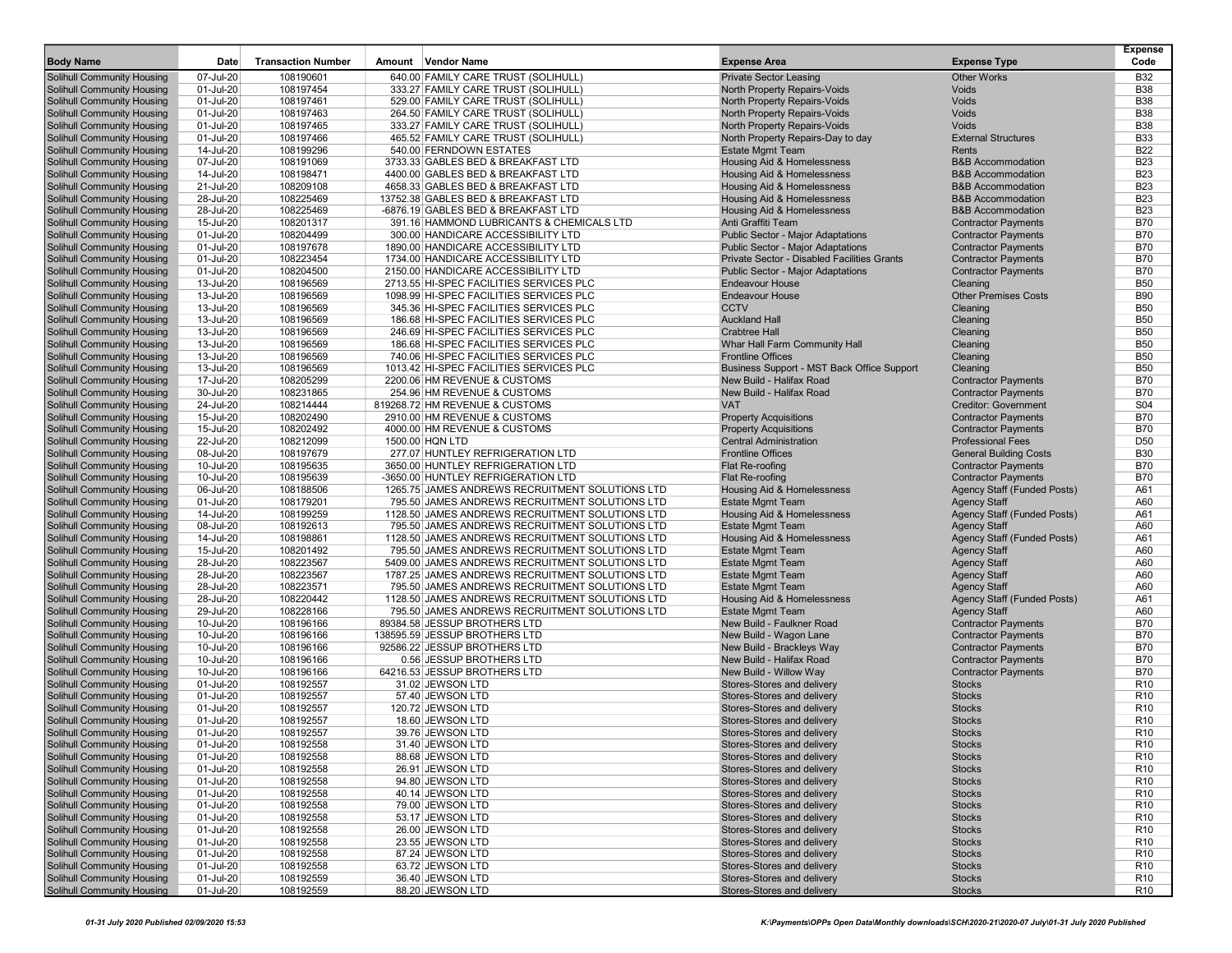| <b>Body Name</b>                                                       | Date                   | <b>Transaction Number</b> | Amount Vendor Name                   | <b>Expense Area</b>                                      | <b>Expense Type</b>            | <b>Expense</b><br>Code             |
|------------------------------------------------------------------------|------------------------|---------------------------|--------------------------------------|----------------------------------------------------------|--------------------------------|------------------------------------|
| Solihull Community Housing                                             | 01-Jul-20              | 108192559                 | 450.60 JEWSON LTD                    | Stores-Stores and delivery                               | <b>Stocks</b>                  | R <sub>10</sub>                    |
| <b>Solihull Community Housing</b>                                      | 01-Jul-20              | 108192559                 | 52.50 JEWSON LTD                     | Stores-Stores and delivery                               | <b>Stocks</b>                  | R <sub>10</sub>                    |
| <b>Solihull Community Housing</b>                                      | 01-Jul-20              | 108192559                 | 4.83 JEWSON LTD                      | Stores-Stores and delivery                               | <b>Stocks</b>                  | R <sub>10</sub>                    |
| <b>Solihull Community Housing</b>                                      | 01-Jul-20              | 108192559                 | 1542.24 JEWSON LTD                   | Stores-Stores and delivery                               | <b>Stocks</b>                  | R <sub>10</sub>                    |
| <b>Solihull Community Housing</b>                                      | 01-Jul-20              | 108192559                 | 129.50 JEWSON LTD                    | Stores-Stores and delivery                               | <b>Stocks</b>                  | R <sub>10</sub>                    |
| Solihull Community Housing                                             | 01-Jul-20              | 108192561                 | 1064.00 JEWSON LTD                   | Stores-Stores and delivery                               | <b>Stocks</b>                  | R <sub>10</sub>                    |
| Solihull Community Housing                                             | 01-Jul-20              | 108192562                 | -242.20 JEWSON LTD                   | Stores-Stores and delivery                               | <b>Stocks</b>                  | R <sub>10</sub>                    |
| <b>Solihull Community Housing</b>                                      | 01-Jul-20              | 108192571                 | 139.05 JEWSON LTD                    | Stores-Stores and delivery                               | <b>Stocks</b>                  | R <sub>10</sub>                    |
| <b>Solihull Community Housing</b>                                      | 01-Jul-20              | 108192571                 | 89.93 JEWSON LTD                     | Stores-Stores and delivery                               | <b>Stocks</b>                  | R <sub>10</sub>                    |
| <b>Solihull Community Housing</b>                                      | 01-Jul-20              | 108192572                 | 3.90 JEWSON LTD                      | Stores-Stores and delivery                               | <b>Stocks</b>                  | R <sub>10</sub>                    |
| Solihull Community Housing                                             | 01-Jul-20              | 108192572                 | 33.90 JEWSON LTD                     | Stores-Stores and delivery                               | <b>Stocks</b>                  | R <sub>10</sub>                    |
| Solihull Community Housing                                             | 01-Jul-20              | 108192572                 | 12.60 JEWSON LTD                     | Stores-Stores and delivery                               | <b>Stocks</b>                  | R <sub>10</sub>                    |
| <b>Solihull Community Housing</b>                                      | 01-Jul-20              | 108192572                 | 95.16 JEWSON LTD                     | Stores-Stores and delivery                               | <b>Stocks</b>                  | R <sub>10</sub>                    |
| <b>Solihull Community Housing</b>                                      | 01-Jul-20              | 108192572                 | 66.90 JEWSON LTD                     | Stores-Stores and delivery                               | <b>Stocks</b>                  | R <sub>10</sub>                    |
| <b>Solihull Community Housing</b>                                      | 01-Jul-20              | 108192572                 | 22.10 JEWSON LTD                     | Stores-Stores and delivery                               | <b>Stocks</b>                  | R <sub>10</sub>                    |
| Solihull Community Housing                                             | 01-Jul-20              | 108192572                 | 879.84 JEWSON LTD                    | Stores-Stores and delivery                               | <b>Stocks</b>                  | R <sub>10</sub>                    |
| Solihull Community Housing                                             | 01-Jul-20              | 108192572                 | 205.10 JEWSON LTD                    | Stores-Stores and delivery                               | <b>Stocks</b>                  | R <sub>10</sub>                    |
| <b>Solihull Community Housing</b>                                      | 01-Jul-20              | 108192572                 | 144.30 JEWSON LTD                    | Stores-Stores and delivery                               | <b>Stocks</b>                  | R <sub>10</sub>                    |
| <b>Solihull Community Housing</b>                                      | 01-Jul-20              | 108192572                 | 20.49 JEWSON LTD                     | Stores-Stores and delivery                               | <b>Stocks</b>                  | R <sub>10</sub>                    |
| <b>Solihull Community Housing</b>                                      | 01-Jul-20              | 108192572                 | 6.80 JEWSON LTD                      | Stores-Stores and delivery                               | <b>Stocks</b>                  | R <sub>10</sub>                    |
| Solihull Community Housing                                             | 01-Jul-20              | 108192572                 | 60.00 JEWSON LTD                     | Stores-Stores and delivery                               | <b>Stocks</b>                  | R <sub>10</sub>                    |
| <b>Solihull Community Housing</b>                                      | 01-Jul-20              | 108192575                 | 208.02 JEWSON LTD                    | Stores-Stores and delivery                               | <b>Stocks</b>                  | R <sub>10</sub>                    |
| <b>Solihull Community Housing</b>                                      | 01-Jul-20              | 108192575                 | 111.00 JEWSON LTD                    | Stores-Stores and delivery                               | <b>Stocks</b>                  | R <sub>10</sub>                    |
| <b>Solihull Community Housing</b>                                      | 01-Jul-20              | 108192576                 | 347.20 JEWSON LTD                    | Stores-Stores and delivery                               | <b>Stocks</b>                  | R <sub>10</sub>                    |
| <b>Solihull Community Housing</b>                                      | 01-Jul-20              | 108192576                 | 125.20 JEWSON LTD                    | Stores-Stores and delivery                               | <b>Stocks</b>                  | R <sub>10</sub>                    |
| Solihull Community Housing                                             | 01-Jul-20              | 108192577                 | 694.40 JEWSON LTD                    | Stores-Stores and delivery                               | <b>Stocks</b>                  | R <sub>10</sub>                    |
| Solihull Community Housing                                             | 01-Jul-20              | 108192577                 | 155.90 JEWSON LTD                    | Stores-Stores and delivery                               | <b>Stocks</b>                  | R <sub>10</sub>                    |
| <b>Solihull Community Housing</b>                                      | 01-Jul-20              | 108192577                 | 375.60 JEWSON LTD                    | Stores-Stores and delivery                               | <b>Stocks</b>                  | R <sub>10</sub>                    |
| <b>Solihull Community Housing</b>                                      | 01-Jul-20              | 108192578                 | 32.50 JEWSON LTD                     | Stores-Stores and delivery<br>Stores-Stores and delivery | <b>Stocks</b>                  | R <sub>10</sub>                    |
| <b>Solihull Community Housing</b>                                      | 01-Jul-20              | 108192578                 | 10.99 JEWSON LTD                     |                                                          | <b>Stocks</b>                  | R <sub>10</sub>                    |
| <b>Solihull Community Housing</b><br>Solihull Community Housing        | 01-Jul-20<br>01-Jul-20 | 108192578<br>108192578    | 665.00 JEWSON LTD<br>3.59 JEWSON LTD | Stores-Stores and delivery<br>Stores-Stores and delivery | <b>Stocks</b><br><b>Stocks</b> | R <sub>10</sub><br>R <sub>10</sub> |
| <b>Solihull Community Housing</b>                                      | 01-Jul-20              | 108192578                 | 136.00 JEWSON LTD                    | Stores-Stores and delivery                               | <b>Stocks</b>                  | R <sub>10</sub>                    |
| <b>Solihull Community Housing</b>                                      | 01-Jul-20              | 108192579                 | 57.96 JEWSON LTD                     | Stores-Stores and delivery                               | <b>Stocks</b>                  | R <sub>10</sub>                    |
| <b>Solihull Community Housing</b>                                      | 01-Jul-20              | 108192579                 | 359.00 JEWSON LTD                    | Stores-Stores and delivery                               | <b>Stocks</b>                  | R <sub>10</sub>                    |
| Solihull Community Housing                                             | 01-Jul-20              | 108192579                 | 550.00 JEWSON LTD                    | Stores-Stores and delivery                               | <b>Stocks</b>                  | R <sub>10</sub>                    |
| Solihull Community Housing                                             | 01-Jul-20              | 108192579                 | 65.99 JEWSON LTD                     | Stores-Stores and delivery                               | <b>Stocks</b>                  | R <sub>10</sub>                    |
| <b>Solihull Community Housing</b>                                      | 01-Jul-20              | 108192579                 | 131.98 JEWSON LTD                    | Stores-Stores and delivery                               | <b>Stocks</b>                  | R <sub>10</sub>                    |
| <b>Solihull Community Housing</b>                                      | 01-Jul-20              | 108192583                 | 17.40 JEWSON LTD                     | Stores-Stores and delivery                               | <b>Stocks</b>                  | R <sub>10</sub>                    |
| Solihull Community Housing                                             | 01-Jul-20              | 108192583                 | 32.20 JEWSON LTD                     | Stores-Stores and delivery                               | <b>Stocks</b>                  | R <sub>10</sub>                    |
| Solihull Community Housing                                             | 01-Jul-20              | 108192583                 | 17.40 JEWSON LTD                     | Stores-Stores and delivery                               | <b>Stocks</b>                  | R <sub>10</sub>                    |
| Solihull Community Housing                                             | 01-Jul-20              | 108192583                 | 154.80 JEWSON LTD                    | Stores-Stores and delivery                               | <b>Stocks</b>                  | R <sub>10</sub>                    |
| <b>Solihull Community Housing</b>                                      | 01-Jul-20              | 108192583                 | 7.60 JEWSON LTD                      | Stores-Stores and delivery                               | <b>Stocks</b>                  | R <sub>10</sub>                    |
| <b>Solihull Community Housing</b>                                      | 01-Jul-20              | 108192583                 | 20.50 JEWSON LTD                     | Stores-Stores and delivery                               | <b>Stocks</b>                  | R <sub>10</sub>                    |
| <b>Solihull Community Housing</b>                                      | 01-Jul-20              | 108192583                 | 77.95 JEWSON LTD                     | Stores-Stores and delivery                               | <b>Stocks</b>                  | R <sub>10</sub>                    |
| Solihull Community Housing                                             | 01-Jul-20              | 108192583                 | 5.67 JEWSON LTD                      | Stores-Stores and delivery                               | <b>Stocks</b>                  | R <sub>10</sub>                    |
| Solihull Community Housing                                             | 01-Jul-20              | 108192583                 | 91.68 JEWSON LTD                     | Stores-Stores and delivery                               | <b>Stocks</b>                  | R <sub>10</sub>                    |
| <b>Solihull Community Housing</b>                                      | 01-Jul-20              | 108192583                 | 16.58 JEWSON LTD                     | Stores-Stores and delivery                               | <b>Stocks</b>                  | R <sub>10</sub>                    |
| <b>Solihull Community Housing</b>                                      | 01-Jul-20              | 108192583                 | 48.60 JEWSON LTD                     | Stores-Stores and delivery                               | <b>Stocks</b>                  | R <sub>10</sub>                    |
| <b>Solihull Community Housing</b>                                      | 01-Jul-20              | 108192583                 | 110.88 JEWSON LTD                    | Stores-Stores and delivery                               | <b>Stocks</b>                  | R <sub>10</sub>                    |
| Solihull Community Housing                                             | 01-Jul-20              | 108192583                 | 50.30 JEWSON LTD                     | Stores-Stores and delivery                               | <b>Stocks</b>                  | R <sub>10</sub>                    |
| Solihull Community Housing                                             | 01-Jul-20              | 108192583                 | 33.00 JEWSON LTD                     | Stores-Stores and delivery                               | <b>Stocks</b>                  | R <sub>10</sub>                    |
| <b>Solihull Community Housing</b>                                      | 01-Jul-20              | 108192583                 | 60.50 JEWSON LTD                     | Stores-Stores and delivery<br>Stores-Stores and delivery | <b>Stocks</b>                  | R <sub>10</sub>                    |
| <b>Solihull Community Housing</b><br><b>Solihull Community Housing</b> | 01-Jul-20              | 108192589                 | 224.00 JEWSON LTD                    |                                                          | <b>Stocks</b><br><b>Stocks</b> | R <sub>10</sub><br>R <sub>10</sub> |
|                                                                        | 01-Jul-20              | 108192594                 | 2.15 JEWSON LTD                      | Stores-Stores and delivery                               |                                |                                    |
| Solihull Community Housing<br>Solihull Community Housing               | 01-Jul-20<br>01-Jul-20 | 108192594<br>108192594    | 78.48 JEWSON LTD                     | Stores-Stores and delivery<br>Stores-Stores and delivery | <b>Stocks</b><br><b>Stocks</b> | R <sub>10</sub><br>R <sub>10</sub> |
| Solihull Community Housing                                             | 01-Jul-20              | 108192594                 | 20.80 JEWSON LTD<br>48.00 JEWSON LTD | Stores-Stores and delivery                               | <b>Stocks</b>                  | R <sub>10</sub>                    |
| Solihull Community Housing                                             | 01-Jul-20              | 108192594                 | 29.60 JEWSON LTD                     | Stores-Stores and delivery                               | <b>Stocks</b>                  | R <sub>10</sub>                    |
| <b>Solihull Community Housing</b>                                      | 01-Jul-20              | 108192594                 | 578.70 JEWSON LTD                    | Stores-Stores and delivery                               | <b>Stocks</b>                  | R <sub>10</sub>                    |
| Solihull Community Housing                                             | 01-Jul-20              | 108192594                 | 26.60 JEWSON LTD                     | Stores-Stores and delivery                               | <b>Stocks</b>                  | R <sub>10</sub>                    |
| Solihull Community Housing                                             | 01-Jul-20              | 108192594                 | 34.79 JEWSON LTD                     | Stores-Stores and delivery                               | <b>Stocks</b>                  | R <sub>10</sub>                    |
| Solihull Community Housing                                             | 01-Jul-20              | 108192594                 | 8.65 JEWSON LTD                      | Stores-Stores and delivery                               | <b>Stocks</b>                  | R <sub>10</sub>                    |
| Solihull Community Housing                                             | 01-Jul-20              | 108192594                 | 59.50 JEWSON LTD                     | Stores-Stores and delivery                               | <b>Stocks</b>                  | R <sub>10</sub>                    |
| Solihull Community Housing                                             | 01-Jul-20              | 108192594                 | 203.60 JEWSON LTD                    | Stores-Stores and delivery                               | <b>Stocks</b>                  | R <sub>10</sub>                    |
| Solihull Community Housing                                             | 01-Jul-20              | 108192594                 | 35.10 JEWSON LTD                     | Stores-Stores and delivery                               | <b>Stocks</b>                  | R <sub>10</sub>                    |
| Solihull Community Housing                                             | 01-Jul-20              | 108201446                 | 543.88 JEWSON LTD                    | Stores-Stores and delivery                               | <b>Stocks</b>                  | R <sub>10</sub>                    |
| Solihull Community Housing                                             | 01-Jul-20              | 108201450                 | 9.40 JEWSON LTD                      | Stores-Stores and delivery                               | <b>Stocks</b>                  | R <sub>10</sub>                    |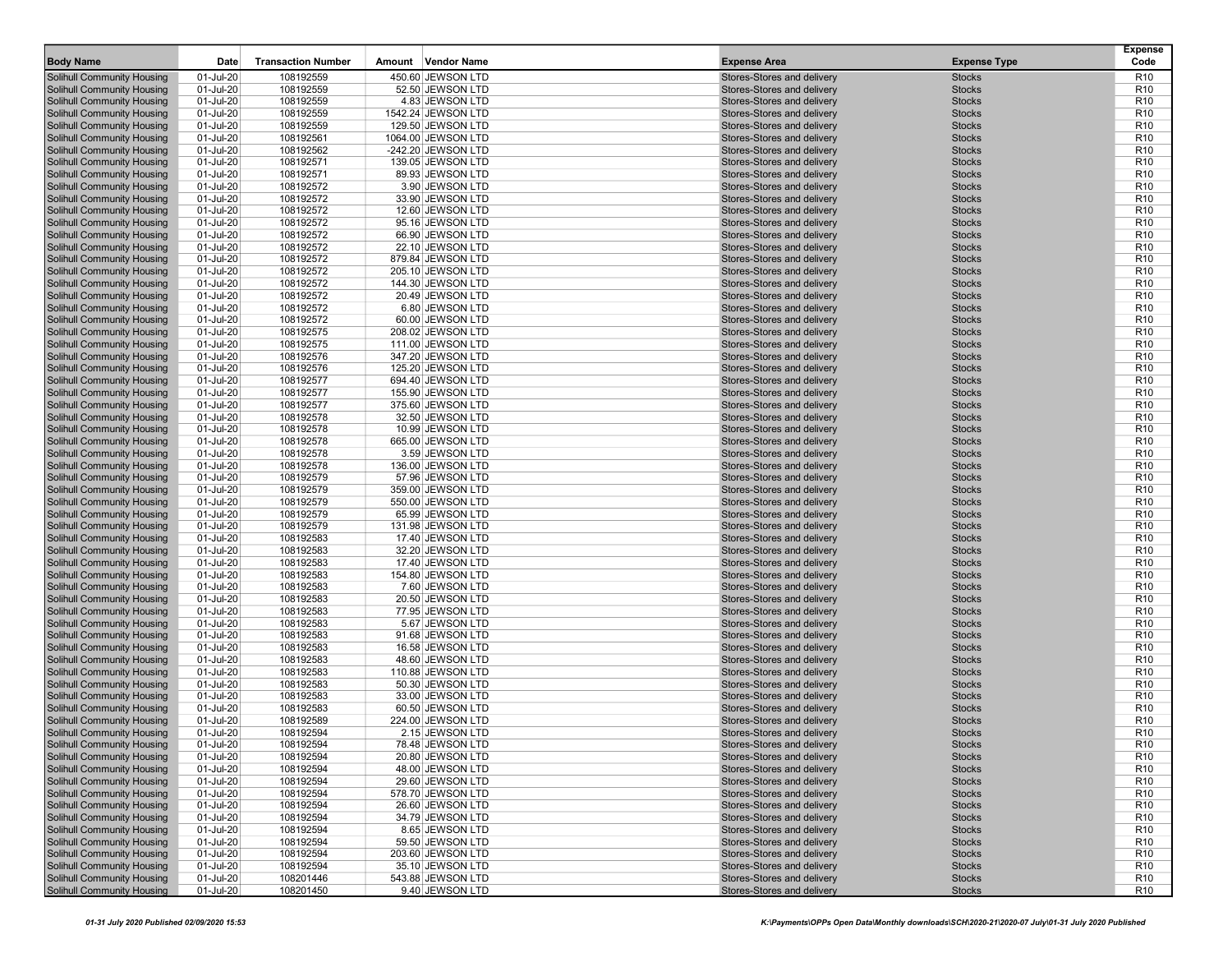| <b>Body Name</b>                                         | Date                   | <b>Transaction Number</b> | Amount Vendor Name                   | <b>Expense Area</b>                                      | <b>Expense Type</b>            | <b>Expense</b><br>Code             |
|----------------------------------------------------------|------------------------|---------------------------|--------------------------------------|----------------------------------------------------------|--------------------------------|------------------------------------|
| Solihull Community Housing                               | 01-Jul-20              | 108201450                 | 10.40 JEWSON LTD                     | Stores-Stores and delivery                               | <b>Stocks</b>                  | R <sub>10</sub>                    |
| Solihull Community Housing                               | 01-Jul-20              | 108201450                 | 23.00 JEWSON LTD                     | Stores-Stores and delivery                               | <b>Stocks</b>                  | R <sub>10</sub>                    |
| <b>Solihull Community Housing</b>                        | 01-Jul-20              | 108201450                 | 61.40 JEWSON LTD                     | Stores-Stores and delivery                               | <b>Stocks</b>                  | R <sub>10</sub>                    |
| <b>Solihull Community Housing</b>                        | 01-Jul-20              | 108201450                 | 14.74 JEWSON LTD                     | Stores-Stores and delivery                               | <b>Stocks</b>                  | R <sub>10</sub>                    |
| Solihull Community Housing                               | 01-Jul-20              | 108201450                 | 39.20 JEWSON LTD                     | Stores-Stores and delivery                               | <b>Stocks</b>                  | R <sub>10</sub>                    |
| <b>Solihull Community Housing</b>                        | 01-Jul-20              | 108201450                 | 70.70 JEWSON LTD                     | Stores-Stores and delivery                               | <b>Stocks</b>                  | R <sub>10</sub>                    |
| Solihull Community Housing                               | 01-Jul-20              | 108201450                 | 9.80 JEWSON LTD                      | Stores-Stores and delivery                               | <b>Stocks</b>                  | R <sub>10</sub>                    |
| Solihull Community Housing                               | 01-Jul-20              | 108201450                 | 136.08 JEWSON LTD                    | Stores-Stores and delivery                               | <b>Stocks</b>                  | R <sub>10</sub>                    |
| <b>Solihull Community Housing</b>                        | 01-Jul-20              | 108201450                 | 32.26 JEWSON LTD                     | Stores-Stores and delivery                               | <b>Stocks</b>                  | R <sub>10</sub>                    |
| Solihull Community Housing                               | 01-Jul-20              | 108201450                 | 244.40 JEWSON LTD                    | Stores-Stores and delivery                               | <b>Stocks</b>                  | R <sub>10</sub>                    |
| <b>Solihull Community Housing</b>                        | 01-Jul-20              | 108201450                 | 14.85 JEWSON LTD                     | Stores-Stores and delivery                               | <b>Stocks</b>                  | R <sub>10</sub>                    |
| <b>Solihull Community Housing</b>                        | 01-Jul-20              | 108201453                 | 70.00 JEWSON LTD                     | Stores-Stores and delivery                               | <b>Stocks</b>                  | R <sub>10</sub>                    |
| Solihull Community Housing                               | 01-Jul-20              | 108201453                 | 5.70 JEWSON LTD                      | Stores-Stores and delivery                               | <b>Stocks</b>                  | R <sub>10</sub>                    |
| <b>Solihull Community Housing</b>                        | 01-Jul-20              | 108201453                 | 208.52 JEWSON LTD                    | Stores-Stores and delivery                               | <b>Stocks</b>                  | R <sub>10</sub>                    |
| Solihull Community Housing                               | 01-Jul-20              | 108201453                 | 54.40 JEWSON LTD                     | Stores-Stores and delivery                               | <b>Stocks</b>                  | R <sub>10</sub>                    |
| <b>Solihull Community Housing</b>                        | 01-Jul-20              | 108201453                 | 17.40 JEWSON LTD                     | Stores-Stores and delivery                               | <b>Stocks</b>                  | R <sub>10</sub>                    |
| Solihull Community Housing                               | 01-Jul-20              | 108201453                 | 28.80 JEWSON LTD                     | Stores-Stores and delivery                               | <b>Stocks</b>                  | R <sub>10</sub>                    |
| <b>Solihull Community Housing</b>                        | 01-Jul-20              | 108201453                 | 65.07 JEWSON LTD                     | Stores-Stores and delivery                               | <b>Stocks</b>                  | R <sub>10</sub>                    |
| <b>Solihull Community Housing</b>                        | 01-Jul-20              | 108201453                 | 10.55 JEWSON LTD                     | Stores-Stores and delivery                               | <b>Stocks</b>                  | R <sub>10</sub>                    |
| Solihull Community Housing                               | 01-Jul-20              | 108201453                 | 190.00 JEWSON LTD                    | Stores-Stores and delivery                               | <b>Stocks</b>                  | R <sub>10</sub>                    |
| <b>Solihull Community Housing</b>                        | 01-Jul-20              | 108201453                 | 195.60 JEWSON LTD                    | Stores-Stores and delivery                               | <b>Stocks</b>                  | R <sub>10</sub>                    |
| <b>Solihull Community Housing</b>                        | 01-Jul-20              | 108201453                 | 16.00 JEWSON LTD                     | Stores-Stores and delivery                               | <b>Stocks</b>                  | R <sub>10</sub>                    |
| <b>Solihull Community Housing</b>                        | 01-Jul-20              | 108201453                 | 226.80 JEWSON LTD                    | Stores-Stores and delivery                               | <b>Stocks</b>                  | R <sub>10</sub>                    |
| <b>Solihull Community Housing</b>                        | 01-Jul-20              | 108201453                 | 67.65 JEWSON LTD                     | Stores-Stores and delivery                               | <b>Stocks</b>                  | R <sub>10</sub>                    |
| Solihull Community Housing                               | 01-Jul-20              | 108201453                 | 7.17 JEWSON LTD                      | Stores-Stores and delivery                               | <b>Stocks</b>                  | R <sub>10</sub>                    |
| <b>Solihull Community Housing</b>                        | 01-Jul-20              | 108201453                 | 230.00 JEWSON LTD                    | Stores-Stores and delivery                               | <b>Stocks</b>                  | R <sub>10</sub>                    |
| <b>Solihull Community Housing</b>                        | 01-Jul-20              | 108201453                 | 54.72 JEWSON LTD                     | Stores-Stores and delivery                               | <b>Stocks</b>                  | R <sub>10</sub>                    |
| Solihull Community Housing                               | 01-Jul-20              | 108201453                 | 106.00 JEWSON LTD                    | Stores-Stores and delivery                               | <b>Stocks</b>                  | R <sub>10</sub>                    |
| <b>Solihull Community Housing</b>                        | 01-Jul-20              | 108201453                 | 1.73 JEWSON LTD                      | Stores-Stores and delivery                               | <b>Stocks</b>                  | R <sub>10</sub>                    |
| Solihull Community Housing                               | 02-Jul-20              | 108201456                 | 7.80 JEWSON LTD                      | Stores-Stores and delivery                               | <b>Stocks</b>                  | R <sub>10</sub>                    |
| <b>Solihull Community Housing</b>                        | 02-Jul-20              | 108201456                 | 17.60 JEWSON LTD                     | Stores-Stores and delivery                               | <b>Stocks</b>                  | R <sub>10</sub>                    |
| <b>Solihull Community Housing</b>                        | 02-Jul-20              | 108201456                 | 77.95 JEWSON LTD                     | Stores-Stores and delivery                               | <b>Stocks</b>                  | R <sub>10</sub><br>R <sub>10</sub> |
| <b>Solihull Community Housing</b>                        | 02-Jul-20              | 108201456                 | 3.55 JEWSON LTD                      | Stores-Stores and delivery<br>Stores-Stores and delivery | <b>Stocks</b>                  | R <sub>10</sub>                    |
| <b>Solihull Community Housing</b>                        | 02-Jul-20              | 108201456<br>108201456    | 19.00 JEWSON LTD                     |                                                          | <b>Stocks</b><br><b>Stocks</b> | R <sub>10</sub>                    |
| Solihull Community Housing<br>Solihull Community Housing | 02-Jul-20<br>02-Jul-20 | 108201456                 | 60.60 JEWSON LTD<br>38.30 JEWSON LTD | Stores-Stores and delivery<br>Stores-Stores and delivery | <b>Stocks</b>                  | R <sub>10</sub>                    |
| <b>Solihull Community Housing</b>                        | 02-Jul-20              | 108201456                 | 5.07 JEWSON LTD                      | Stores-Stores and delivery                               | <b>Stocks</b>                  | R <sub>10</sub>                    |
| <b>Solihull Community Housing</b>                        | 02-Jul-20              | 108201456                 | 17.50 JEWSON LTD                     | Stores-Stores and delivery                               | <b>Stocks</b>                  | R <sub>10</sub>                    |
| <b>Solihull Community Housing</b>                        | 02-Jul-20              | 108201456                 | 115.00 JEWSON LTD                    | Stores-Stores and delivery                               | <b>Stocks</b>                  | R <sub>10</sub>                    |
| Solihull Community Housing                               | 02-Jul-20              | 108201456                 | 733.20 JEWSON LTD                    | Stores-Stores and delivery                               | <b>Stocks</b>                  | R <sub>10</sub>                    |
| <b>Solihull Community Housing</b>                        | 02-Jul-20              | 108201456                 | 488.80 JEWSON LTD                    | Stores-Stores and delivery                               | <b>Stocks</b>                  | R <sub>10</sub>                    |
| Solihull Community Housing                               | 02-Jul-20              | 108201456                 | 177.80 JEWSON LTD                    | Stores-Stores and delivery                               | <b>Stocks</b>                  | R <sub>10</sub>                    |
| Solihull Community Housing                               | 02-Jul-20              | 108201456                 | 10.20 JEWSON LTD                     | Stores-Stores and delivery                               | <b>Stocks</b>                  | R <sub>10</sub>                    |
| <b>Solihull Community Housing</b>                        | 02-Jul-20              | 108201456                 | 5.44 JEWSON LTD                      | Stores-Stores and delivery                               | <b>Stocks</b>                  | R <sub>10</sub>                    |
| Solihull Community Housing                               | 02-Jul-20              | 108201456                 | 11.80 JEWSON LTD                     | Stores-Stores and delivery                               | <b>Stocks</b>                  | R <sub>10</sub>                    |
| <b>Solihull Community Housing</b>                        | 02-Jul-20              | 108201456                 | 219.50 JEWSON LTD                    | Stores-Stores and delivery                               | <b>Stocks</b>                  | R <sub>10</sub>                    |
| <b>Solihull Community Housing</b>                        | 02-Jul-20              | 108201457                 | 299.70 JEWSON LTD                    | Stores-Stores and delivery                               | <b>Stocks</b>                  | R <sub>10</sub>                    |
| Solihull Community Housing                               | 15-Jul-20              | 108200930                 | 309.05 JEWSON LTD                    | Stores-Stores and delivery                               | <b>Stocks</b>                  | R <sub>10</sub>                    |
| <b>Solihull Community Housing</b>                        | 03-Jul-20              | 108201459                 | 11.60 JEWSON LTD                     | Stores-Stores and delivery                               | <b>Stocks</b>                  | R <sub>10</sub>                    |
| Solihull Community Housing                               | 03-Jul-20              | 108201459                 | 106.82 JEWSON LTD                    | Stores-Stores and delivery                               | <b>Stocks</b>                  | R <sub>10</sub>                    |
| <b>Solihull Community Housing</b>                        | 03-Jul-20              | 108201459                 | 51.18 JEWSON LTD                     | Stores-Stores and delivery                               | <b>Stocks</b>                  | R <sub>10</sub>                    |
| <b>Solihull Community Housing</b>                        | 03-Jul-20              | 108201459                 | 247.24 JEWSON LTD                    | Stores-Stores and delivery                               | <b>Stocks</b>                  | R <sub>10</sub>                    |
| <b>Solihull Community Housing</b>                        | 03-Jul-20              | 108201459                 | 57.60 JEWSON LTD                     | Stores-Stores and delivery                               | <b>Stocks</b>                  | R <sub>10</sub>                    |
| <b>Solihull Community Housing</b>                        | 03-Jul-20              | 108201459                 | 166.50 JEWSON LTD                    | Stores-Stores and delivery                               | <b>Stocks</b>                  | R <sub>10</sub>                    |
| Solihull Community Housing                               | 03-Jul-20              | 108201459                 | 53.10 JEWSON LTD                     | Stores-Stores and delivery                               | <b>Stocks</b>                  | R <sub>10</sub>                    |
| Solihull Community Housing                               | 03-Jul-20              | 108201459                 | 12.92 JEWSON LTD                     | Stores-Stores and delivery                               | <b>Stocks</b>                  | R <sub>10</sub>                    |
| Solihull Community Housing                               | 03-Jul-20              | 108201459                 | 23.80 JEWSON LTD                     | Stores-Stores and delivery                               | <b>Stocks</b>                  | R <sub>10</sub>                    |
| Solihull Community Housing                               | 03-Jul-20              | 108201459                 | 60.00 JEWSON LTD                     | Stores-Stores and delivery                               | <b>Stocks</b>                  | R <sub>10</sub>                    |
| Solihull Community Housing                               | 03-Jul-20              | 108201460                 | 645.48 JEWSON LTD                    | Stores-Stores and delivery                               | <b>Stocks</b>                  | R <sub>10</sub>                    |
| Solihull Community Housing                               | 03-Jul-20              | 108201460                 | 174.24 JEWSON LTD                    | Stores-Stores and delivery                               | <b>Stocks</b>                  | R <sub>10</sub>                    |
| Solihull Community Housing                               | 03-Jul-20              | 108201460                 | 110.00 JEWSON LTD                    | Stores-Stores and delivery                               | <b>Stocks</b>                  | R <sub>10</sub>                    |
| Solihull Community Housing                               | 06-Jul-20              | 108201461                 | 17.30 JEWSON LTD                     | Stores-Stores and delivery                               | <b>Stocks</b>                  | R <sub>10</sub>                    |
| Solihull Community Housing                               | 06-Jul-20              | 108201461                 | 6.69 JEWSON LTD                      | Stores-Stores and delivery                               | <b>Stocks</b>                  | R <sub>10</sub>                    |
| Solihull Community Housing                               | 06-Jul-20              | 108201461                 | 14.74 JEWSON LTD                     | Stores-Stores and delivery                               | <b>Stocks</b>                  | R <sub>10</sub>                    |
| Solihull Community Housing                               | 06-Jul-20              | 108201461                 | 23.50 JEWSON LTD                     | Stores-Stores and delivery                               | <b>Stocks</b>                  | R <sub>10</sub>                    |
| Solihull Community Housing                               | 06-Jul-20              | 108201461                 | 3.90 JEWSON LTD                      | Stores-Stores and delivery                               | <b>Stocks</b>                  | R <sub>10</sub>                    |
| Solihull Community Housing                               | 06-Jul-20              | 108201461                 | 165.40 JEWSON LTD                    | Stores-Stores and delivery                               | <b>Stocks</b>                  | R <sub>10</sub>                    |
| <b>Solihull Community Housing</b>                        | 06-Jul-20              | 108201461                 | 39.84 JEWSON LTD                     | Stores-Stores and delivery                               | <b>Stocks</b>                  | R <sub>10</sub>                    |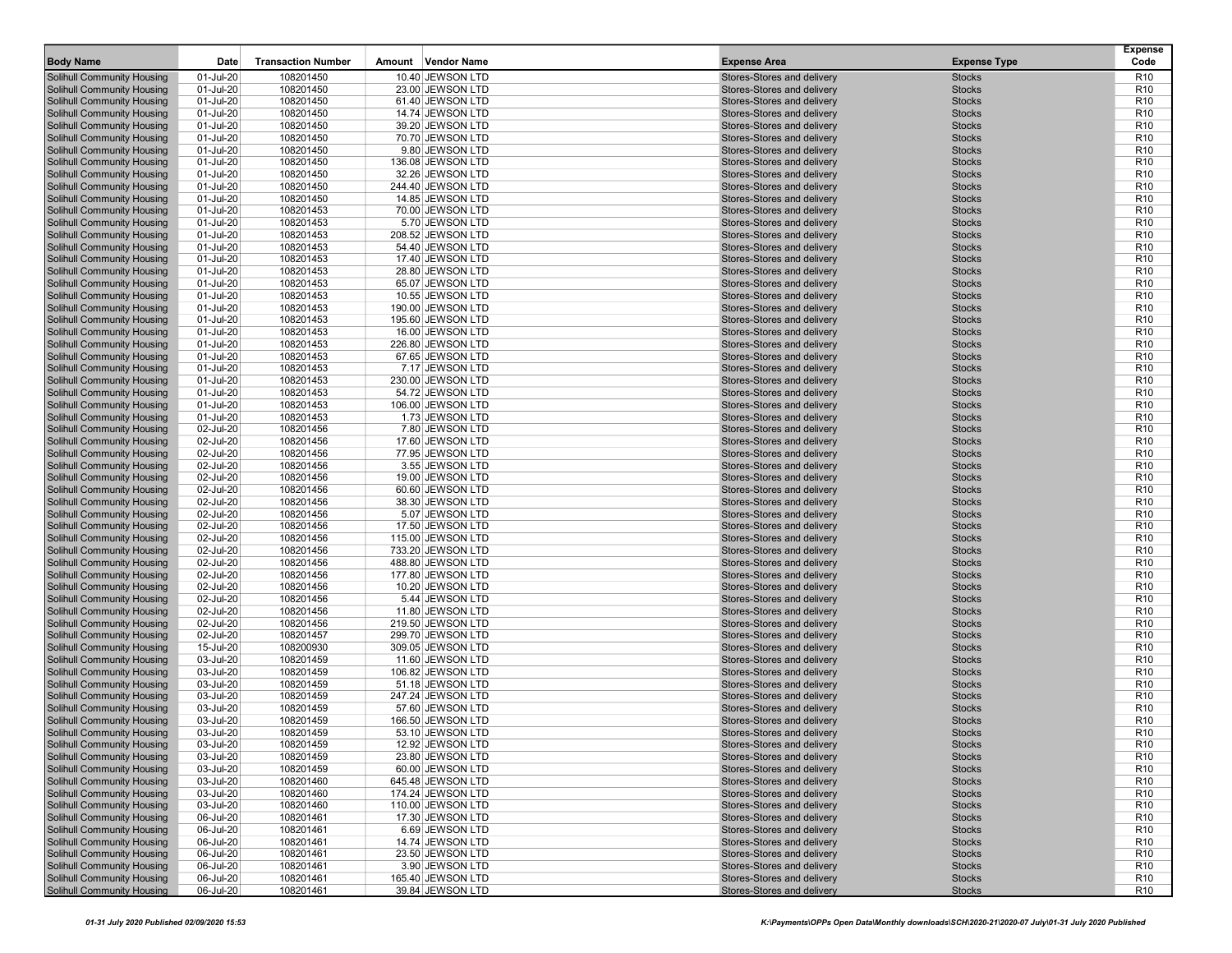| <b>Body Name</b>                                                       | Date                   | <b>Transaction Number</b> | Amount Vendor Name                                                                 | <b>Expense Area</b>                                                    | <b>Expense Type</b>                                              | <b>Expense</b><br>Code   |
|------------------------------------------------------------------------|------------------------|---------------------------|------------------------------------------------------------------------------------|------------------------------------------------------------------------|------------------------------------------------------------------|--------------------------|
| <b>Solihull Community Housing</b>                                      | 06-Jul-20              | 108201461                 | 202.20 JEWSON LTD                                                                  | Stores-Stores and delivery                                             | <b>Stocks</b>                                                    | R <sub>10</sub>          |
| <b>Solihull Community Housing</b>                                      | 06-Jul-20              | 108201463                 | 309.05 JEWSON LTD                                                                  | Stores-Stores and delivery                                             | <b>Stocks</b>                                                    | R <sub>10</sub>          |
| <b>Solihull Community Housing</b>                                      | 15-Jul-20              | 108201212                 | -309.05 JEWSON LTD                                                                 | Stores-Stores and delivery                                             | <b>Stocks</b>                                                    | R <sub>10</sub>          |
| <b>Solihull Community Housing</b>                                      | 07-Jul-20              | 108201468                 | 403.20 JEWSON LTD                                                                  | Stores-Stores and delivery                                             | <b>Stocks</b>                                                    | R <sub>10</sub>          |
| <b>Solihull Community Housing</b>                                      | 14-Jul-20              | 108199298                 | 1088.46 JLA TOTAL CARE LTD                                                         | <b>Laundry Service</b>                                                 | <b>Equipment Rental/Lease</b>                                    | D18                      |
| <b>Solihull Community Housing</b>                                      | 07-Jul-20              | 108191108                 | 784.35 KARTER THOMAS LTD                                                           | <b>Estate Mgmt Team</b>                                                | <b>Agency Staff</b>                                              | A60                      |
| <b>Solihull Community Housing</b>                                      | 16-Jul-20              | 108204990                 | 779.31 KARTER THOMAS LTD                                                           | <b>Estate Mgmt Team</b>                                                | <b>Agency Staff</b>                                              | A60                      |
| <b>Solihull Community Housing</b>                                      | 23-Jul-20              | 108212549                 | 798.42 KARTER THOMAS LTD                                                           | <b>Estate Mgmt Team</b>                                                | <b>Agency Staff</b>                                              | A60                      |
| <b>Solihull Community Housing</b>                                      | 28-Jul-20              | 108224829                 | 790.44 KARTER THOMAS LTD                                                           | <b>Estate Mgmt Team</b>                                                | <b>Agency Staff</b>                                              | A60                      |
| <b>Solihull Community Housing</b>                                      | 14-Jul-20              | 108198486                 | 348.64 KILLGERM CHEMICALS LTD                                                      | Anti Graffiti Team                                                     | <b>Contractor Payments</b>                                       | <b>B70</b>               |
| <b>Solihull Community Housing</b>                                      | 16-Jul-20              | 108205199                 | 238.08 KILLGERM CHEMICALS LTD                                                      | Anti Graffiti Team                                                     | <b>Contractor Payments</b>                                       | <b>B70</b>               |
| <b>Solihull Community Housing</b>                                      | 23-Jul-20              | 108212486                 | 672.04 KILLGERM CHEMICALS LTD                                                      | Anti Graffiti Team                                                     | <b>Contractor Payments</b>                                       | B70                      |
| <b>Solihull Community Housing</b>                                      | 23-Jul-20              | 108212486                 | -336.02 KILLGERM CHEMICALS LTD                                                     | Anti Graffiti Team                                                     | <b>Contractor Payments</b>                                       | <b>B70</b>               |
| <b>Solihull Community Housing</b>                                      | 13-Jul-20              | 108196442                 | 241.04 KIRONA SOLUTIONS LIMITED                                                    | <b>IT Services</b>                                                     | <b>ICT Software</b>                                              | D31                      |
| <b>Solihull Community Housing</b><br><b>Solihull Community Housing</b> | 13-Jul-20              | 108196442<br>108223459    | 1200.00 KIRONA SOLUTIONS LIMITED                                                   | <b>IT Strategy</b>                                                     | <b>ICT General</b>                                               | D30<br><b>B33</b>        |
| <b>Solihull Community Housing</b>                                      | 01-Jul-20<br>01-Jul-20 | 108223460                 | 420.00 L&M DOMESTIC SCAFFOLDING LTD<br>420.00 L&M DOMESTIC SCAFFOLDING LTD         | North Property Repairs-Day to day<br>North Property Repairs-Day to day | <b>External Structures</b><br><b>External Structures</b>         | <b>B33</b>               |
| <b>Solihull Community Housing</b>                                      | 01-Jul-20              | 108223461                 | 420.00 L&M DOMESTIC SCAFFOLDING LTD                                                | North Property Repairs-Day to day                                      | <b>External Structures</b>                                       | <b>B33</b>               |
| <b>Solihull Community Housing</b>                                      | 01-Jul-20              | 108223462                 | 840.00 L&M DOMESTIC SCAFFOLDING LTD                                                | North Property Repairs-Day to day                                      | <b>External Structures</b>                                       | <b>B33</b>               |
| <b>Solihull Community Housing</b>                                      | 01-Jul-20              | 108223463                 | 520.00 L&M DOMESTIC SCAFFOLDING LTD                                                | North Property Repairs-Day to day                                      | <b>External Structures</b>                                       | <b>B33</b>               |
| <b>Solihull Community Housing</b>                                      | 01-Jul-20              | 108223464                 | 420.00 L&M DOMESTIC SCAFFOLDING LTD                                                | North Property Repairs-Day to day                                      | <b>External Structures</b>                                       | <b>B33</b>               |
| <b>Solihull Community Housing</b>                                      | 01-Jul-20              | 108223465                 | 420.00 L&M DOMESTIC SCAFFOLDING LTD                                                | North Property Repairs-Day to day                                      | <b>External Structures</b>                                       | <b>B33</b>               |
| <b>Solihull Community Housing</b>                                      | 01-Jul-20              | 108223466                 | 420.00 L&M DOMESTIC SCAFFOLDING LTD                                                | North Property Repairs-Day to day                                      | <b>External Structures</b>                                       | <b>B33</b>               |
| <b>Solihull Community Housing</b>                                      | 01-Jul-20              | 108223467                 | 640.00 L&M DOMESTIC SCAFFOLDING LTD                                                | North Property Repairs-Day to day                                      | <b>External Structures</b>                                       | <b>B33</b>               |
| <b>Solihull Community Housing</b>                                      | 01-Jul-20              | 108223468                 | 420.00 L&M DOMESTIC SCAFFOLDING LTD                                                | North Property Repairs-Day to day                                      | <b>External Structures</b>                                       | <b>B33</b>               |
| <b>Solihull Community Housing</b>                                      | 01-Jul-20              | 108223469                 | 420.00 L&M DOMESTIC SCAFFOLDING LTD                                                | North Property Repairs-Day to day                                      | <b>External Structures</b>                                       | <b>B33</b>               |
| <b>Solihull Community Housing</b>                                      | 01-Jul-20              | 108223470                 | 420.00 L&M DOMESTIC SCAFFOLDING LTD                                                | North Property Repairs-Day to day                                      | <b>External Structures</b>                                       | <b>B33</b>               |
| <b>Solihull Community Housing</b>                                      | 01-Jul-20              | 108223471                 | 640.00 L&M DOMESTIC SCAFFOLDING LTD                                                | North Property Repairs-Day to day                                      | <b>External Structures</b>                                       | <b>B33</b>               |
| <b>Solihull Community Housing</b>                                      | 01-Jul-20              | 108223472                 | 770.00 L&M DOMESTIC SCAFFOLDING LTD                                                | North Property Repairs-Day to day                                      | <b>External Structures</b>                                       | <b>B33</b>               |
| <b>Solihull Community Housing</b>                                      | 01-Jul-20              | 108223473                 | 420.00 L&M DOMESTIC SCAFFOLDING LTD                                                | North Property Repairs-Day to day                                      | <b>External Structures</b>                                       | <b>B33</b>               |
| <b>Solihull Community Housing</b>                                      | 01-Jul-20              | 108223474                 | 420.00 L&M DOMESTIC SCAFFOLDING LTD                                                | North Property Repairs-Day to day                                      | <b>External Structures</b>                                       | <b>B33</b>               |
| <b>Solihull Community Housing</b>                                      | 03-Jul-20              | 108185457                 | 705.00 LEGRAND                                                                     | Safe and Sound Operational                                             | <b>Equipment Rental/Lease</b>                                    | D18                      |
| <b>Solihull Community Housing</b>                                      | 06-Jul-20              | 108188735                 | 1930.76 LEX AUTOLEASE LIMITED                                                      | Client - Fleet Management                                              | <b>Vehicle Hire</b>                                              | C30                      |
| <b>Solihull Community Housing</b>                                      | 08-Jul-20              | 108192542                 | 431.20 LEX AUTOLEASE LIMITED                                                       | Client - Fleet Management                                              | <b>Vehicle Hire</b>                                              | C30                      |
| <b>Solihull Community Housing</b>                                      | 17-Jul-20              | 108205504                 | 21529.63 LEX AUTOLEASE LIMITED                                                     | Client - Fleet Management                                              | <b>Vehicle Hire</b>                                              | C30                      |
| <b>Solihull Community Housing</b>                                      | 17-Jul-20              | 108205507                 | 3394.50 LEX AUTOLEASE LIMITED                                                      | Client - Fleet Management<br><b>Mechanical &amp; Electrical</b>        | <b>Vehicle Hire</b>                                              | C30<br><b>B71</b>        |
| <b>Solihull Community Housing</b><br><b>Solihull Community Housing</b> | 21-Jul-20<br>21-Jul-20 | 108222276<br>108222278    | 210.19 LIFT & ENGINEERING SERVICES<br>232.59 LIFT & ENGINEERING SERVICES           | <b>Mechanical &amp; Electrical</b>                                     | <b>Rev Contractor Payments</b><br><b>Rev Contractor Payments</b> | <b>B71</b>               |
| <b>Solihull Community Housing</b>                                      | 21-Jul-20              | 108222279                 | 210.19 LIFT & ENGINEERING SERVICES                                                 | <b>Mechanical &amp; Electrical</b>                                     | <b>Rev Contractor Payments</b>                                   | <b>B71</b>               |
| <b>Solihull Community Housing</b>                                      | 21-Jul-20              | 108222287                 | 210.19 LIFT & ENGINEERING SERVICES                                                 | <b>Mechanical &amp; Electrical</b>                                     | <b>Rev Contractor Payments</b>                                   | <b>B71</b>               |
| <b>Solihull Community Housing</b>                                      | 21-Jul-20              | 108222394                 | 245.20 LIFT & ENGINEERING SERVICES                                                 | <b>Mechanical &amp; Electrical</b>                                     | <b>Rev Contractor Payments</b>                                   | <b>B71</b>               |
| <b>Solihull Community Housing</b>                                      | 21-Jul-20              | 108222395                 | 2076.02 LIFT & ENGINEERING SERVICES                                                | <b>Mechanical &amp; Electrical</b>                                     | <b>Rev Contractor Payments</b>                                   | <b>B71</b>               |
| <b>Solihull Community Housing</b>                                      | 21-Jul-20              | 108222398                 | 461.10 LIFT & ENGINEERING SERVICES                                                 | <b>Mechanical &amp; Electrical</b>                                     | <b>Rev Contractor Payments</b>                                   | <b>B71</b>               |
| <b>Solihull Community Housing</b>                                      | 21-Jul-20              | 108222399                 | 294.81 LIFT & ENGINEERING SERVICES                                                 | <b>Mechanical &amp; Electrical</b>                                     | <b>Rev Contractor Payments</b>                                   | <b>B71</b>               |
| <b>Solihull Community Housing</b>                                      | 21-Jul-20              | 108222400                 | 218.69 LIFT & ENGINEERING SERVICES                                                 | <b>Mechanical &amp; Electrical</b>                                     | <b>Rev Contractor Payments</b>                                   | <b>B71</b>               |
| <b>Solihull Community Housing</b>                                      | 21-Jul-20              | 108222406                 | 292.95 LIFT & ENGINEERING SERVICES                                                 | <b>Mechanical &amp; Electrical</b>                                     | <b>Rev Contractor Payments</b>                                   | <b>B71</b>               |
| <b>Solihull Community Housing</b>                                      | 21-Jul-20              | 108222567                 | 401.70 LIFT & ENGINEERING SERVICES                                                 | <b>Mechanical &amp; Electrical</b>                                     | <b>Rev Contractor Payments</b>                                   | <b>B71</b>               |
| <b>Solihull Community Housing</b>                                      | 01-Jul-20              | 108179191                 | 22300.37 MAN COMMERCIAL PROTECTION LTD                                             | <b>CCTV</b>                                                            | Security                                                         | <b>B43</b>               |
| <b>Solihull Community Housing</b>                                      | 01-Jul-20              | 108183658                 | 640.55 MITIE PROPERTY SERVICES (UK) LTD                                            | <b>Planned Maintenance</b>                                             | <b>Planned Works</b>                                             | <b>B36</b>               |
| <b>Solihull Community Housing</b>                                      | 01-Jul-20              | 108183659                 | 652.55 MITIE PROPERTY SERVICES (UK) LTD                                            | <b>Planned Maintenance</b>                                             | <b>Planned Works</b>                                             | <b>B36</b>               |
| <b>Solihull Community Housing</b>                                      | 01-Jul-20              | 108183660                 | 652.55 MITIE PROPERTY SERVICES (UK) LTD                                            | <b>Planned Maintenance</b>                                             | <b>Planned Works</b>                                             | <b>B36</b>               |
| <b>Solihull Community Housing</b>                                      | 01-Jul-20              | 108183661                 | 676.55 MITIE PROPERTY SERVICES (UK) LTD                                            | <b>Planned Maintenance</b>                                             | <b>Planned Works</b>                                             | <b>B36</b>               |
| <b>Solihull Community Housing</b>                                      | 01-Jul-20              | 108183662                 | 671.55 MITIE PROPERTY SERVICES (UK) LTD                                            | <b>Planned Maintenance</b>                                             | <b>Planned Works</b>                                             | <b>B36</b>               |
| <b>Solihull Community Housing</b>                                      | 01-Jul-20              | 108183663                 | 652.55 MITIE PROPERTY SERVICES (UK) LTD                                            | <b>Planned Maintenance</b>                                             | <b>Planned Works</b>                                             | <b>B36</b>               |
| <b>Solihull Community Housing</b>                                      | 01-Jul-20              | 108183664                 | 659.55 MITIE PROPERTY SERVICES (UK) LTD                                            | <b>Planned Maintenance</b>                                             | <b>Planned Works</b>                                             | <b>B36</b>               |
| <b>Solihull Community Housing</b>                                      | 01-Jul-20              | 108183665                 | 652.55 MITIE PROPERTY SERVICES (UK) LTD                                            | <b>Planned Maintenance</b>                                             | <b>Planned Works</b>                                             | B36                      |
| <b>Solihull Community Housing</b>                                      | 01-Jul-20              | 108183666                 | 644.55 MITIE PROPERTY SERVICES (UK) LTD                                            | <b>Planned Maintenance</b>                                             | <b>Planned Works</b>                                             | <b>B36</b>               |
| Solihull Community Housing<br>Solihull Community Housing               | 01-Jul-20              | 108183667<br>108183668    | 683.30 MITIE PROPERTY SERVICES (UK) LTD<br>661.55 MITIE PROPERTY SERVICES (UK) LTD | <b>Planned Maintenance</b><br><b>Planned Maintenance</b>               | <b>Planned Works</b><br><b>Planned Works</b>                     | <b>B36</b>               |
| <b>Solihull Community Housing</b>                                      | 01-Jul-20<br>01-Jul-20 | 108183669                 | 664.55 MITIE PROPERTY SERVICES (UK) LTD                                            | <b>Planned Maintenance</b>                                             | <b>Planned Works</b>                                             | <b>B36</b><br><b>B36</b> |
| Solihull Community Housing                                             | 01-Jul-20              | 108183670                 | 915.35 MITIE PROPERTY SERVICES (UK) LTD                                            | <b>Planned Maintenance</b>                                             | <b>Planned Works</b>                                             | <b>B36</b>               |
| <b>Solihull Community Housing</b>                                      | 01-Jul-20              | 108183671                 | 1768.83 MITIE PROPERTY SERVICES (UK) LTD                                           | <b>Planned Maintenance</b>                                             | <b>Planned Works</b>                                             | <b>B36</b>               |
| <b>Solihull Community Housing</b>                                      | 01-Jul-20              | 108183672                 | 1768.83 MITIE PROPERTY SERVICES (UK) LTD                                           | <b>Planned Maintenance</b>                                             | <b>Planned Works</b>                                             | <b>B36</b>               |
| Solihull Community Housing                                             | 10-Jul-20              | 108197684                 | 1464.70 MITIE PROPERTY SERVICES (UK) LTD                                           | <b>Planned Maintenance</b>                                             | <b>Planned Works</b>                                             | <b>B36</b>               |
| <b>Solihull Community Housing</b>                                      | 10-Jul-20              | 108197685                 | 1472.83 MITIE PROPERTY SERVICES (UK) LTD                                           | <b>Planned Maintenance</b>                                             | <b>Planned Works</b>                                             | <b>B36</b>               |
| Solihull Community Housing                                             | 10-Jul-20              | 108207987                 | 683.30 MITIE PROPERTY SERVICES (UK) LTD                                            | <b>Planned Maintenance</b>                                             | <b>Planned Works</b>                                             | <b>B36</b>               |
| Solihull Community Housing                                             | 10-Jul-20              | 108207988                 | 676.55 MITIE PROPERTY SERVICES (UK) LTD                                            | <b>Planned Maintenance</b>                                             | <b>Planned Works</b>                                             | <b>B36</b>               |
| Solihull Community Housing                                             | 10-Jul-20              | 108207989                 | 610.55 MITIE PROPERTY SERVICES (UK) LTD                                            | <b>Planned Maintenance</b>                                             | <b>Planned Works</b>                                             | <b>B36</b>               |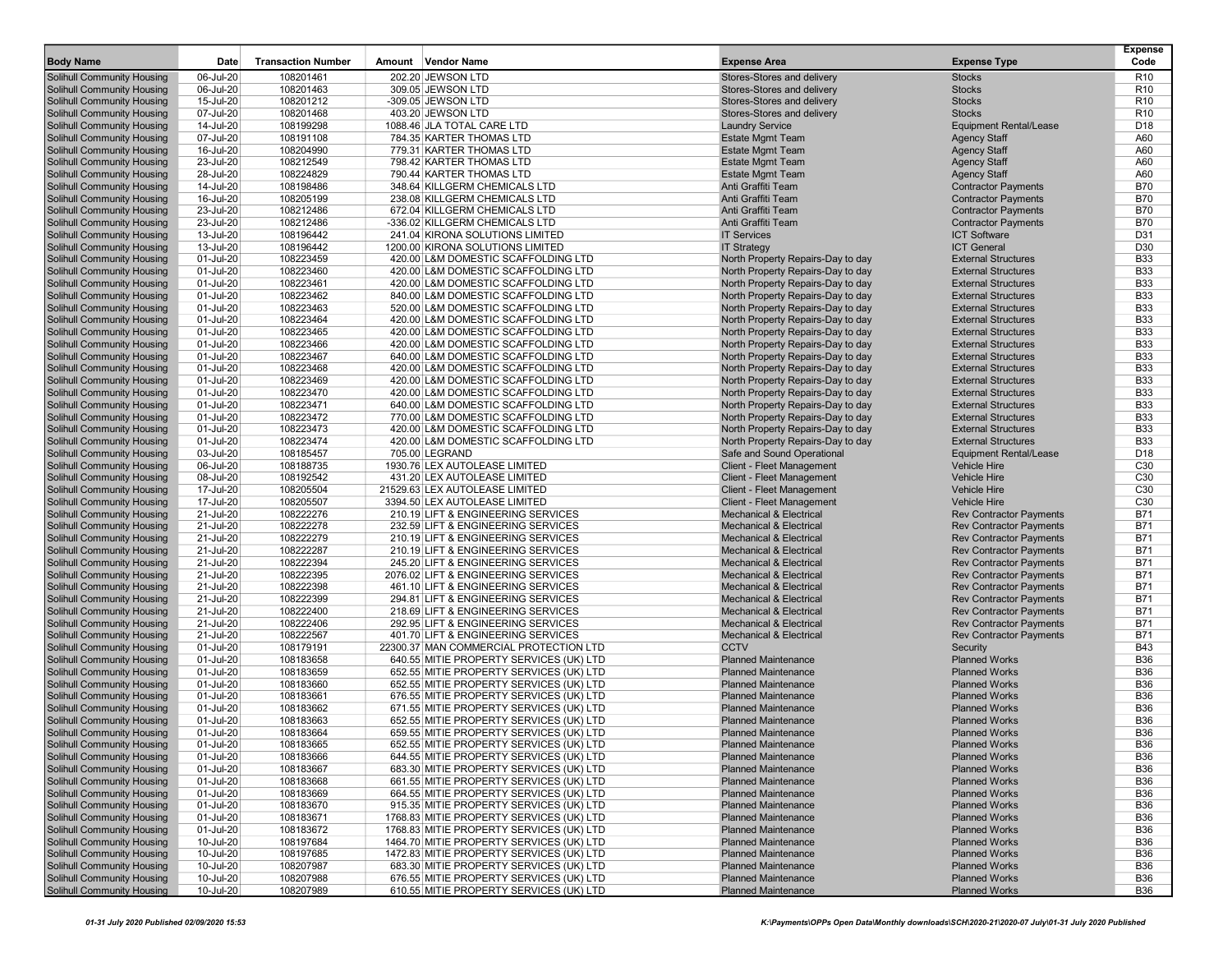| <b>Body Name</b>                                                       | Date                   | <b>Transaction Number</b> | Amount Vendor Name                                                                 | <b>Expense Area</b>                                          | <b>Expense Type</b>                          | <b>Expense</b><br>Code   |
|------------------------------------------------------------------------|------------------------|---------------------------|------------------------------------------------------------------------------------|--------------------------------------------------------------|----------------------------------------------|--------------------------|
|                                                                        |                        |                           |                                                                                    |                                                              |                                              |                          |
| <b>Solihull Community Housing</b>                                      | 10-Jul-20              | 108197686                 | 1797.12 MITIE PROPERTY SERVICES (UK) LTD                                           | <b>Planned Maintenance</b><br><b>Planned Maintenance</b>     | <b>Planned Works</b><br><b>Planned Works</b> | <b>B36</b><br><b>B36</b> |
| Solihull Community Housing                                             | 10-Jul-20<br>10-Jul-20 | 108197687<br>108197688    | 990.28 MITIE PROPERTY SERVICES (UK) LTD                                            | <b>Planned Maintenance</b>                                   | <b>Planned Works</b>                         | <b>B36</b>               |
| <b>Solihull Community Housing</b><br><b>Solihull Community Housing</b> | 10-Jul-20              | 108197689                 | 930.00 MITIE PROPERTY SERVICES (UK) LTD<br>930.00 MITIE PROPERTY SERVICES (UK) LTD | <b>Planned Maintenance</b>                                   | <b>Planned Works</b>                         | <b>B36</b>               |
| Solihull Community Housing                                             | 10-Jul-20              | 108197690                 | 930.00 MITIE PROPERTY SERVICES (UK) LTD                                            | <b>Planned Maintenance</b>                                   | <b>Planned Works</b>                         | <b>B36</b>               |
| <b>Solihull Community Housing</b>                                      | 10-Jul-20              | 108197691                 | 930.00 MITIE PROPERTY SERVICES (UK) LTD                                            | <b>Planned Maintenance</b>                                   | <b>Planned Works</b>                         | <b>B36</b>               |
| <b>Solihull Community Housing</b>                                      | 10-Jul-20              | 108197692                 | 675.18 MITIE PROPERTY SERVICES (UK) LTD                                            | <b>Planned Maintenance</b>                                   | <b>Planned Works</b>                         | <b>B36</b>               |
| Solihull Community Housing                                             | 10-Jul-20              | 108197693                 | 662.99 MITIE PROPERTY SERVICES (UK) LTD                                            | <b>Planned Maintenance</b>                                   | <b>Planned Works</b>                         | <b>B36</b>               |
| <b>Solihull Community Housing</b>                                      | 10-Jul-20              | 108197694                 | 687.38 MITIE PROPERTY SERVICES (UK) LTD                                            | <b>Planned Maintenance</b>                                   | <b>Planned Works</b>                         | <b>B36</b>               |
| <b>Solihull Community Housing</b>                                      | 10-Jul-20              | 108197695                 | 694.49 MITIE PROPERTY SERVICES (UK) LTD                                            | <b>Planned Maintenance</b>                                   | <b>Planned Works</b>                         | <b>B36</b>               |
| Solihull Community Housing                                             | 10-Jul-20              | 108197696                 | 930.00 MITIE PROPERTY SERVICES (UK) LTD                                            | <b>Planned Maintenance</b>                                   | <b>Planned Works</b>                         | <b>B36</b>               |
| <b>Solihull Community Housing</b>                                      | 10-Jul-20              | 108197697                 | 930.00 MITIE PROPERTY SERVICES (UK) LTD                                            | <b>Planned Maintenance</b>                                   | <b>Planned Works</b>                         | <b>B36</b>               |
| <b>Solihull Community Housing</b>                                      | 21-Jul-20              | 108223456                 | 1464.70 MITIE PROPERTY SERVICES (UK) LTD                                           | <b>Planned Maintenance</b>                                   | <b>Planned Works</b>                         | <b>B36</b>               |
| <b>Solihull Community Housing</b>                                      | 21-Jul-20              | 108223457                 | 1464.70 MITIE PROPERTY SERVICES (UK) LTD                                           | <b>Planned Maintenance</b>                                   | <b>Planned Works</b>                         | <b>B36</b>               |
| <b>Solihull Community Housing</b>                                      | 21-Jul-20              | 108223458                 | 1324.08 MITIE PROPERTY SERVICES (UK) LTD                                           | <b>Planned Maintenance</b>                                   | <b>Planned Works</b>                         | <b>B36</b>               |
| Solihull Community Housing                                             | 29-Jul-20              | 108228869                 | 275.00 MITIE WASTE & ENVIRONMENTAL SERVICES                                        | <b>Planned Maintenance</b>                                   | <b>Planned Works</b>                         | <b>B36</b>               |
| <b>Solihull Community Housing</b>                                      | 02-Jul-20              | 108183853                 | 726.39 MORGAN HUNT UK LTD                                                          | North Property Repairs-Day to day                            | <b>Agency Staff</b>                          | A60                      |
| <b>Solihull Community Housing</b>                                      | 02-Jul-20              | 108183856                 | 880.47 MORGAN HUNT UK LTD                                                          | North Property Repairs-Day to day                            | <b>Agency Staff</b>                          | A60                      |
| <b>Solihull Community Housing</b>                                      | 10-Jul-20              | 108196163                 | 777.21 MORGAN HUNT UK LTD                                                          | North Property Repairs-Day to day                            | <b>Agency Staff</b>                          | A60                      |
| <b>Solihull Community Housing</b>                                      | 13-Jul-20              | 108196656                 | 566.25 MORGAN HUNT UK LTD                                                          | <b>Call Centre</b>                                           | <b>Agency Staff</b>                          | A60                      |
| <b>Solihull Community Housing</b>                                      | 10-Jul-20              | 108196161                 | 880.47 MORGAN HUNT UK LTD                                                          | North Property Repairs-Day to day                            | <b>Agency Staff</b>                          | A60                      |
| <b>Solihull Community Housing</b>                                      | 16-Jul-20              | 108204557                 | 777.21 MORGAN HUNT UK LTD                                                          | North Property Repairs-Day to day                            | <b>Agency Staff</b>                          | A60                      |
| <b>Solihull Community Housing</b>                                      | 16-Jul-20              | 108204560                 | 880.47 MORGAN HUNT UK LTD                                                          | North Property Repairs-Day to day                            | <b>Agency Staff</b>                          | A60                      |
| <b>Solihull Community Housing</b>                                      | 27-Jul-20              | 108218463                 | 623.28 MORGAN HUNT UK LTD                                                          | North Property Repairs-Day to day                            | <b>Agency Staff</b>                          | A60                      |
| <b>Solihull Community Housing</b>                                      | 27-Jul-20              | 108218457                 | 880.47 MORGAN HUNT UK LTD                                                          | North Property Repairs-Day to day                            | <b>Agency Staff</b>                          | A60                      |
| Solihull Community Housing                                             | 01-Jul-20              | 108183653                 | 576.96 N-CAP FLOORING LTD                                                          | <b>Private Sector - Disabled Facilities Grants</b>           | <b>Contractor Payments</b>                   | <b>B70</b>               |
| <b>Solihull Community Housing</b>                                      | 01-Jul-20              | 108183654                 | 252.53 N-CAP FLOORING LTD                                                          | North Property Repairs-Day to day                            | <b>Internal Works</b>                        | <b>B31</b>               |
| Solihull Community Housing                                             | 01-Jul-20              | 108183655                 | 229.95 N-CAP FLOORING LTD                                                          | North Property Repairs-Day to day                            | <b>Internal Works</b>                        | <b>B31</b>               |
| <b>Solihull Community Housing</b>                                      | 01-Jul-20              | 108194538                 | 1319.04 N-CAP FLOORING LTD                                                         | North Property Repairs-Voids                                 | Voids                                        | <b>B38</b>               |
| <b>Solihull Community Housing</b>                                      | 01-Jul-20              | 108194539                 | 1648.80 N-CAP FLOORING LTD                                                         | North Property Repairs-Voids                                 | Voids                                        | <b>B38</b>               |
| <b>Solihull Community Housing</b>                                      | 03-Jul-20              | 108194541                 | 760.32 N-CAP FLOORING LTD                                                          | Private Sector - Disabled Facilities Grants                  | <b>Contractor Payments</b>                   | <b>B70</b>               |
| <b>Solihull Community Housing</b>                                      | 03-Jul-20              | 108194542                 | 379.20 N-CAP FLOORING LTD                                                          | North Property Repairs-Day to day                            | <b>Internal Works</b>                        | <b>B31</b>               |
| <b>Solihull Community Housing</b>                                      | 03-Jul-20              | 108194543                 | 232.13 N-CAP FLOORING LTD                                                          | North Property Repairs-Day to day                            | <b>Internal Works</b>                        | <b>B31</b>               |
| <b>Solihull Community Housing</b>                                      | 03-Jul-20              | 108194545                 | 522.12 N-CAP FLOORING LTD                                                          | North Property Repairs-Voids                                 | Voids                                        | <b>B38</b>               |
| <b>Solihull Community Housing</b>                                      | 07-Jul-20              | 108207974                 | 219.84 N-CAP FLOORING LTD                                                          | North Property Repairs-Voids                                 | Voids<br>Voids                               | <b>B38</b><br><b>B38</b> |
| <b>Solihull Community Housing</b><br><b>Solihull Community Housing</b> | 14-Jul-20<br>14-Jul-20 | 108207975<br>108207977    | 270.54 N-CAP FLOORING LTD<br>1264.08 N-CAP FLOORING LTD                            | North Property Repairs-Voids<br>North Property Repairs-Voids | Voids                                        | <b>B38</b>               |
| <b>Solihull Community Housing</b>                                      | 14-Jul-20              | 108207978                 | 1248.72 N-CAP FLOORING LTD                                                         | North Property Repairs-Voids                                 | Voids                                        | <b>B38</b>               |
| <b>Solihull Community Housing</b>                                      | 14-Jul-20              | 108207979                 | 807.84 N-CAP FLOORING LTD                                                          | North Property Repairs-Voids                                 | Voids                                        | <b>B38</b>               |
| <b>Solihull Community Housing</b>                                      | 14-Jul-20              | 108207980                 | 1374.00 N-CAP FLOORING LTD                                                         | North Property Repairs-Voids                                 | Voids                                        | <b>B38</b>               |
| <b>Solihull Community Housing</b>                                      | 14-Jul-20              | 108207981                 | 910.80 N-CAP FLOORING LTD                                                          | <b>North Property Repairs-Voids</b>                          | Voids                                        | <b>B38</b>               |
| <b>Solihull Community Housing</b>                                      | 14-Jul-20              | 108207983                 | 310.80 N-CAP FLOORING LTD                                                          | North Property Repairs-Day to day                            | <b>Internal Works</b>                        | <b>B31</b>               |
| <b>Solihull Community Housing</b>                                      | 14-Jul-20              | 108207984                 | 295.65 N-CAP FLOORING LTD                                                          | North Property Repairs-Day to day                            | <b>Internal Works</b>                        | <b>B31</b>               |
| <b>Solihull Community Housing</b>                                      | 01-Jul-20              | 108197577                 | 2732.80 NERG LTD                                                                   | <b>Biomass System</b>                                        | <b>Biomass Boilers</b>                       | <b>B45</b>               |
| <b>Solihull Community Housing</b>                                      | 01-Jul-20              | 108197578                 | 3376.96 NERG LTD                                                                   | <b>Biomass System</b>                                        | <b>Biomass Boilers</b>                       | <b>B45</b>               |
| <b>Solihull Community Housing</b>                                      | 01-Jul-20              | 108197579                 | 1732.40 NERG LTD                                                                   | <b>Biomass System</b>                                        | <b>Biomass Boilers</b>                       | <b>B45</b>               |
| <b>Solihull Community Housing</b>                                      | 01-Jul-20              | 108197580                 | 1688.48 NERG LTD                                                                   | <b>Biomass System</b>                                        | <b>Biomass Boilers</b>                       | <b>B45</b>               |
| <b>Solihull Community Housing</b>                                      | 01-Jul-20              | 108197581                 | 3713.68 NERG LTD                                                                   | <b>Biomass System</b>                                        | <b>Biomass Boilers</b>                       | <b>B45</b>               |
| <b>Solihull Community Housing</b>                                      | 01-Jul-20              | 108197582                 | 2022.76 NERG LTD                                                                   | <b>Biomass System</b>                                        | <b>Biomass Boilers</b>                       | <b>B45</b>               |
| Solihull Community Housing                                             | 01-Jul-20              | 108197583                 | 1610.40 NERG LTD                                                                   | <b>Biomass System</b>                                        | <b>Biomass Boilers</b>                       | <b>B45</b>               |
| <b>Solihull Community Housing</b>                                      | 01-Jul-20              | 108197584                 | 3269.60 NERG LTD                                                                   | <b>Biomass System</b>                                        | <b>Biomass Boilers</b>                       | <b>B45</b>               |
| <b>Solihull Community Housing</b>                                      | 06-Jul-20              | 108212550                 | 349.40 NICHOLLS & CLARKE BUILDING PRODUCTS LTD                                     | Stores-Stores and delivery                                   | <b>Stocks</b>                                | R <sub>10</sub>          |
| <b>Solihull Community Housing</b>                                      | 03-Jul-20              | 108184336                 | 996.75 NIYAA PEOPLE                                                                | Procurement                                                  | <b>Agency Staff</b>                          | A60                      |
| <b>Solihull Community Housing</b>                                      | 02-Jul-20              | 108183872                 | 472.00 NIYAA PEOPLE                                                                | North Property Repairs-Day to day                            | <b>Agency Staff</b>                          | A60                      |
| Solihull Community Housing                                             | 02-Jul-20              | 108183861                 | 688.94 NIYAA PEOPLE                                                                | North Property Repairs-Day to day                            | <b>Agency Staff</b>                          | A60                      |
| Solihull Community Housing                                             | 02-Jul-20              | 108183875                 | 472.00 NIYAA PEOPLE                                                                | North Property Repairs-Day to day                            | Agency Staff                                 | A60                      |
| <b>Solihull Community Housing</b>                                      | 01-Jul-20              | 108179193                 | 643.06 NIYAA PEOPLE                                                                | Business Support - MST Back Office Support                   | <b>Agency Staff</b>                          | A60                      |
| <b>Solihull Community Housing</b>                                      | 10-Jul-20              | 108195432                 | 1100.75 NIYAA PEOPLE                                                               | <b>Capital Programmes</b>                                    | <b>Agency Staff</b>                          | A60                      |
| <b>Solihull Community Housing</b>                                      | 10-Jul-20              | 108195431                 | 643.06 NIYAA PEOPLE                                                                | Business Support - MST Back Office Support                   | <b>Agency Staff</b>                          | A60                      |
| Solihull Community Housing                                             | 10-Jul-20              | 108196146                 | 356.00 NIYAA PEOPLE                                                                | North Property Repairs-Day to day                            | <b>Agency Staff</b>                          | A60                      |
| Solihull Community Housing                                             | 10-Jul-20              | 108195628                 | 996.75 NIYAA PEOPLE                                                                | Procurement                                                  | <b>Agency Staff</b>                          | A60                      |
| <b>Solihull Community Housing</b>                                      | 20-Jul-20              | 108206448                 | 518.00 NIYAA PEOPLE                                                                | Anti Graffiti Team                                           | <b>Agency Staff</b>                          | A60                      |
| <b>Solihull Community Housing</b>                                      | 10-Jul-20              | 108196159                 | 688.94 NIYAA PEOPLE                                                                | North Property Repairs-Day to day                            | <b>Agency Staff</b>                          | A60                      |
| <b>Solihull Community Housing</b>                                      | 10-Jul-20              | 108196148                 | 592.00 NIYAA PEOPLE                                                                | North Property Repairs-Day to day                            | <b>Agency Staff</b>                          | A60                      |
| Solihull Community Housing                                             | 16-Jul-20              | 108204506                 | 599.10 NIYAA PEOPLE                                                                | North Property Repairs-Day to day                            | <b>Agency Staff</b>                          | A60                      |
| Solihull Community Housing                                             | 15-Jul-20              | 108202115                 | 518.00 NIYAA PEOPLE                                                                | Anti Graffiti Team                                           | <b>Agency Staff</b>                          | A60                      |
| <b>Solihull Community Housing</b>                                      | 16-Jul-20              | 108204552                 | 360.00 NIYAA PEOPLE                                                                | North Property Repairs-Day to day                            | <b>Agency Staff</b>                          | A60                      |
| Solihull Community Housing                                             | 15-Jul-20              | 108202118                 | 643.06 NIYAA PEOPLE                                                                | Business Support - MST Back Office Support                   | <b>Agency Staff</b>                          | A60                      |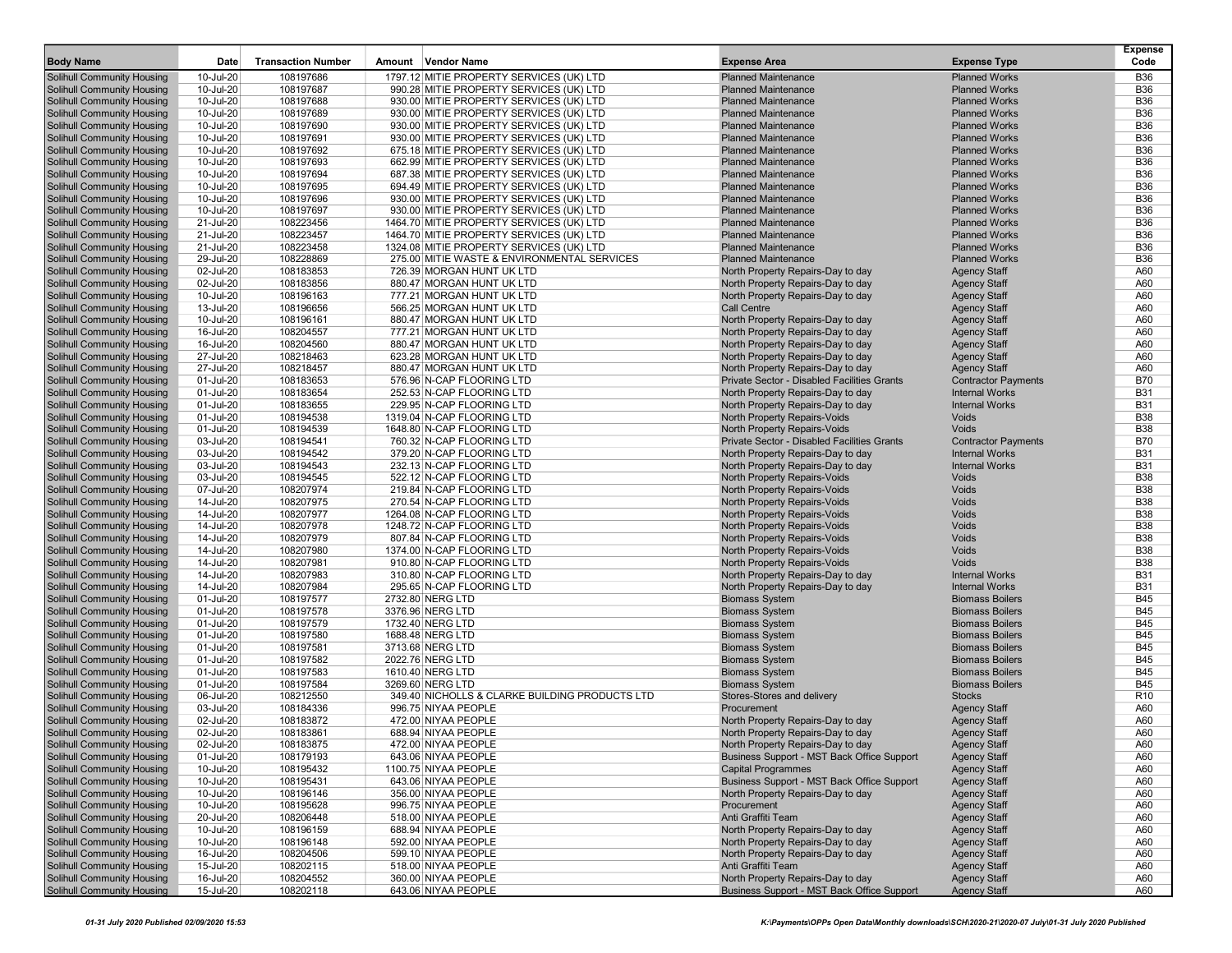| <b>Body Name</b>                                                       | Date                   | <b>Transaction Number</b> | Amount Vendor Name                                           | <b>Expense Area</b>                                                    | <b>Expense Type</b>                        | <b>Expense</b><br>Code   |
|------------------------------------------------------------------------|------------------------|---------------------------|--------------------------------------------------------------|------------------------------------------------------------------------|--------------------------------------------|--------------------------|
|                                                                        |                        | 108204505                 | 592.00 NIYAA PEOPLE                                          |                                                                        |                                            |                          |
| <b>Solihull Community Housing</b>                                      | 16-Jul-20<br>16-Jul-20 |                           | 688.94 NIYAA PEOPLE                                          | North Property Repairs-Day to day                                      | <b>Agency Staff</b>                        | A60<br>A60               |
| Solihull Community Housing                                             |                        | 108204553                 | 688.94 NIYAA PEOPLE                                          | North Property Repairs-Day to day                                      | <b>Agency Staff</b>                        |                          |
| <b>Solihull Community Housing</b>                                      | 27-Jul-20              | 108218455                 |                                                              | North Property Repairs-Day to day                                      | <b>Agency Staff</b>                        | A60                      |
| <b>Solihull Community Housing</b><br><b>Solihull Community Housing</b> | 21-Jul-20<br>27-Jul-20 | 108209009<br>108217482    | 996.75 NIYAA PEOPLE                                          | Procurement                                                            | <b>Agency Staff</b>                        | A60                      |
|                                                                        | 27-Jul-20              | 108217480                 | 788.82 NIYAA PEOPLE<br>592.00 NIYAA PEOPLE                   | North Property Repairs-Day to day<br>North Property Repairs-Day to day | <b>Agency Staff</b>                        | A60<br>A60               |
| <b>Solihull Community Housing</b><br><b>Solihull Community Housing</b> | 21-Jul-20              | 108208137                 | 1489.25 NIYAA PEOPLE                                         | <b>Capital Programmes</b>                                              | <b>Agency Staff</b>                        | A60                      |
| <b>Solihull Community Housing</b>                                      | 27-Jul-20              | 108217481                 | 360.00 NIYAA PEOPLE                                          | North Property Repairs-Day to day                                      | <b>Agency Staff</b>                        | A60                      |
| <b>Solihull Community Housing</b>                                      | 21-Jul-20              | 108207443                 | 518.00 NIYAA PEOPLE                                          | Anti Graffiti Team                                                     | <b>Agency Staff</b><br><b>Agency Staff</b> | A60                      |
| <b>Solihull Community Housing</b>                                      | 23-Jul-20              | 108212832                 | 643.06 NIYAA PEOPLE                                          | Business Support - MST Back Office Support                             | <b>Agency Staff</b>                        | A60                      |
| <b>Solihull Community Housing</b>                                      | 29-Jul-20              | 108229816                 | 449.33 NIYAA PEOPLE                                          | North Property Repairs-Day to day                                      | <b>Agency Staff</b>                        | A60                      |
| <b>Solihull Community Housing</b>                                      | 29-Jul-20              | 108228450                 | 518.00 NIYAA PEOPLE                                          | Anti Graffiti Team                                                     | <b>Agency Staff</b>                        | A60                      |
| <b>Solihull Community Housing</b>                                      | 29-Jul-20              | 108229814                 | 1489.25 NIYAA PEOPLE                                         | <b>Capital Programmes</b>                                              | <b>Agency Staff</b>                        | A60                      |
| <b>Solihull Community Housing</b>                                      | 29-Jul-20              | 108229817                 | 592.00 NIYAA PEOPLE                                          | North Property Repairs-Day to day                                      | <b>Agency Staff</b>                        | A60                      |
| <b>Solihull Community Housing</b>                                      | 30-Jul-20              | 108230879                 | 996.75 NIYAA PEOPLE                                          | Procurement                                                            | <b>Agency Staff</b>                        | A60                      |
| <b>Solihull Community Housing</b>                                      | 29-Jul-20              | 108229813                 | 688.94 NIYAA PEOPLE                                          | North Property Repairs-Day to day                                      | <b>Agency Staff</b>                        | A60                      |
| <b>Solihull Community Housing</b>                                      | 29-Jul-20              | 108228453                 | 643.06 NIYAA PEOPLE                                          | Business Support - MST Back Office Support                             | <b>Agency Staff</b>                        | A60                      |
| <b>Solihull Community Housing</b>                                      | 29-Jul-20              | 108229819                 | 592.00 NIYAA PEOPLE                                          | North Property Repairs-Day to day                                      | <b>Agency Staff</b>                        | A60                      |
| <b>Solihull Community Housing</b>                                      | 01-Jul-20              | 108197558                 | 210.86 OAKLEAF COMMERCIAL SERVICES LTD                       | North Property Repairs-Voids                                           | Voids                                      | <b>B38</b>               |
| <b>Solihull Community Housing</b>                                      | 01-Jul-20              | 108197561                 | 241.75 OAKLEAF COMMERCIAL SERVICES LTD                       | North Property Repairs-Day to day                                      | <b>Internal Works</b>                      | <b>B31</b>               |
| <b>Solihull Community Housing</b>                                      | 13-Jul-20              | 108196480                 | 283.31 OFFICE DEPOT UK LTD                                   | <b>Endeavour House</b>                                                 | Stationery                                 | D <sub>25</sub>          |
| Solihull Community Housing                                             | 29-Jul-20              | 108229859                 | 1181.00 OMFAX SYSTEMS LTD                                    | <b>IT Services</b>                                                     | <b>ICT Software</b>                        | D31                      |
| <b>Solihull Community Housing</b>                                      | 01-Jul-20              | 108197497                 | 245.74 OPENVIEW SECURITY SOLUTIONS LTD                       | <b>Mechanical &amp; Electrical</b>                                     | <b>Rev Contractor Payments</b>             | <b>B71</b>               |
| <b>Solihull Community Housing</b>                                      | 01-Jul-20              | 108197499                 | 245.74 OPENVIEW SECURITY SOLUTIONS LTD                       | <b>Mechanical &amp; Electrical</b>                                     | <b>Rev Contractor Payments</b>             | <b>B71</b>               |
| <b>Solihull Community Housing</b>                                      | 01-Jul-20              | 108197502                 | 245.74 OPENVIEW SECURITY SOLUTIONS LTD                       | <b>Mechanical &amp; Electrical</b>                                     | <b>Rev Contractor Payments</b>             | <b>B71</b>               |
| <b>Solihull Community Housing</b>                                      | 01-Jul-20              | 108197554                 | 3385.00 OPENVIEW SECURITY SOLUTIONS LTD                      | <b>Endeavour House</b>                                                 | <b>General Building Costs</b>              | <b>B30</b>               |
| <b>Solihull Community Housing</b>                                      | 15-Jul-20              | 108201567                 | 298.77 ORBIS PROTECT LIMITED                                 | <b>Ipswich House</b>                                                   | Cleaning                                   | <b>B50</b>               |
| <b>Solihull Community Housing</b>                                      | 01-Jul-20              | 108212454                 | 312.60 ORBIS PROTECT LIMITED                                 | North Property Repairs-Voids                                           | Voids                                      | <b>B38</b>               |
| <b>Solihull Community Housing</b>                                      | 01-Jul-20              | 108212460                 | 361.72 ORBIS PROTECT LIMITED                                 | North Property Repairs-Voids                                           | Voids                                      | <b>B38</b>               |
| <b>Solihull Community Housing</b>                                      | 01-Jul-20              | 108212464                 | 331.38 ORBIS PROTECT LIMITED                                 | North Property Repairs-Voids                                           | Voids                                      | <b>B38</b>               |
| <b>Solihull Community Housing</b>                                      | 01-Jul-20              | 108212465                 | 630.37 ORBIS PROTECT LIMITED                                 | North Property Repairs-Voids                                           | Voids                                      | <b>B38</b>               |
| <b>Solihull Community Housing</b>                                      | 01-Jul-20              | 108212473                 | 241.39 ORBIS PROTECT LIMITED                                 | North Property Repairs-Voids                                           | Voids                                      | <b>B38</b>               |
| <b>Solihull Community Housing</b>                                      | 01-Jul-20              | 108212476                 | 222.05 ORBIS PROTECT LIMITED                                 | North Property Repairs-Voids                                           | Voids                                      | <b>B38</b>               |
| <b>Solihull Community Housing</b>                                      | 01-Jul-20              | 108193487                 | 690.95 ORBIS PROTECT LIMITED                                 | North Property Repairs-Voids                                           | Voids                                      | <b>B38</b>               |
| <b>Solihull Community Housing</b>                                      | 01-Jul-20              | 108193489                 | 237.68 ORBIS PROTECT LIMITED                                 | North Property Repairs-Voids                                           | Voids                                      | <b>B38</b>               |
| <b>Solihull Community Housing</b>                                      | 01-Jul-20              | 108193491                 | 458.68 ORBIS PROTECT LIMITED                                 | North Property Repairs-Voids                                           | Voids                                      | <b>B38</b>               |
| <b>Solihull Community Housing</b>                                      | 01-Jul-20              | 108193492                 | 301.37 ORBIS PROTECT LIMITED                                 | North Property Repairs-Voids                                           | Voids                                      | <b>B38</b>               |
| <b>Solihull Community Housing</b>                                      | 01-Jul-20              | 108193493                 | 304.99 ORBIS PROTECT LIMITED                                 | North Property Repairs-Voids                                           | Voids                                      | <b>B38</b>               |
| <b>Solihull Community Housing</b>                                      | 01-Jul-20              | 108193494                 | 372.37 ORBIS PROTECT LIMITED                                 | North Property Repairs-Voids                                           | Voids                                      | <b>B38</b>               |
| <b>Solihull Community Housing</b>                                      | 01-Jul-20              | 108193495                 | 261.99 ORBIS PROTECT LIMITED                                 | North Property Repairs-Voids                                           | Voids                                      | <b>B38</b>               |
| <b>Solihull Community Housing</b>                                      | 18-Jul-20              | 108207859                 | 393.98 ORBIS PROTECT LIMITED                                 | North Property Repairs-Voids                                           | Voids                                      | <b>B38</b>               |
| Solihull Community Housing                                             | 18-Jul-20              | 108207860                 | 222.05 ORBIS PROTECT LIMITED                                 | North Property Repairs-Voids                                           | Voids                                      | <b>B38</b>               |
| <b>Solihull Community Housing</b>                                      | 18-Jul-20              | 108207861                 | 423.81 ORBIS PROTECT LIMITED                                 | North Property Repairs-Voids                                           | Voids                                      | <b>B38</b>               |
| <b>Solihull Community Housing</b>                                      | 18-Jul-20              | 108207866                 | 300.20 ORBIS PROTECT LIMITED                                 | North Property Repairs-Voids                                           | Voids                                      | <b>B38</b>               |
| <b>Solihull Community Housing</b>                                      | 18-Jul-20              | 108207867                 | 268.94 ORBIS PROTECT LIMITED                                 | North Property Repairs-Voids                                           | Voids                                      | <b>B38</b>               |
| <b>Solihull Community Housing</b>                                      | 18-Jul-20              | 108207882                 | 300.20 ORBIS PROTECT LIMITED                                 | North Property Repairs-Voids                                           | Voids                                      | <b>B38</b>               |
| <b>Solihull Community Housing</b>                                      | 18-Jul-20              | 108207883                 | 312.60 ORBIS PROTECT LIMITED                                 | North Property Repairs-Voids                                           | Voids                                      | <b>B38</b>               |
| <b>Solihull Community Housing</b>                                      | 18-Jul-20              | 108207886                 | 316.70 ORBIS PROTECT LIMITED                                 | North Property Repairs-Voids                                           | Voids                                      | <b>B38</b>               |
| <b>Solihull Community Housing</b>                                      | 18-Jul-20              | 108207888                 | 250.08 ORBIS PROTECT LIMITED                                 | North Property Repairs-Voids                                           | Voids                                      | <b>B38</b>               |
| <b>Solihull Community Housing</b>                                      | 18-Jul-20              | 108207890                 | 425.24 ORBIS PROTECT LIMITED                                 | North Property Repairs-Voids                                           | Voids                                      | <b>B38</b>               |
| <b>Solihull Community Housing</b>                                      | 18-Jul-20              | 108207906                 | 237.68 ORBIS PROTECT LIMITED                                 | North Property Repairs-Voids                                           | Voids<br>Voids                             | <b>B38</b>               |
| <b>Solihull Community Housing</b><br><b>Solihull Community Housing</b> | 18-Jul-20              | 108207917<br>108207922    | 235.62 ORBIS PROTECT LIMITED                                 | North Property Repairs-Voids                                           | Voids                                      | <b>B38</b><br><b>B38</b> |
|                                                                        | 18-Jul-20              |                           | 331.95 ORBIS PROTECT LIMITED                                 | North Property Repairs-Voids                                           |                                            | <b>B38</b>               |
| <b>Solihull Community Housing</b><br><b>Solihull Community Housing</b> | 18-Jul-20              | 108207923<br>108207925    | 468.90 ORBIS PROTECT LIMITED                                 | North Property Repairs-Voids<br>North Property Repairs-Voids           | Voids                                      | <b>B38</b>               |
|                                                                        | 18-Jul-20              |                           | 315.51 ORBIS PROTECT LIMITED                                 |                                                                        | Voids                                      |                          |
| Solihull Community Housing<br><b>Solihull Community Housing</b>        | 22-Jul-20<br>22-Jul-20 | 108230835<br>108230836    | 222.05 ORBIS PROTECT LIMITED<br>315.83 ORBIS PROTECT LIMITED | North Property Repairs-Voids<br>North Property Repairs-Voids           | Voids<br>Voids                             | <b>B38</b><br><b>B38</b> |
| <b>Solihull Community Housing</b>                                      | 22-Jul-20              | 108230837                 | 393.98 ORBIS PROTECT LIMITED                                 | North Property Repairs-Voids                                           | Voids                                      | <b>B38</b>               |
| <b>Solihull Community Housing</b>                                      | 22-Jul-20              | 108230838                 | 398.27 ORBIS PROTECT LIMITED                                 | North Property Repairs-Voids                                           | Voids                                      | <b>B38</b>               |
| <b>Solihull Community Housing</b>                                      | 22-Jul-20              | 108230839                 | 414.06 ORBIS PROTECT LIMITED                                 | North Property Repairs-Voids                                           | Voids                                      | <b>B38</b>               |
| <b>Solihull Community Housing</b>                                      | 22-Jul-20              | 108230840                 | 265.71 ORBIS PROTECT LIMITED                                 | North Property Repairs-Voids                                           | Voids                                      | <b>B38</b>               |
| <b>Solihull Community Housing</b>                                      | 22-Jul-20              | 108230841                 | 273.90 ORBIS PROTECT LIMITED                                 | North Property Repairs-Voids                                           | Voids                                      | <b>B38</b>               |
| <b>Solihull Community Housing</b>                                      | 22-Jul-20              | 108230842                 | 644.06 ORBIS PROTECT LIMITED                                 | North Property Repairs-Voids                                           | Voids                                      | <b>B38</b>               |
| <b>Solihull Community Housing</b>                                      | 22-Jul-20              | 108230843                 | 268.94 ORBIS PROTECT LIMITED                                 | North Property Repairs-Voids                                           | Voids                                      | <b>B38</b>               |
| <b>Solihull Community Housing</b>                                      | 22-Jul-20              | 108230844                 | 331.95 ORBIS PROTECT LIMITED                                 | North Property Repairs-Voids                                           | Voids                                      | <b>B38</b>               |
| <b>Solihull Community Housing</b>                                      | 22-Jul-20              | 108230845                 | 258.69 ORBIS PROTECT LIMITED                                 | North Property Repairs-Voids                                           | Voids                                      | <b>B38</b>               |
| <b>Solihull Community Housing</b>                                      | 22-Jul-20              | 108230846                 | 362.72 ORBIS PROTECT LIMITED                                 | North Property Repairs-Voids                                           | Voids                                      | <b>B38</b>               |
| <b>Solihull Community Housing</b>                                      | 22-Jul-20              | 108230847                 | 300.20 ORBIS PROTECT LIMITED                                 | North Property Repairs-Voids                                           | Voids                                      | <b>B38</b>               |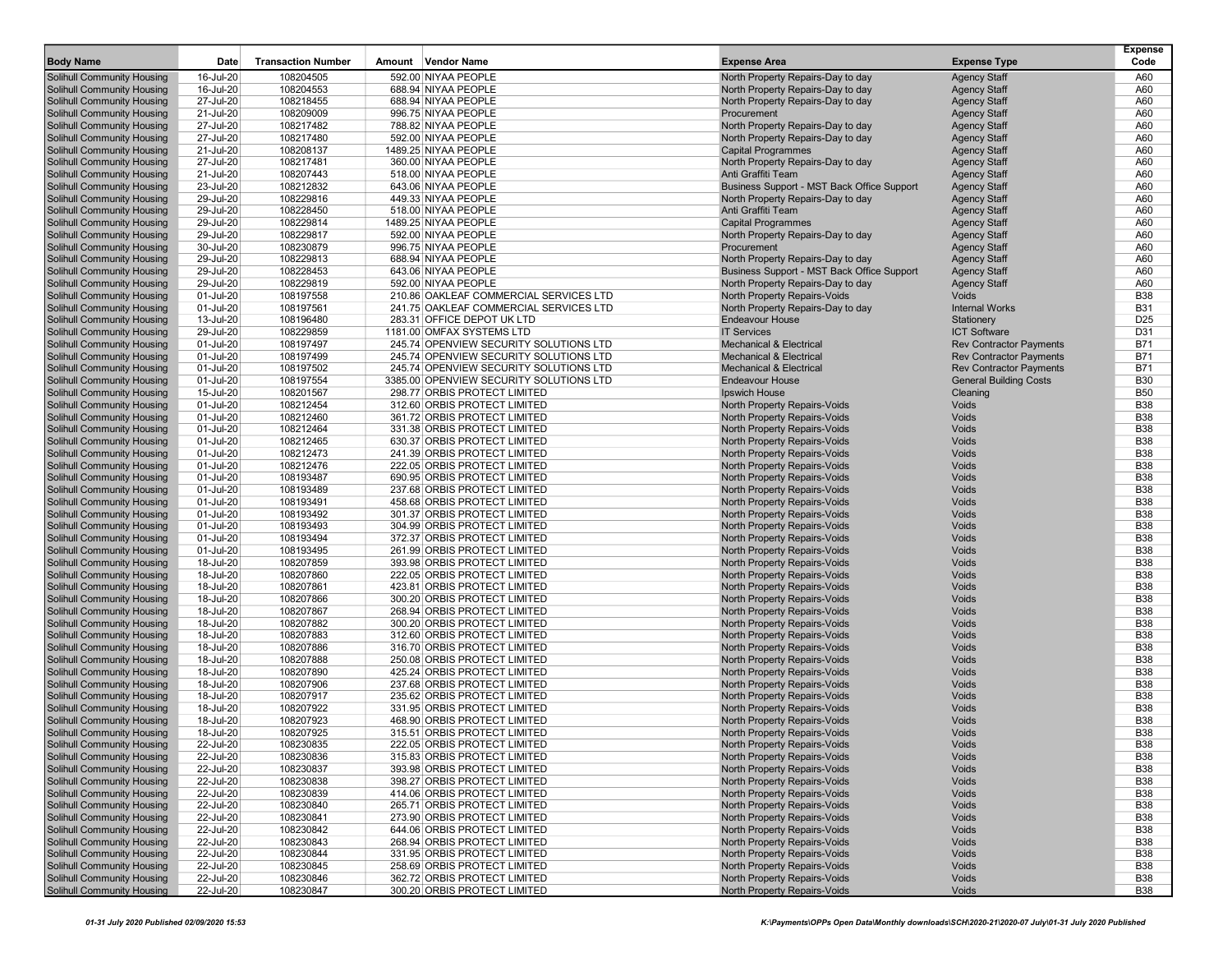| <b>Body Name</b>                                                       | Date                   | <b>Transaction Number</b> | Amount Vendor Name                                                     | <b>Expense Area</b>                                          | <b>Expense Type</b>                        | <b>Expense</b><br>Code   |
|------------------------------------------------------------------------|------------------------|---------------------------|------------------------------------------------------------------------|--------------------------------------------------------------|--------------------------------------------|--------------------------|
| <b>Solihull Community Housing</b>                                      | 02-Jul-20              | 108183740                 | 2760.00 ORBIS PROTECT LIMITED                                          | <b>Call Centre</b>                                           | Other Fees & Charges                       | D <sub>59</sub>          |
| <b>Solihull Community Housing</b>                                      | 29-Jul-20              | 108228867                 | 875.00 PARTRIDGE HOMES                                                 | <b>Syrian Family Properties</b>                              | Rents                                      | <b>B22</b>               |
| <b>Solihull Community Housing</b>                                      | 17-Jul-20              | 108205545                 | 643.52 PENNINGTON CHOICE LTD                                           | <b>Energy Performance Certificates</b>                       | Other Fees & Charges                       | D <sub>59</sub>          |
| <b>Solihull Community Housing</b>                                      | 17-Jul-20              | 108205538                 | 281.54 PENNINGTON CHOICE LTD                                           | <b>Energy Performance Certificates</b>                       | Other Fees & Charges                       | D <sub>59</sub>          |
| <b>Solihull Community Housing</b>                                      | 22-Jul-20              | 108212228                 | 1000.00 PROWSE PHILLIPS LAW LTD                                        | North Property Repairs-Day to day                            | <b>Complaints Compensation</b>             | D97                      |
| Solihull Community Housing                                             | 15-Jul-20              | 108202128                 | 130000.00 QUALITY SOLICITORS EVANS DERRY                               | <b>Property Acquisitions</b>                                 | <b>Contractor Payments</b>                 | <b>B70</b>               |
| <b>Solihull Community Housing</b>                                      | 07-Jul-20              | 108189447                 | 229.04 RAPIDE COMMUNICATION LIMITED                                    | North Property Repairs-Day to day                            | <b>Materials</b>                           | D <sub>13</sub>          |
| <b>Solihull Community Housing</b>                                      | 01-Jul-20              | 108179204                 | 3374.54 REDACTED PERSONAL INFORMATION                                  | <b>Private Sector Leasing</b>                                | Rents                                      | <b>B22</b>               |
| <b>Solihull Community Housing</b>                                      | 13-Jul-20              | 108196478                 | 659.23 REDACTED PERSONAL INFORMATION                                   | <b>Private Sector Leasing</b>                                | Rents                                      | <b>B22</b>               |
| <b>Solihull Community Housing</b>                                      | 13-Jul-20              | 108196479                 | 3595.20 REDACTED PERSONAL INFORMATION                                  | <b>Private Sector Leasing</b>                                | Rents                                      | <b>B22</b>               |
| Solihull Community Housing                                             | 01-Jul-20              | 108179205                 | 3955.38 REDACTED PERSONAL INFORMATION                                  | <b>Private Sector Leasing</b>                                | Rents                                      | <b>B22</b>               |
| <b>Solihull Community Housing</b>                                      | 02-Jul-20              | 108183697                 | 250.00 REDACTED PERSONAL INFORMATION                                   | Income Collection Team                                       | <b>Tenant Expenses</b>                     | D61                      |
| <b>Solihull Community Housing</b>                                      | 20-Jul-20              | 108206580                 | 415.22 REED                                                            | Call Centre                                                  | <b>Agency Staff</b>                        | A60                      |
| <b>Solihull Community Housing</b>                                      | 20-Jul-20              | 108206582                 | 590.89 REED                                                            | <b>Call Centre</b>                                           | <b>Agency Staff</b>                        | A60                      |
| <b>Solihull Community Housing</b>                                      | 20-Jul-20              | 108206584                 | 271.49 REED<br>590.89 REED                                             | <b>Call Centre</b>                                           | <b>Agency Staff</b>                        | A60                      |
| <b>Solihull Community Housing</b><br><b>Solihull Community Housing</b> | 20-Jul-20<br>20-Jul-20 | 108206586<br>108206587    | 359.33 REED                                                            | <b>Call Centre</b><br><b>Call Centre</b>                     | <b>Agency Staff</b><br><b>Agency Staff</b> | A60<br>A60               |
| <b>Solihull Community Housing</b>                                      | 20-Jul-20              | 108206588                 | 367.31 REED                                                            | <b>Call Centre</b>                                           | <b>Agency Staff</b>                        | A60                      |
| <b>Solihull Community Housing</b>                                      | 20-Jul-20              | 108206592                 | 590.89 REED                                                            | <b>Call Centre</b>                                           | <b>Agency Staff</b>                        | A60                      |
| <b>Solihull Community Housing</b>                                      | 20-Jul-20              | 108206594                 | 415.22 REED                                                            | <b>Call Centre</b>                                           | <b>Agency Staff</b>                        | A60                      |
| <b>Solihull Community Housing</b>                                      | 20-Jul-20              | 108206599                 | 1562.00 RESOURCE PRINT SOLUTIONS                                       | <b>Endeavour House</b>                                       | Printing                                   | D80                      |
| <b>Solihull Community Housing</b>                                      | 27-Jul-20              | 108218502                 | 1064.00 RESOURCE PRINT SOLUTIONS                                       | <b>Customer Involvement Team</b>                             | Pay: APT & C                               | A10                      |
| <b>Solihull Community Housing</b>                                      | 10-Jul-20              | 108196135                 | 750.00 RG+P                                                            | New Build - Wagon Lane                                       | <b>Contractor Payments</b>                 | <b>B70</b>               |
| <b>Solihull Community Housing</b>                                      | 10-Jul-20              | 108196139                 | 500.00 RG+P                                                            | New Build - Brackleys Way                                    | <b>Contractor Payments</b>                 | <b>B70</b>               |
| <b>Solihull Community Housing</b>                                      | 10-Jul-20              | 108196140                 | 500.00 RG+P                                                            | New Build - Halifax Road                                     | <b>Contractor Payments</b>                 | <b>B70</b>               |
| <b>Solihull Community Housing</b>                                      | 10-Jul-20              | 108196142                 | 750.00 RG+P                                                            | <b>Feasibility Works</b>                                     | <b>Contractor Payments</b>                 | <b>B70</b>               |
| <b>Solihull Community Housing</b>                                      | 29-Jul-20              | 108228857                 | 1336.55 ROYAL MAIL                                                     | <b>Endeavour House</b>                                       | Postages                                   | D <sub>21</sub>          |
| <b>Solihull Community Housing</b>                                      | 29-Jul-20              | 108228855                 | 2483.98 ROYAL MAIL                                                     | <b>Endeavour House</b>                                       | Postages                                   | D <sub>21</sub>          |
| <b>Solihull Community Housing</b>                                      | 15-Jul-20              | 108201504                 | 600.00 SELLICK PARTNERSHIP LTD                                         | <b>Welfare Reform Work</b>                                   | <b>Agency Staff</b>                        | A60                      |
| <b>Solihull Community Housing</b>                                      | 07-Jul-20              | 108191027                 | 600.00 SELLICK PARTNERSHIP LTD                                         | <b>Welfare Reform Work</b>                                   | <b>Agency Staff</b>                        | A60                      |
| Solihull Community Housing                                             | 13-Jul-20              | 108196594                 | 600.00 SELLICK PARTNERSHIP LTD                                         | <b>Welfare Reform Work</b>                                   | <b>Agency Staff</b>                        | A60                      |
| <b>Solihull Community Housing</b>                                      | 21-Jul-20              | 108209118                 | 600.00 SELLICK PARTNERSHIP LTD                                         | <b>Welfare Reform Work</b>                                   | <b>Agency Staff</b>                        | A60                      |
| <b>Solihull Community Housing</b>                                      | 29-Jul-20              | 108229820                 | 600.00 SELLICK PARTNERSHIP LTD                                         | <b>Welfare Reform Work</b>                                   | <b>Agency Staff</b>                        | A60                      |
| <b>Solihull Community Housing</b>                                      | 01-Jul-20              | 108179203                 | 3081.26 SF PROPERTIES                                                  | <b>Private Sector Leasing</b>                                | Rents                                      | <b>B22</b>               |
| <b>Solihull Community Housing</b>                                      | 15-Jul-20              | 108199442                 | 4563.78 SF PROPERTIES                                                  | <b>Private Sector Leasing</b>                                | Rents                                      | <b>B22</b>               |
| <b>Solihull Community Housing</b>                                      | 22-Jul-20              | 108212212                 | 354.45 SOLIHULL MBC (COUNCIL TAX)                                      | North Property Repairs-Voids                                 | <b>Council Tax</b>                         | <b>B21</b>               |
| <b>Solihull Community Housing</b>                                      | 22-Jul-20<br>22-Jul-20 | 108212179<br>108212213    | 641.25 SOLIHULL MBC (COUNCIL TAX)                                      | North Property Repairs-Voids                                 | <b>Council Tax</b><br><b>Council Tax</b>   | <b>B21</b><br><b>B21</b> |
| <b>Solihull Community Housing</b><br><b>Solihull Community Housing</b> | 22-Jul-20              | 108212130                 | 354.45 SOLIHULL MBC (COUNCIL TAX)<br>267.89 SOLIHULL MBC (COUNCIL TAX) | North Property Repairs-Voids<br>North Property Repairs-Voids | <b>Council Tax</b>                         | <b>B21</b>               |
| <b>Solihull Community Housing</b>                                      | 22-Jul-20              | 108212182                 | 261.36 SOLIHULL MBC (COUNCIL TAX)                                      | North Property Repairs-Voids                                 | <b>Council Tax</b>                         | <b>B21</b>               |
| <b>Solihull Community Housing</b>                                      | 22-Jul-20              | 108212222                 | 494.90 SOLIHULL MBC (COUNCIL TAX)                                      | North Property Repairs-Voids                                 | <b>Council Tax</b>                         | <b>B21</b>               |
| <b>Solihull Community Housing</b>                                      | 22-Jul-20              | 108212211                 | 279.58 SOLIHULL MBC (COUNCIL TAX)                                      | North Property Repairs-Voids                                 | <b>Council Tax</b>                         | <b>B21</b>               |
| <b>Solihull Community Housing</b>                                      | 22-Jul-20              | 108212178                 | 465.43 SOLIHULL MBC (COUNCIL TAX)                                      | North Property Repairs-Voids                                 | <b>Council Tax</b>                         | <b>B21</b>               |
| <b>Solihull Community Housing</b>                                      | 22-Jul-20              | 108212168                 | 294.43 SOLIHULL MBC (COUNCIL TAX)                                      | North Property Repairs-Voids                                 | <b>Council Tax</b>                         | <b>B21</b>               |
| <b>Solihull Community Housing</b>                                      | 22-Jul-20              | 108212167                 | 254.84 SOLIHULL MBC (COUNCIL TAX)                                      | North Property Repairs-Voids                                 | <b>Council Tax</b>                         | <b>B21</b>               |
| <b>Solihull Community Housing</b>                                      | 22-Jul-20              | 108212190                 | 346.75 SOLIHULL MBC (COUNCIL TAX)                                      | North Property Repairs-Voids                                 | <b>Council Tax</b>                         | <b>B21</b>               |
| <b>Solihull Community Housing</b>                                      | 22-Jul-20              | 108212201                 | 362.99 SOLIHULL MBC (COUNCIL TAX)                                      | North Property Repairs-Voids                                 | <b>Council Tax</b>                         | <b>B21</b>               |
| <b>Solihull Community Housing</b>                                      | 22-Jul-20              | 108212186                 | 283.78 SOLIHULL MBC (COUNCIL TAX)                                      | North Property Repairs-Voids                                 | <b>Council Tax</b>                         | <b>B21</b>               |
| <b>Solihull Community Housing</b>                                      | 22-Jul-20              | 108212187                 | 297.96 SOLIHULL MBC (COUNCIL TAX)                                      | North Property Repairs-Voids                                 | <b>Council Tax</b>                         | <b>B21</b>               |
| <b>Solihull Community Housing</b>                                      | 22-Jul-20              | 108212223                 | 471.26 SOLIHULL MBC (COUNCIL TAX)                                      | North Property Repairs-Voids                                 | <b>Council Tax</b>                         | <b>B21</b>               |
| Solihull Community Housing                                             | 22-Jul-20              | 108212210                 | 263.88 SOLIHULL MBC (COUNCIL TAX)                                      | North Property Repairs-Voids                                 | <b>Council Tax</b>                         | <b>B21</b>               |
| <b>Solihull Community Housing</b>                                      | 22-Jul-20              | 108212221                 | 370.83 SOLIHULL MBC (COUNCIL TAX)                                      | North Property Repairs-Voids                                 | <b>Council Tax</b>                         | <b>B21</b>               |
| <b>Solihull Community Housing</b>                                      | 22-Jul-20              | 108212188                 | 299.88 SOLIHULL MBC (COUNCIL TAX)                                      | North Property Repairs-Voids                                 | <b>Council Tax</b>                         | <b>B21</b>               |
| <b>Solihull Community Housing</b>                                      | 22-Jul-20              | 108212189                 | 299.88 SOLIHULL MBC (COUNCIL TAX)                                      | North Property Repairs-Voids                                 | <b>Council Tax</b>                         | <b>B21</b>               |
| <b>Solihull Community Housing</b>                                      | 22-Jul-20              | 108212184                 | 277.35 SOLIHULL MBC (COUNCIL TAX)                                      | North Property Repairs-Voids                                 | <b>Council Tax</b>                         | <b>B21</b>               |
| <b>Solihull Community Housing</b>                                      | 22-Jul-20              | 108212220                 | 323.29 SOLIHULL MBC (COUNCIL TAX)                                      | North Property Repairs-Voids                                 | Council Tax                                | B21                      |
| <b>Solihull Community Housing</b>                                      | 22-Jul-20              | 108212198                 | 284.69 SOLIHULL MBC (COUNCIL TAX)                                      | North Property Repairs-Voids                                 | <b>Council Tax</b>                         | <b>B21</b>               |
| <b>Solihull Community Housing</b>                                      | 22-Jul-20              | 108212199                 | 284.69 SOLIHULL MBC (COUNCIL TAX)                                      | North Property Repairs-Voids<br>North Property Repairs-Voids | <b>Council Tax</b>                         | <b>B21</b>               |
| <b>Solihull Community Housing</b><br><b>Solihull Community Housing</b> | 22-Jul-20              | 108212200<br>108212185    | 360.91 SOLIHULL MBC (COUNCIL TAX)                                      |                                                              | <b>Council Tax</b>                         | <b>B21</b>               |
| Solihull Community Housing                                             | 22-Jul-20<br>22-Jul-20 |                           | 277.35 SOLIHULL MBC (COUNCIL TAX)<br>308.92 SOLIHULL MBC (COUNCIL TAX) | North Property Repairs-Voids<br>North Property Repairs-Voids | <b>Council Tax</b><br><b>Council Tax</b>   | <b>B21</b><br><b>B21</b> |
| <b>Solihull Community Housing</b>                                      | 22-Jul-20              | 108212202<br>108212219    | 300.61 SOLIHULL MBC (COUNCIL TAX)                                      | North Property Repairs-Voids                                 | <b>Council Tax</b>                         | <b>B21</b>               |
| <b>Solihull Community Housing</b>                                      | 22-Jul-20              | 108212183                 | 262.70 SOLIHULL MBC (COUNCIL TAX)                                      | North Property Repairs-Voids                                 | Council Tax                                | <b>B21</b>               |
| <b>Solihull Community Housing</b>                                      | 15-Jul-20              | 108199443                 | 775.00 SOLIHULL UNITED REFORMED CHURCH                                 | <b>Syrian Family Properties</b>                              | Rents                                      | <b>B22</b>               |
| <b>Solihull Community Housing</b>                                      | 08-Jul-20              | 108192799                 | 700.00 STYLISH BLINDS AND INTERIORS                                    | <b>Sheltered Schemes</b>                                     | <b>Contractor Payments</b>                 | <b>B70</b>               |
| <b>Solihull Community Housing</b>                                      | 10-Jul-20              | 108196145                 | 13450.00 SURVEY SOLUTIONS                                              | <b>Feasibility Works</b>                                     | <b>Contractor Payments</b>                 | <b>B70</b>               |
| <b>Solihull Community Housing</b>                                      | 14-Jul-20              | 108199261                 | 587.25 THE OYSTER PARTNERSHIP LTD                                      | Housing Aid & Homelessness                                   | <b>Agency Staff</b>                        | A60                      |
| <b>Solihull Community Housing</b>                                      | 14-Jul-20              | 108198866                 | 7500.00 THE OYSTER PARTNERSHIP LTD                                     | Housing Aid & Homelessness                                   | <b>Agency Staff</b>                        | A60                      |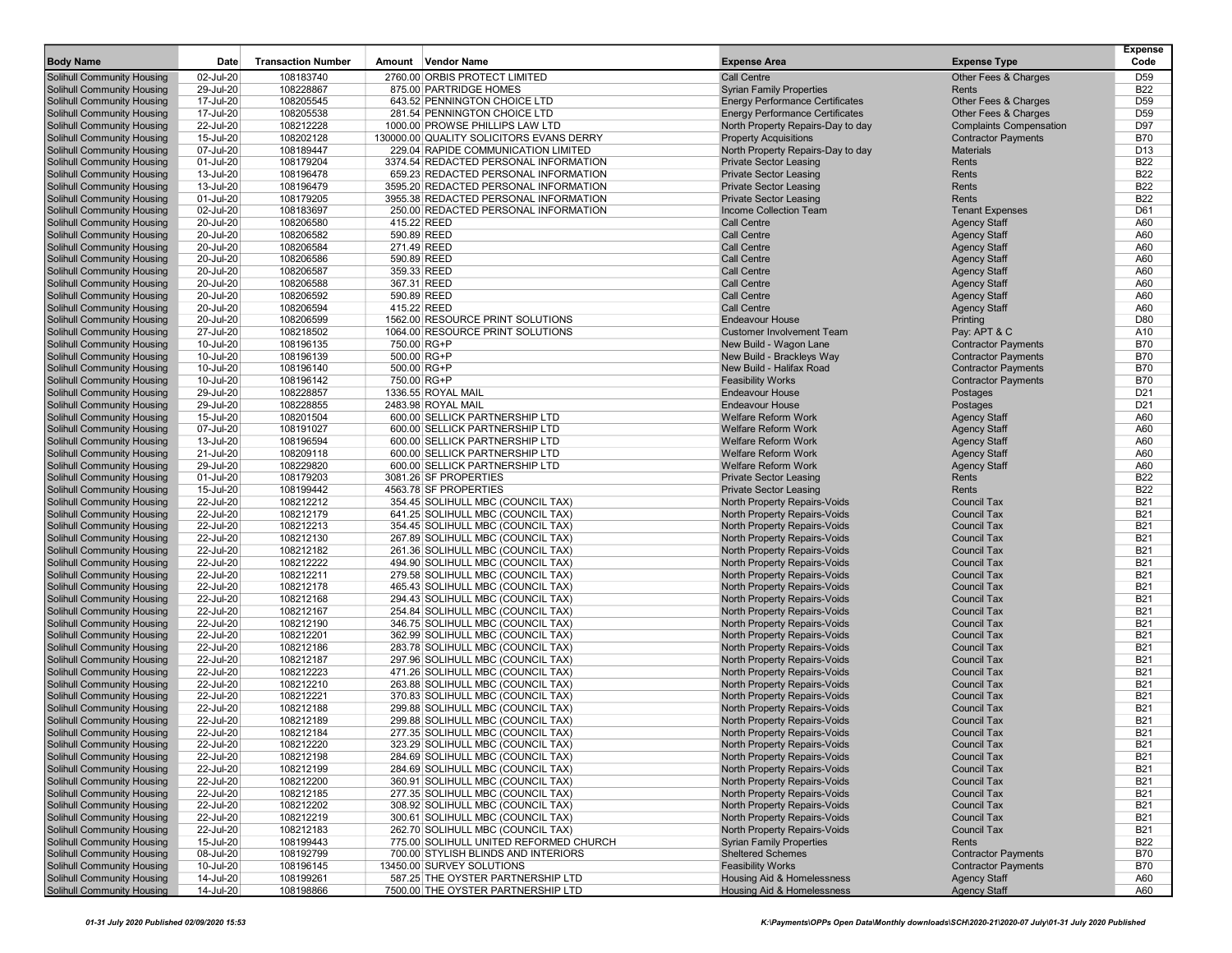| <b>Body Name</b>                                         | Date                   | <b>Transaction Number</b> | Amount Vendor Name                                                 | <b>Expense Area</b>                                          | <b>Expense Type</b>                                      | <b>Expense</b><br>Code   |
|----------------------------------------------------------|------------------------|---------------------------|--------------------------------------------------------------------|--------------------------------------------------------------|----------------------------------------------------------|--------------------------|
| Solihull Community Housing                               | 15-Jul-20              | 108201499                 | 5652.44 TOTAL GAS & POWER LTD                                      | Low Rise (inc. Safe & Sound)                                 | Electricity                                              | <b>B11</b>               |
| <b>Solihull Community Housing</b>                        | $15 -$ Jul- $20$       | 108201499                 | -2826.22 TOTAL GAS & POWER LTD                                     | Low Rise (inc. Safe & Sound)                                 | Electricity                                              | <b>B11</b>               |
| Solihull Community Housing                               | 15-Jul-20              | 108199445                 | 72449.88 TOTAL GAS & POWER LTD                                     | Low Rise (inc. Safe & Sound)                                 | Electricity                                              | <b>B11</b>               |
| Solihull Community Housing                               | 15-Jul-20              | 108199445                 | -36224.94 TOTAL GAS & POWER LTD                                    | Low Rise (inc. Safe & Sound)                                 | Electricity                                              | <b>B11</b>               |
| <b>Solihull Community Housing</b>                        | 03-Jul-20              | 108185470                 | 2936.03 TOTAL GAS & POWER LTD                                      | Low Rise (inc. Safe & Sound)                                 | Gas                                                      | <b>B10</b>               |
| Solihull Community Housing                               | 29-Jul-20              | 108228868                 | 825.00 TOUCHWOOD LETTINGS                                          | <b>Syrian Family Properties</b>                              | Rents                                                    | <b>B22</b>               |
| Solihull Community Housing                               | 14-Jul-20              | 108199271                 | 3000.00 TRANSUNION INTERNATIONAL UK LTD                            | <b>Completion of Star Survey</b>                             | <b>Grants &amp; Subscriptions</b>                        | D92                      |
| <b>Solihull Community Housing</b>                        | 24-Jul-20              | 108214460                 | 31757.25 TRAVELODGE                                                | Housing Aid & Homelessness                                   | <b>B&amp;B</b> Accommodation                             | <b>B23</b>               |
| Solihull Community Housing                               | 01-Jul-20              | 108194562                 | 1055.18 TYRER BUILDING CONTRACTORS                                 | <b>MST-Structural Works</b>                                  | <b>Contractor Payments</b>                               | <b>B70</b>               |
| Solihull Community Housing                               | 01-Jul-20              | 108194563                 | 12984.21 TYRER BUILDING CONTRACTORS                                | <b>MST-Structural Works</b>                                  | <b>Contractor Payments</b>                               | <b>B70</b>               |
| Solihull Community Housing                               | 01-Jul-20              | 108194564                 | 13457.09 TYRER BUILDING CONTRACTORS                                | <b>MST-Structural Works</b>                                  | <b>Contractor Payments</b>                               | <b>B70</b>               |
| Solihull Community Housing                               | 01-Jul-20              | 108194565                 | 25865.15 TYRER BUILDING CONTRACTORS                                | <b>MST-Structural Works</b>                                  | <b>Contractor Payments</b>                               | <b>B70</b>               |
| Solihull Community Housing                               | 21-Jul-20              | 108209013                 | 707.29 UTILITA ENERGY LTD                                          | Homelessness                                                 | Electricity                                              | <b>B11</b>               |
| Solihull Community Housing                               | 21-Jul-20              | 108209105                 | 410.76 UTILITA ENERGY LTD                                          | Homelessness                                                 | Electricity                                              | <b>B11</b>               |
| Solihull Community Housing                               | 15-Jul-20              | 108201561                 | 1385.46 UTILITA ENERGY LTD                                         | Homelessness                                                 | Electricity                                              | <b>B11</b>               |
| Solihull Community Housing                               | 15-Jul-20              | 108201488                 | 578.86 UTILITA ENERGY LTD                                          | Homelessness                                                 | Electricity                                              | <b>B11</b>               |
| Solihull Community Housing                               | 15-Jul-20              | 108201507                 | 545.30 UTILITA ENERGY LTD                                          | Homelessness                                                 | Electricity                                              | <b>B11</b>               |
| Solihull Community Housing                               | 15-Jul-20              | 108201509                 | 404.57 UTILITA ENERGY LTD                                          | Homelessness                                                 | Gas                                                      | <b>B10</b>               |
| Solihull Community Housing                               | 06-Jul-20              | 108187443                 | 795.50 VENNGROUP RECRUITMENT SOLUTIONS                             | <b>Estate Mgmt Team</b>                                      | <b>Agency Staff</b>                                      | A60                      |
| Solihull Community Housing                               | 15-Jul-20              | 108199444                 | 795.72 VENNGROUP RECRUITMENT SOLUTIONS                             | <b>Estate Mgmt Team</b>                                      | <b>Agency Staff</b>                                      | A60                      |
| Solihull Community Housing                               | 16-Jul-20              | 108204991                 | 537.50 VENNGROUP RECRUITMENT SOLUTIONS                             | <b>Estate Mgmt Team</b>                                      | <b>Agency Staff</b>                                      | A60                      |
| Solihull Community Housing                               | 24-Jul-20              | 108214442                 | 689.72 VENNGROUP RECRUITMENT SOLUTIONS                             | <b>Estate Mgmt Team</b>                                      | <b>Agency Staff</b>                                      | A60                      |
| Solihull Community Housing                               | 31-Jul-20              | 108232255                 | 540.84 WALKER COTTER                                               | New Build - Faulkner Road                                    | <b>Contractor Payments</b>                               | <b>B70</b>               |
| Solihull Community Housing                               | 31-Jul-20              | 108232255                 | 774.59 WALKER COTTER                                               | New Build - Wagon Lane                                       | <b>Contractor Payments</b>                               | <b>B70</b>               |
| Solihull Community Housing                               | 31-Jul-20              | 108232255                 | 476.66 WALKER COTTER                                               | New Build - Brackleys Way                                    | <b>Contractor Payments</b>                               | <b>B70</b>               |
| Solihull Community Housing                               | 31-Jul-20              | 108232255                 | 476.66 WALKER COTTER                                               | New Build - Halifax Road                                     | <b>Contractor Payments</b>                               | <b>B70</b>               |
| Solihull Community Housing                               | 31-Jul-20              | 108232255                 | 476.66 WALKER COTTER                                               | New Build - Willow Way                                       | <b>Contractor Payments</b>                               | <b>B70</b>               |
| Solihull Community Housing                               | 16-Jul-20              | 108205055                 | 406.76 WATER PLUS LTD                                              | Whar Hall Farm Community Hall                                | Water                                                    | <b>B12</b>               |
| Solihull Community Housing                               | 01-Jul-20              | 108181409                 | 14126.17 WATES CONSTRUCTION LTD                                    | Low Rise - Envelope Programme                                | <b>Contractor Payments</b>                               | <b>B70</b>               |
| Solihull Community Housing                               | 01-Jul-20              | 108181410<br>108181411    | 13095.63 WATES CONSTRUCTION LTD                                    | Low Rise - Envelope Programme                                | <b>Contractor Payments</b>                               | <b>B70</b>               |
| Solihull Community Housing<br>Solihull Community Housing | 01-Jul-20<br>01-Jul-20 | 108181412                 | 18243.98 WATES CONSTRUCTION LTD<br>16543.81 WATES CONSTRUCTION LTD | Low Rise - Envelope Programme                                | <b>Contractor Payments</b>                               | <b>B70</b><br><b>B70</b> |
| Solihull Community Housing                               | 01-Jul-20              | 108230778                 | 3083.73 WATES CONSTRUCTION LTD                                     | Low Rise - Envelope Programme<br><b>Cyclical Maintenance</b> | <b>Contractor Payments</b><br><b>Contractor Payments</b> | <b>B70</b>               |
| Solihull Community Housing                               | 01-Jul-20              | 108230779                 | 2021.11 WATES CONSTRUCTION LTD                                     | <b>Cyclical Maintenance</b>                                  | <b>Contractor Payments</b>                               | <b>B70</b>               |
| Solihull Community Housing                               | 01-Jul-20              | 108230780                 | 275.00 WATES CONSTRUCTION LTD                                      | <b>Cyclical Maintenance</b>                                  | <b>Contractor Payments</b>                               | <b>B70</b>               |
| Solihull Community Housing                               | 01-Jul-20              | 108230782                 | 2008.06 WATES CONSTRUCTION LTD                                     | <b>Cyclical Maintenance</b>                                  | <b>Contractor Payments</b>                               | <b>B70</b>               |
| Solihull Community Housing                               | 01-Jul-20              | 108230783                 | 2008.06 WATES CONSTRUCTION LTD                                     | <b>Cyclical Maintenance</b>                                  | <b>Contractor Payments</b>                               | <b>B70</b>               |
| Solihull Community Housing                               | 01-Jul-20              | 108230786                 | 641.98 WATES CONSTRUCTION LTD                                      | <b>Cyclical Maintenance</b>                                  | <b>Contractor Payments</b>                               | <b>B70</b>               |
| Solihull Community Housing                               | 01-Jul-20              | 108230787                 | 2355.79 WATES CONSTRUCTION LTD                                     | <b>Cyclical Maintenance</b>                                  | <b>Contractor Payments</b>                               | <b>B70</b>               |
| Solihull Community Housing                               | 01-Jul-20              | 108230790                 | 605.00 WATES CONSTRUCTION LTD                                      | <b>Cyclical Maintenance</b>                                  | <b>Contractor Payments</b>                               | <b>B70</b>               |
| Solihull Community Housing                               | 01-Jul-20              | 108230791                 | 2056.68 WATES CONSTRUCTION LTD                                     | <b>Cyclical Maintenance</b>                                  | <b>Contractor Payments</b>                               | <b>B70</b>               |
| Solihull Community Housing                               | 01-Jul-20              | 108230792                 | 2898.47 WATES CONSTRUCTION LTD                                     | <b>Cyclical Maintenance</b>                                  | <b>Contractor Payments</b>                               | <b>B70</b>               |
| Solihull Community Housing                               | 01-Jul-20              | 108230793                 | 2138.64 WATES CONSTRUCTION LTD                                     | <b>Cyclical Maintenance</b>                                  | <b>Contractor Payments</b>                               | <b>B70</b>               |
| Solihull Community Housing                               | 01-Jul-20              | 108230794                 | 1957.12 WATES CONSTRUCTION LTD                                     | <b>Cyclical Maintenance</b>                                  | <b>Contractor Payments</b>                               | <b>B70</b>               |
| <b>Solihull Community Housing</b>                        | 01-Jul-20              | 108230795                 | 2303.00 WATES CONSTRUCTION LTD                                     | <b>Cyclical Maintenance</b>                                  | <b>Contractor Payments</b>                               | <b>B70</b>               |
| Solihull Community Housing                               | 01-Jul-20              | 108230796                 | 3702.59 WATES CONSTRUCTION LTD                                     | <b>Cyclical Maintenance</b>                                  | <b>Contractor Payments</b>                               | <b>B70</b>               |
| Solihull Community Housing                               | 01-Jul-20              | 108230797                 | 3980.17 WATES CONSTRUCTION LTD                                     | <b>Cyclical Maintenance</b>                                  | <b>Contractor Payments</b>                               | <b>B70</b>               |
| Solihull Community Housing                               | 01-Jul-20              | 108230798                 | 5715.76 WATES CONSTRUCTION LTD                                     | <b>Cyclical Maintenance</b>                                  | <b>Contractor Payments</b>                               | <b>B70</b>               |
| Solihull Community Housing                               | 01-Jul-20              | 108230799                 | 2093.71 WATES CONSTRUCTION LTD                                     | <b>Cyclical Maintenance</b>                                  | <b>Contractor Payments</b>                               | <b>B70</b>               |
| Solihull Community Housing                               | 01-Jul-20              | 108230800                 | 4239.04 WATES CONSTRUCTION LTD                                     | <b>Cyclical Maintenance</b>                                  | <b>Contractor Payments</b>                               | <b>B70</b>               |
| Solihull Community Housing                               | 01-Jul-20              | 108230801                 | 3146.96 WATES CONSTRUCTION LTD                                     | <b>Cyclical Maintenance</b>                                  | <b>Contractor Payments</b>                               | <b>B70</b>               |
| Solihull Community Housing                               | 01-Jul-20              | 108230802                 | 713.16 WATES CONSTRUCTION LTD                                      | <b>Cyclical Maintenance</b>                                  | <b>Contractor Payments</b>                               | <b>B70</b>               |
| Solihull Community Housing                               | 01-Jul-20              | 108230804                 | 2179.31 WATES CONSTRUCTION LTD                                     | <b>Cyclical Maintenance</b>                                  | <b>Contractor Payments</b>                               | <b>B70</b>               |
| Solihull Community Housing                               | 01-Jul-20              | 108230805                 | 2980.60 WATES CONSTRUCTION LTD                                     | <b>Cyclical Maintenance</b>                                  | <b>Contractor Payments</b>                               | <b>B70</b>               |
| <b>Solihull Community Housing</b>                        | 01-Jul-20              | 108230806                 | 2844.12 WATES CONSTRUCTION LTD                                     | <b>Cyclical Maintenance</b>                                  | <b>Contractor Payments</b>                               | <b>B70</b>               |
| Solihull Community Housing                               | 01-Jul-20              | 108230807                 | 2790.34 WATES CONSTRUCTION LTD                                     | <b>Cyclical Maintenance</b>                                  | <b>Contractor Payments</b>                               | B70                      |
| Solihull Community Housing<br>Solihull Community Housing | 01-Jul-20<br>01-Jul-20 | 108230808<br>108230809    | 2975.13 WATES CONSTRUCTION LTD<br>1321.66 WATES CONSTRUCTION LTD   | <b>Cyclical Maintenance</b><br><b>Cyclical Maintenance</b>   | <b>Contractor Payments</b><br><b>Contractor Payments</b> | <b>B70</b><br><b>B70</b> |
| Solihull Community Housing                               | 01-Jul-20              | 108230810                 | 909.80 WATES CONSTRUCTION LTD                                      | <b>Cyclical Maintenance</b>                                  | <b>Contractor Payments</b>                               | <b>B70</b>               |
| Solihull Community Housing                               | 01-Jul-20              | 108230811                 | 939.72 WATES CONSTRUCTION LTD                                      | <b>Cyclical Maintenance</b>                                  | <b>Contractor Payments</b>                               | <b>B70</b>               |
| Solihull Community Housing                               | 01-Jul-20              | 108230812                 | 2311.85 WATES CONSTRUCTION LTD                                     | <b>Cyclical Maintenance</b>                                  | <b>Contractor Payments</b>                               | <b>B70</b>               |
| Solihull Community Housing                               | 01-Jul-20              | 108230813                 | 2863.86 WATES CONSTRUCTION LTD                                     | <b>Cyclical Maintenance</b>                                  | <b>Contractor Payments</b>                               | <b>B70</b>               |
| Solihull Community Housing                               | 01-Jul-20              | 108230814                 | 3156.47 WATES CONSTRUCTION LTD                                     | <b>Cyclical Maintenance</b>                                  | <b>Contractor Payments</b>                               | <b>B70</b>               |
| Solihull Community Housing                               | 01-Jul-20              | 108230815                 | 2132.93 WATES CONSTRUCTION LTD                                     | <b>Cyclical Maintenance</b>                                  | <b>Contractor Payments</b>                               | <b>B70</b>               |
| Solihull Community Housing                               | 01-Jul-20              | 108230816                 | 3108.72 WATES CONSTRUCTION LTD                                     | <b>Cyclical Maintenance</b>                                  | <b>Contractor Payments</b>                               | <b>B70</b>               |
| Solihull Community Housing                               | 01-Jul-20              | 108230817                 | 2925.98 WATES CONSTRUCTION LTD                                     | <b>Cyclical Maintenance</b>                                  | <b>Contractor Payments</b>                               | <b>B70</b>               |
| Solihull Community Housing                               | 01-Jul-20              | 108230818                 | 3693.26 WATES CONSTRUCTION LTD                                     | <b>Cyclical Maintenance</b>                                  | <b>Contractor Payments</b>                               | <b>B70</b>               |
| <b>Solihull Community Housing</b>                        | 01-Jul-20              | 108230827                 | 1854.12 WATES CONSTRUCTION LTD                                     | <b>Cyclical Maintenance</b>                                  | <b>Contractor Payments</b>                               | <b>B70</b>               |